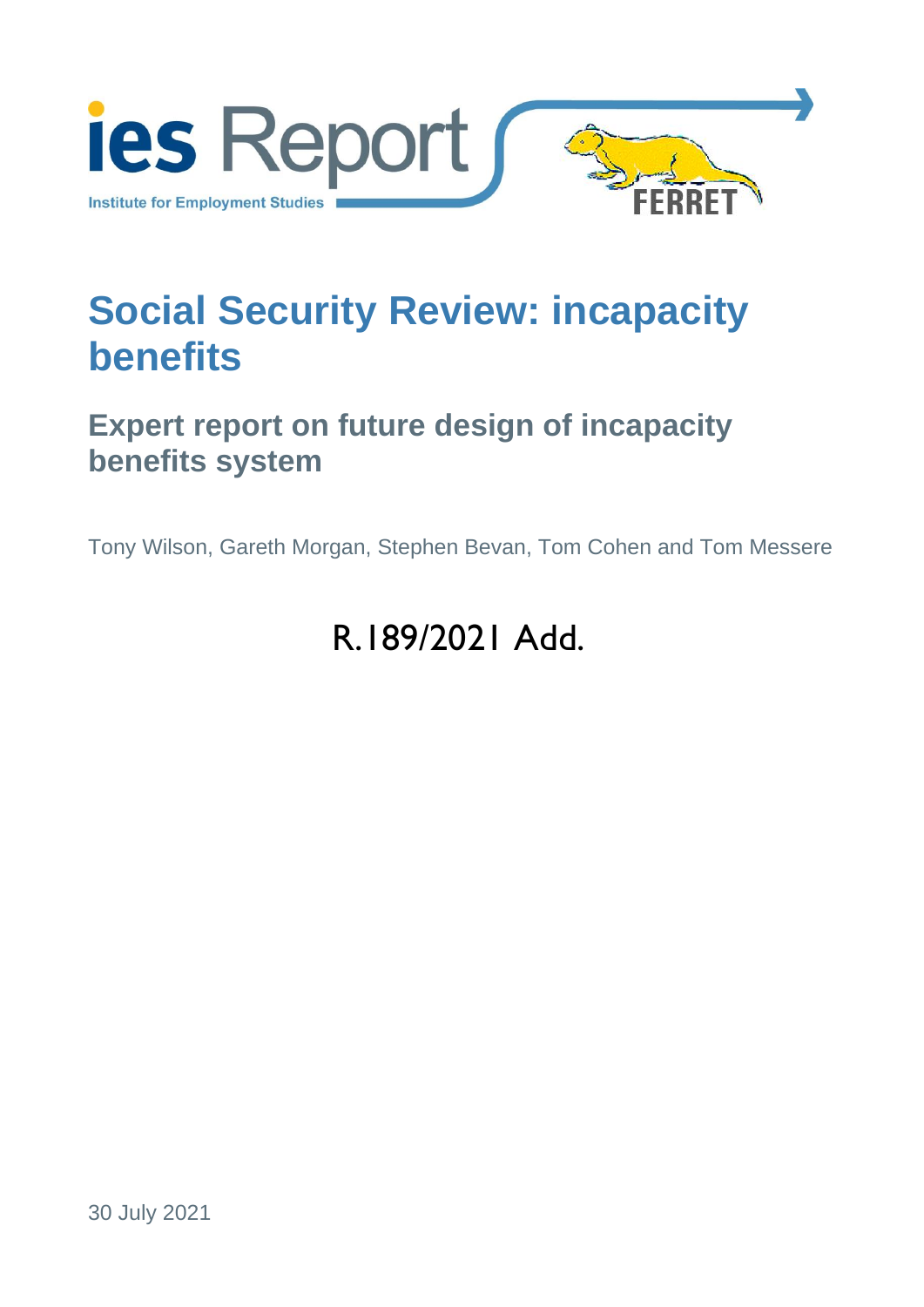## Institute for Employment Studies

IES is an independent, apolitical, international centre of research and consultancy in public employment policy and HR management. It works closely with employers in all sectors, government departments, agencies, professional bodies and associations. IES is a focus of knowledge and practical experience in employment and training policy, the operation of labour markets, and HR planning and development. IES is a not-for-profit organisation.

## Ferret Information Systems

Ferret Information Systems are leaders in welfare benefits understanding, assessment and modelling. Since 1987 they have led the way in using technology to provide accurate and useful information, advice and analysis. Ferret works across central and local governments, financial services and the third sector in bringing together the understanding of the holistic impacts of tax, benefits, financial products and other elements.

## Acknowledgements

The authors are indebted to colleagues in the Government of Jersey for their guidance and support in conducting this review, and in particular to William Lakeman and to Sue Duhamel. We are also very grateful to the many dozens of people who gave up time for interviews and workshops and shared their expertise and insight throughout the review.

Institute for Employment Studies City Gate 185 Dyke Road Brighton BN3 1TL UK

Telephone: +44 (0)1273 763400 Email: askIES@employment-studies.co.uk Website: www.employment-studies.co.uk

Copyright © 2021 Institute for Employment Studies / Ferret Information Systems

IES project code: 5857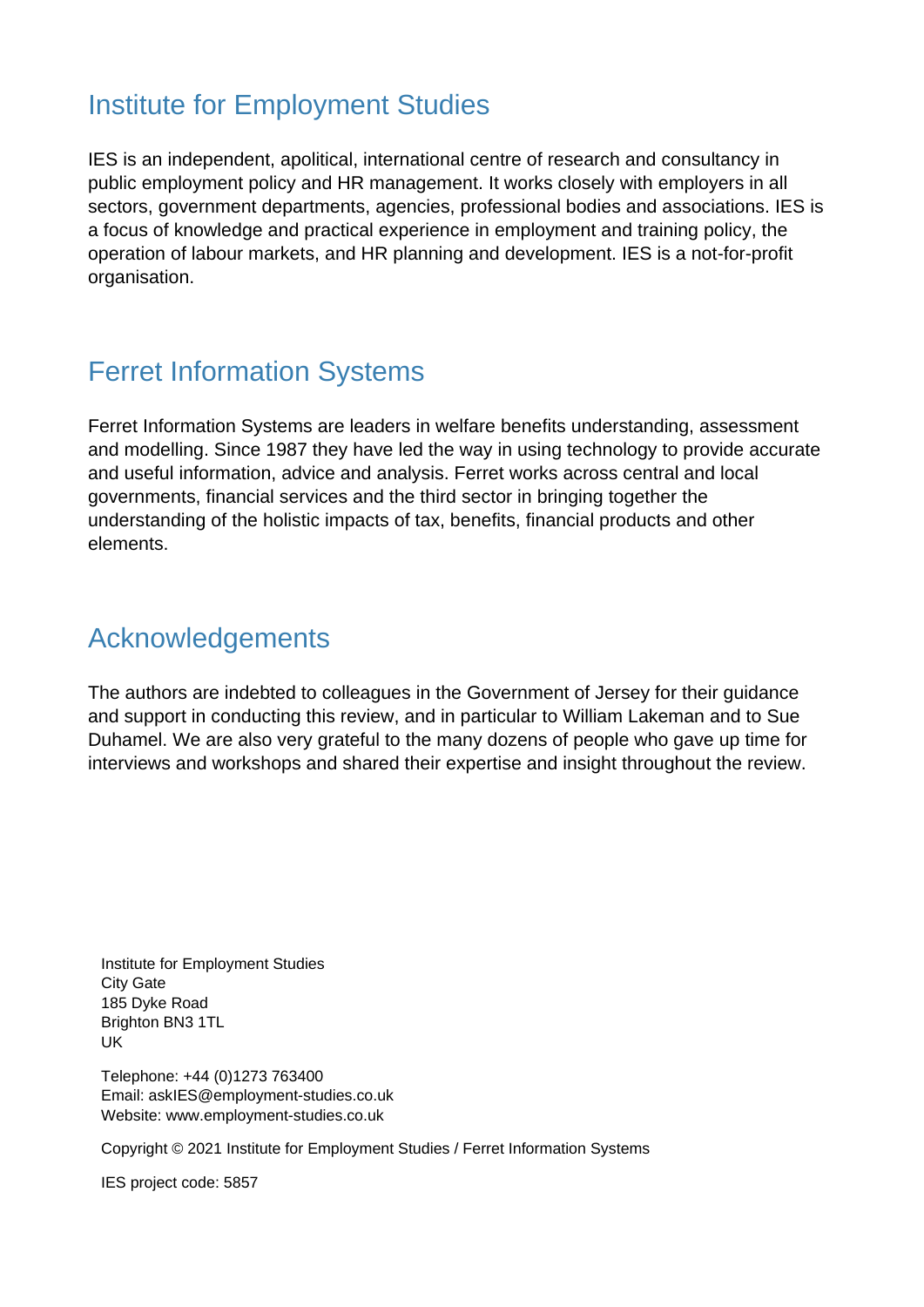## **Contents**

| 1              |                                                                                                                                                                                                                                                                                  |  |
|----------------|----------------------------------------------------------------------------------------------------------------------------------------------------------------------------------------------------------------------------------------------------------------------------------|--|
|                | 1.1<br>1.2<br>1.2.1<br>1.2.2<br>1.3<br>Financial support for working age people affected by ill health, injury or impairment  2<br>1.3.1<br>1.3.2<br>1.3.3<br>1.4<br>1.5                                                                                                         |  |
| $\overline{2}$ |                                                                                                                                                                                                                                                                                  |  |
|                | 2.1<br>2.1.1<br>2.1.2<br>2.1.3<br>2.1.4<br>2.1.5<br>$2.2\overline{ }$                                                                                                                                                                                                            |  |
| 3              |                                                                                                                                                                                                                                                                                  |  |
|                | 3.1<br>3.1.1<br>3.1<br>3.1.1<br>3.2<br>3.2.1<br>3.2.2<br>Designing a new administrative system to deliver high-quality functional assessments. 25<br>3.3 <sub>2</sub><br>Addressing variability, unexpected outcomes or outliers in assessments 27<br>3.3.1<br>3.4<br>3.5<br>3.6 |  |
| 4              |                                                                                                                                                                                                                                                                                  |  |
|                | 4.1<br>4.1.1<br>4.1.2<br>Employment services for disabled people and those with health conditions 34<br>4.1.3<br>4.1.4<br>4.2                                                                                                                                                    |  |
| 5              |                                                                                                                                                                                                                                                                                  |  |
|                | 5.1<br>Improving and supporting employer understanding of health and work 40<br>5.1.1<br>5.1.2                                                                                                                                                                                   |  |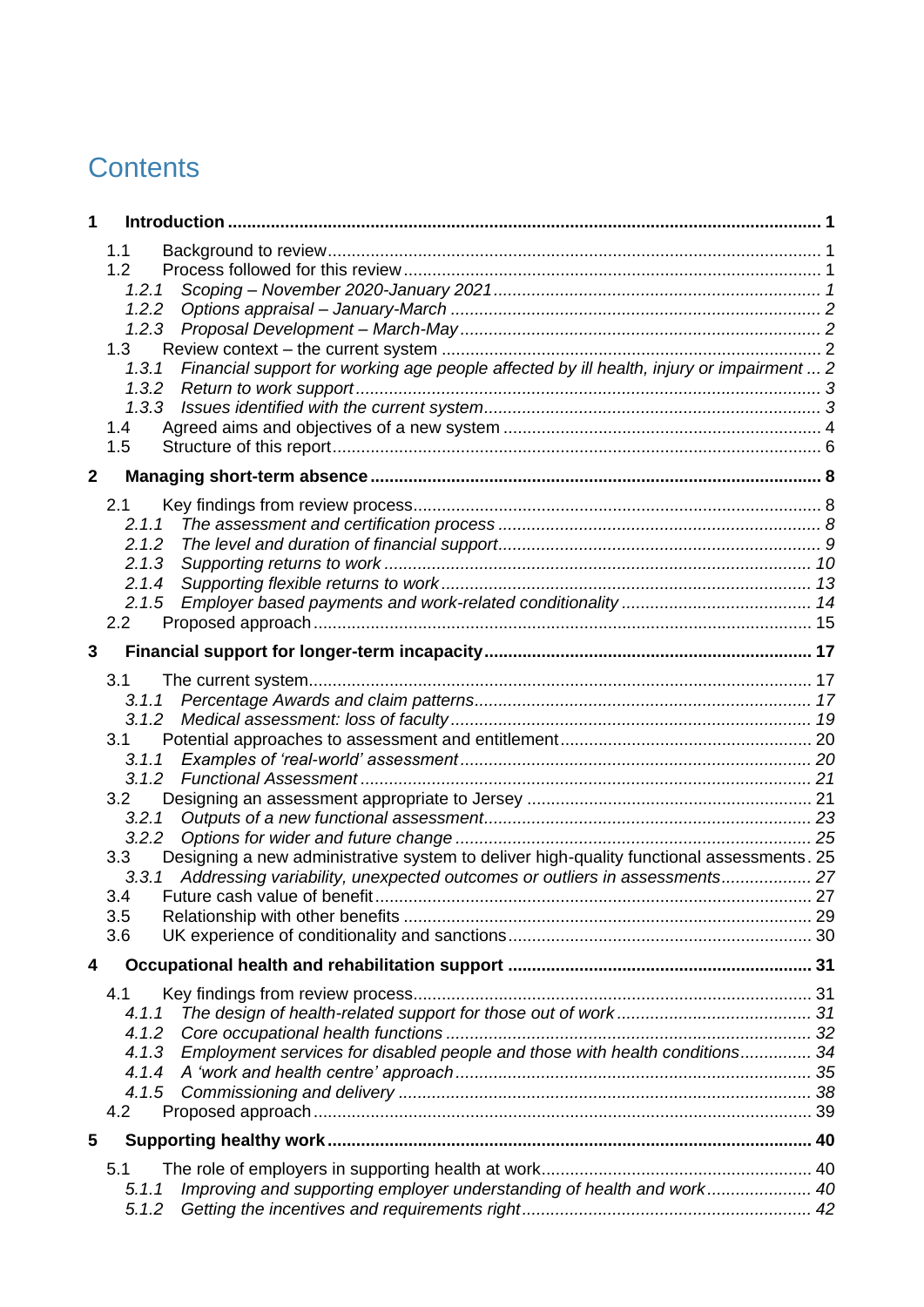|   | 5.2 |  |
|---|-----|--|
| 6 |     |  |
|   |     |  |
|   |     |  |
|   |     |  |
|   |     |  |
|   |     |  |
|   |     |  |
|   |     |  |
|   |     |  |
|   |     |  |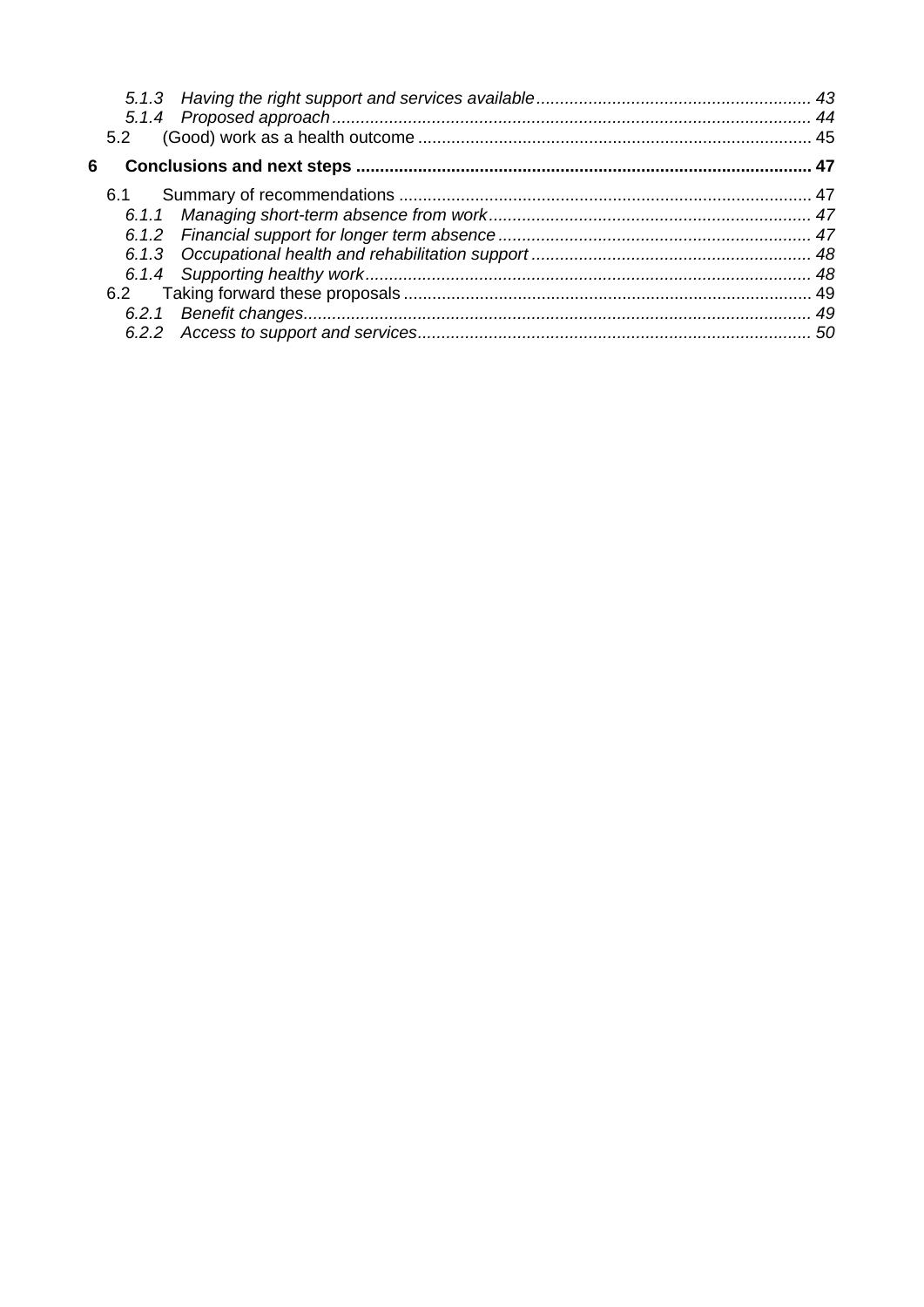# <span id="page-4-0"></span>**1 Introduction**

### <span id="page-4-1"></span>**1.1 Background to review**

The Government of Jersey is undertaking a multi-year review of the Social Security system, in order to ensure that it is fit for the future and is fiscally sustainable. A key strand of this has been a review of incapacity benefits, comprising the support (financial and non-financial) that is provided to working age people who experience ill health, injury or impairments. This review has included reports in 2017 from [Professor Bruce Stafford](https://statesassembly.gov.je/assemblyreports/2018/r.50-2018.pdf) and [Dr Ben Baumberg Geiger](https://statesassembly.gov.je/assemblyreports/2018/r.48-2018.pdf) on assessment models for incapacity benefits; and a report by [Dr Les Smith](https://statesassembly.gov.je/assemblyreports/2018/r.49-2018.pdf) in 2018 based on qualitative research with Jersey stakeholders and service users.

In this current stage of the review, the Institute for Employment Studies and Ferret Information Systems have been commissioned to advise on how the incapacity benefits system could be reformed in the future, in order to ensure that it can support people to better manage ill health and injury, to safely return to work where they are able to do so, and to be financially supported while they cannot work.

The review is looking at the whole system for supporting those who are affected by ill health – so including the short-term and longer-term financial support that is available; how individuals' entitlements and needs are assessed; how and when individuals are supported to prepare for and return to work; and the role of health services, employers, the Social Security system and individuals. It is intended to build on the previous work carried out in 2017 and 2018, as well as the government's recent commitments in its Disability Strategy and the Jersey Care Model.

### <span id="page-4-2"></span>**1.2 Process followed for this review**

The review commenced in November 2020 and has comprised three stages as follows.

#### <span id="page-4-3"></span>**1.2.1 Scoping – November 2020-January 2021**

The first part of the review involved a desk-based review of the current Jersey model, previous reports and evidence supplied by the Government of Jersey. This was supplemented by data gathering on recent UK and international developments in work and health; early assessments of the potential impacts of the Covid-19 pandemic; and insights from review team members and government officials on what works.

The review team then conducted five consultation workshops in late November, engaging with a range of stakeholders in Jersey in order to gather feedback on the current system, key strengths and areas for improvement, and to test potential options and avenues for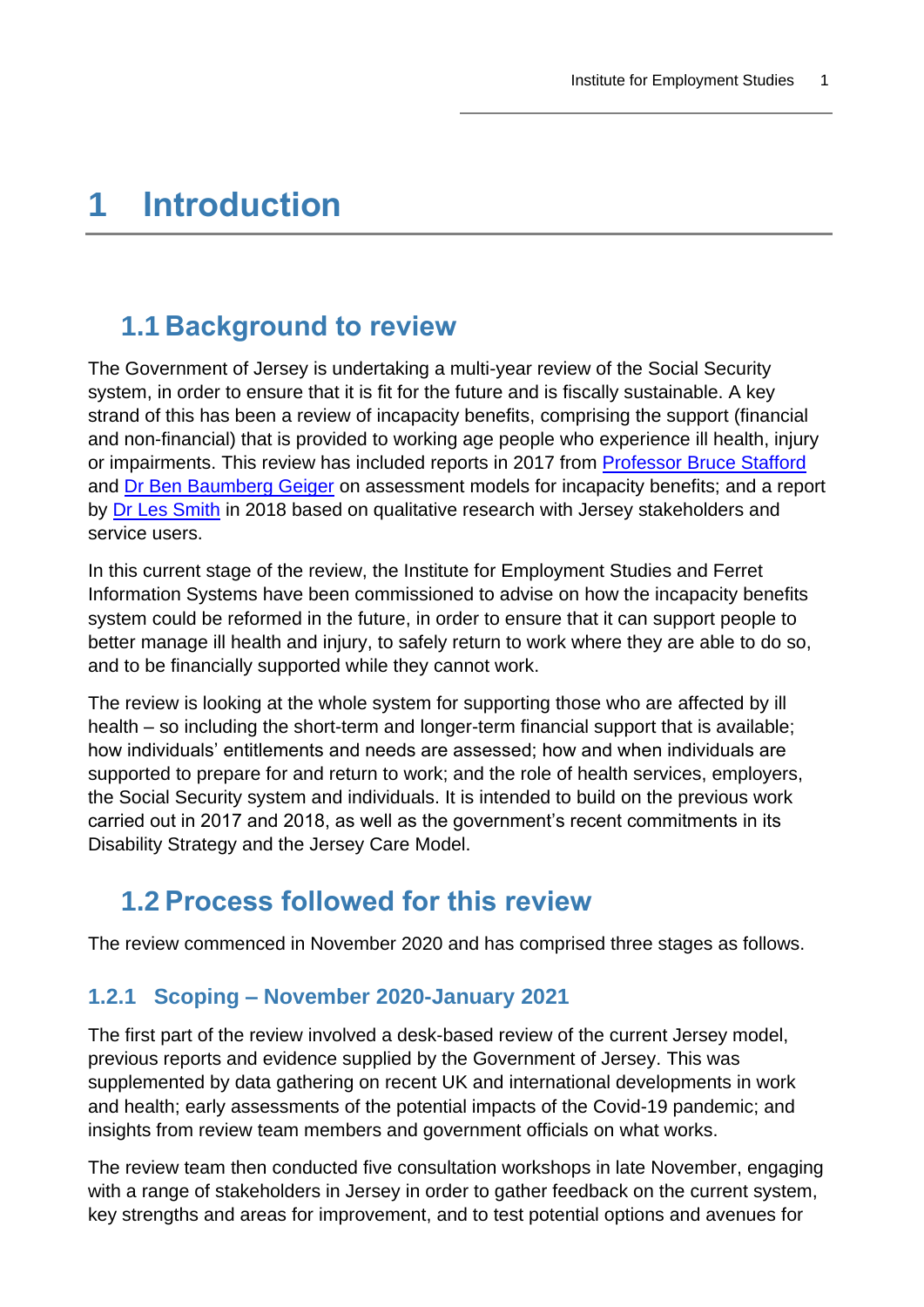future reform. Participants included political representatives and senior policy officers; GPs, hospital consultants and occupational health (OH) specialists; experts in disability, supported employment and benefits administration; employers, unions and HR and employment law specialists; and voluntary sector representatives. These workshops were then supplemented with a number of follow-up interviews, conducted by policy staff from the Government of Jersey.

### <span id="page-5-0"></span>**1.2.2 Options appraisal – January-March**

The second stage of the project involved analysis of findings from the first stage and development of potential options for future reform – in particular looking at short-term absence; longer-term absence; assessment models; return-to-work support; and the roles of employers, health services and the Government of Jersey.

This was then followed by two participatory workshops, which explored potential options for reform and scenarios for how individuals with different circumstances and needs could be supported. The first workshop was conducted with representatives from employers, health services, social partners and the voluntary sector; while the second workshop was with politicians and officials from the Jersey Government.

### <span id="page-5-1"></span>**1.2.3 Proposal Development – March-May**

The final stage of the project has been to develop proposals for future reform, drawing on the findings from previous stages. These proposals are set out in this report alongside findings from the review.

### <span id="page-5-2"></span>**1.3 Review context – the current system**

#### <span id="page-5-3"></span>**1.3.1 Financial support for working age people affected by ill health, injury or impairment**

Jersey operates a contributory social security system for those who have to leave work due to ill health, injury or an impairment. On initial absence from work, workers signed off by their GP and who have paid social security contributions for a full prior quarter of the year are entitled to **Short Term Incapacity Allowance** (STIA) at £225 a week. STIA can only be paid when workers are fully off work – i.e. it cannot be paid during phased or partial returns to work – and is limited to a maximum of one year. There are around 25 thousand claims for STIA each year, although most are relatively short in duration (with half of all claims lasting seven days or fewer).

Those with longer-term illness or impairment can claim **Long Term Incapacity Allowance** (LTIA), which is assessed by a social security doctor and where payment is made as a percentage of the maximum standard award based on an assessment of the extent of the individual's 'loss of faculty'. Individuals can work while claiming LTIA, although as many as half of all claims do not do so. There are around 400 new LTIA claims each year, while the total number of claimants of LTIA has grown steadily over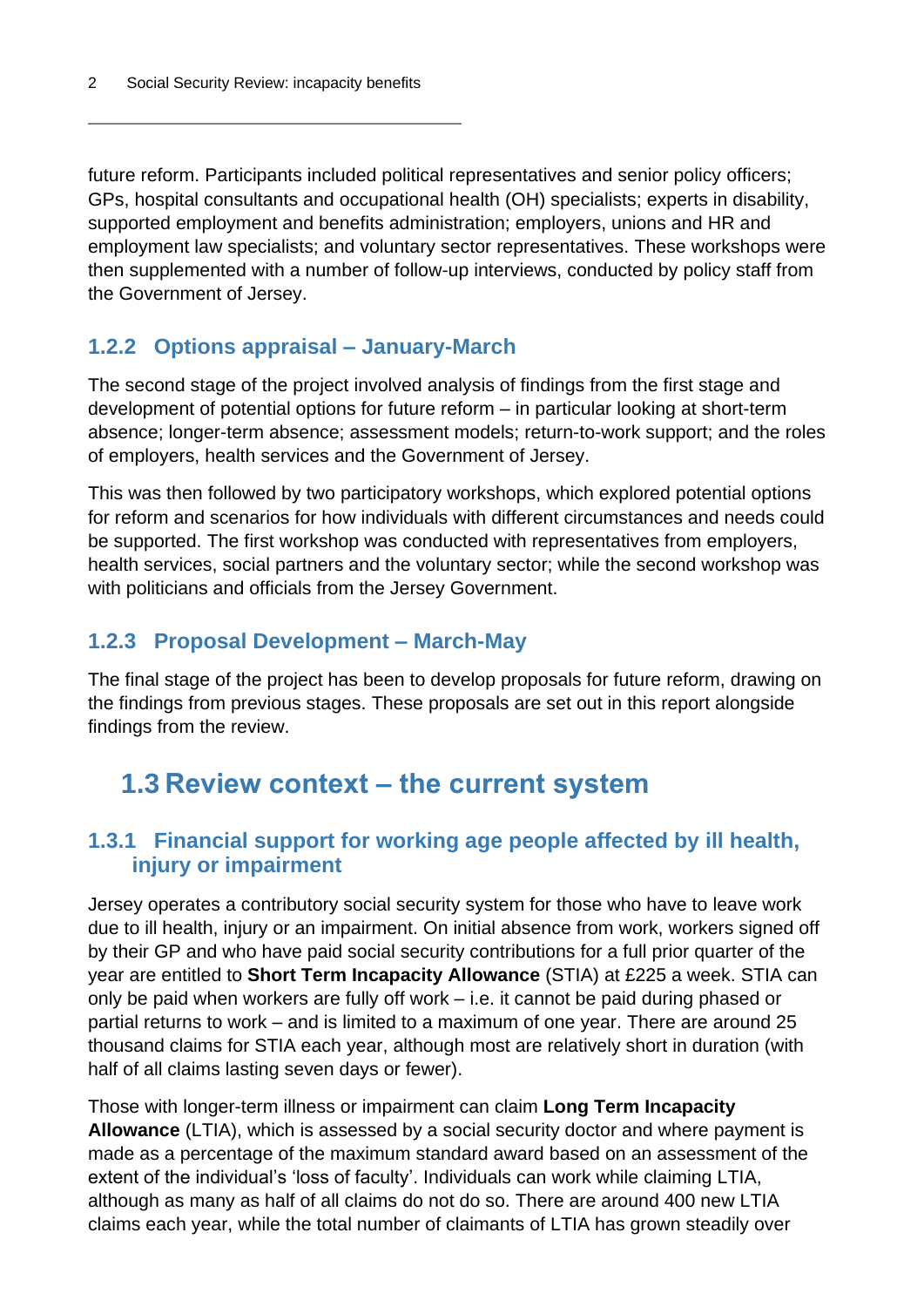recent years, from 3,600 at the start of 2013 to 4,400 at the end of 2019 – driven in particular by the ending of entitlement to Invalidity Benefit, meaning that many of those who would have claimed this benefit now claim LTIA instead. Two thirds of claimants receive less than half of the maximum award, with around one fifth receiving less than 20%.

In addition to the two Incapacity Allowances, individuals who have a low income and also meet requirements around continuous residence in Jersey can claim **Income Support** to top up their income. This does not have social security contribution requirements, and it includes a payment for disability support needs that uses a different, more modern assessment process based on assessing the individual's functional capability. Individuals can claim both Income Support and LTIA/ STIA, although the latter are treated as income for the purposes of assessing entitlement to Income Support.

#### <span id="page-6-0"></span>**1.3.2 Return to work support**

There is no system-wide approach to support those who are off work due to ill health or injury to return to work, although a range of support is available through Jersey's wider health and employment services. In particular, the island's Pain Management Centre offers a range of services including support with back pain and persistent pain, physiotherapy, occupational therapy, psychology and multi-disciplinary support; while Jersey Talking Therapies provides free and confidential psychological therapy. In recent years there has been increased focus in health services on OH and work, with the new Jersey Care Model emphasising in particular the therapeutic and wellbeing benefits of good work.

In addition to health service support, the Jersey Employment Trust provides specialist employment and vocational training support for disabled people (funded through government grant and donations); and anybody who is unemployed and has been in Jersey more than 5 years (including those on STIA/ LTIA) can also access the government of Jersey's 'Back to Work' service, which supports jobseekers and employers to fill vacancies. Skills Jersey can also provide support with access to careers guidance, careers guidance, and pre-employment or workplace training.

Finally in some workplaces – especially the public sector – employees have access to OH support whilst in work or during any health-related absence.

#### <span id="page-6-1"></span>**1.3.3 Issues identified with the current system**

The Jersey system has a number of important strengths. In particular, this review and previous work has found that residents really value their relationships with and access to their GPs, while the system for short term and self-limiting absences (like seasonal flu or recovering from accidents and injury) appears to work well. However, the research conducted for this review, as well as the reports carried out previously, identified a number of significant areas where the overall system is in need of reform. Four themes in particular stand out: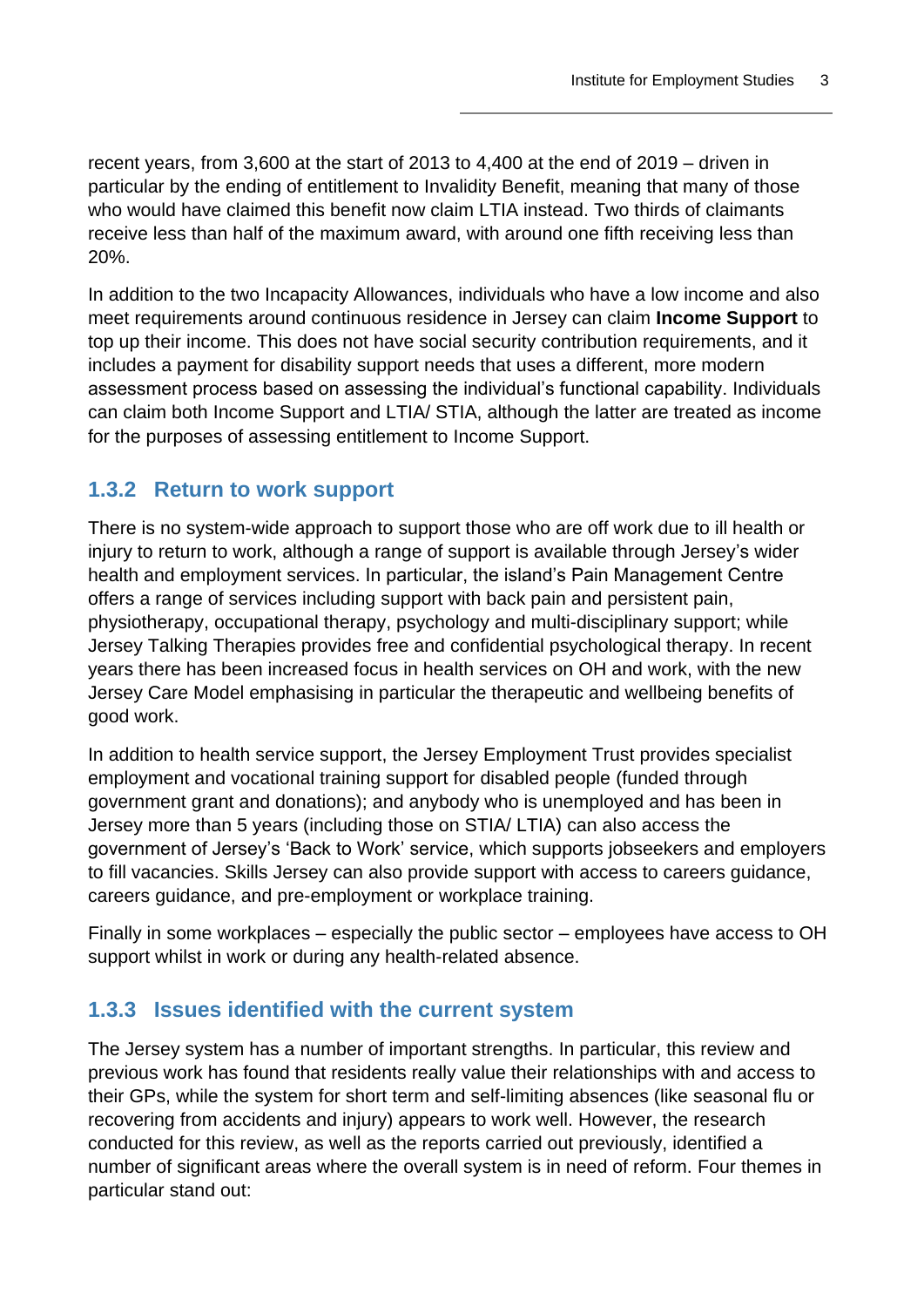- The lack of any systematic approach to return to work support through the contributory Social Security system, or general availability of OH services for those on STIA or LTIA, means that many of those off work due to ill health or injury are not able to access tailored support that is focused on helping individuals to return to work (in their current or a different job).
- The design of the contributory benefit system does not encourage proactive management of health and returning to work – which is compounded by a benefits system that can disincentivise phased returns to work during the first year of absence (because STIA payment does not allow for any work).
- The assessment model for LTIA is outdated and inappropriate using a 'loss of faculty' model which does not take account of the impact of the individual's health condition or impairment on their functional capability to work.
- The system is confusing for residents and employers, complicated to administer, and does not support effective collaboration between services (health, employment-related, social security and workplace).

### <span id="page-7-0"></span>**1.4 Agreed aims and objectives of a new system**

This review seeks to set out proposals for how the current system can be improved, and the issues identified with it can be addressed. In particular, this means moving from a passive to a more active model, and one that can support a more holistic approach to supporting good health, good employment and wellbeing.

During the review process, six key objectives for a reformed system were identified and agreed with stakeholders. These are set out in [Figure 1.1](#page-8-0) below and grouped around three themes: objectives for the individual; for employers, the economy and society; and for the wider social security system.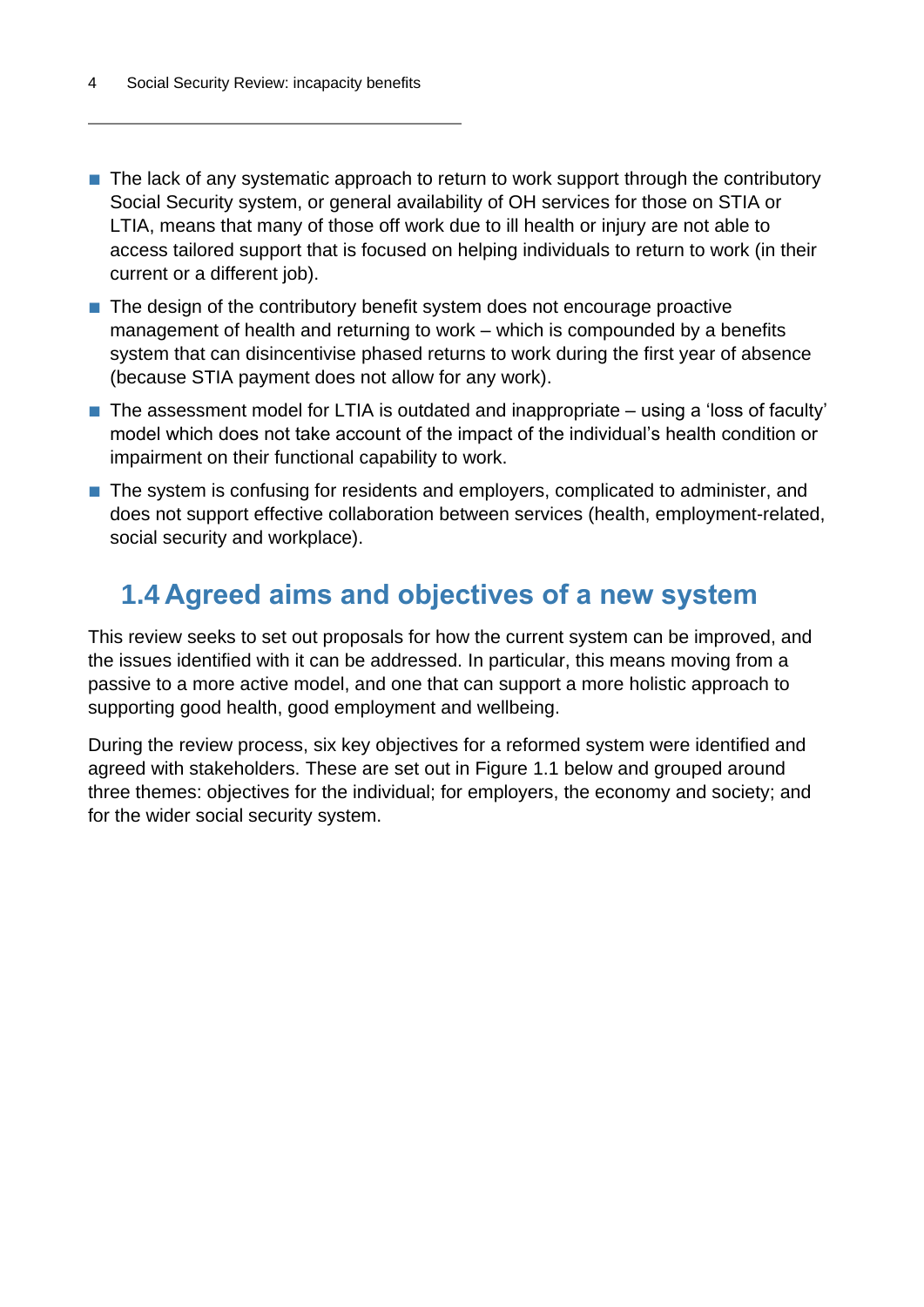<span id="page-8-0"></span>



*Source: Institute for Employment Studies and Ferret Information Systems*

Taking these objectives in turn, this means for:

- **Financial support and security**, that the system should seek to ensure that those unable to work have adequate financial assistance while they are out of work – which in turn means lower rates of poverty and insecurity, and less demand for emergency support;
- **Supporting improvements in health and work**, that people are better able to manage ill health and injury – resulting in improved health outcomes, higher employment participation, reduced absence from work, lower levels of incapacity benefit receipt and improved productivity;
- **Retention in work for those with ill health**, that fewer people leave work due to ill health or injury – which again would support higher participation, reduced absence and more productive and rewarding work;
- **Entry and return to work**, that those able to do so can return to work in the right job – as quickly and safely as possible;
- **Fiscal sustainability**, that the costs of the incapacity system (both social security and support costs) can be met over the short, medium and longer term by citizens, employers and the state – with improved support and better outcomes ultimately feeding through into lower social security spending; and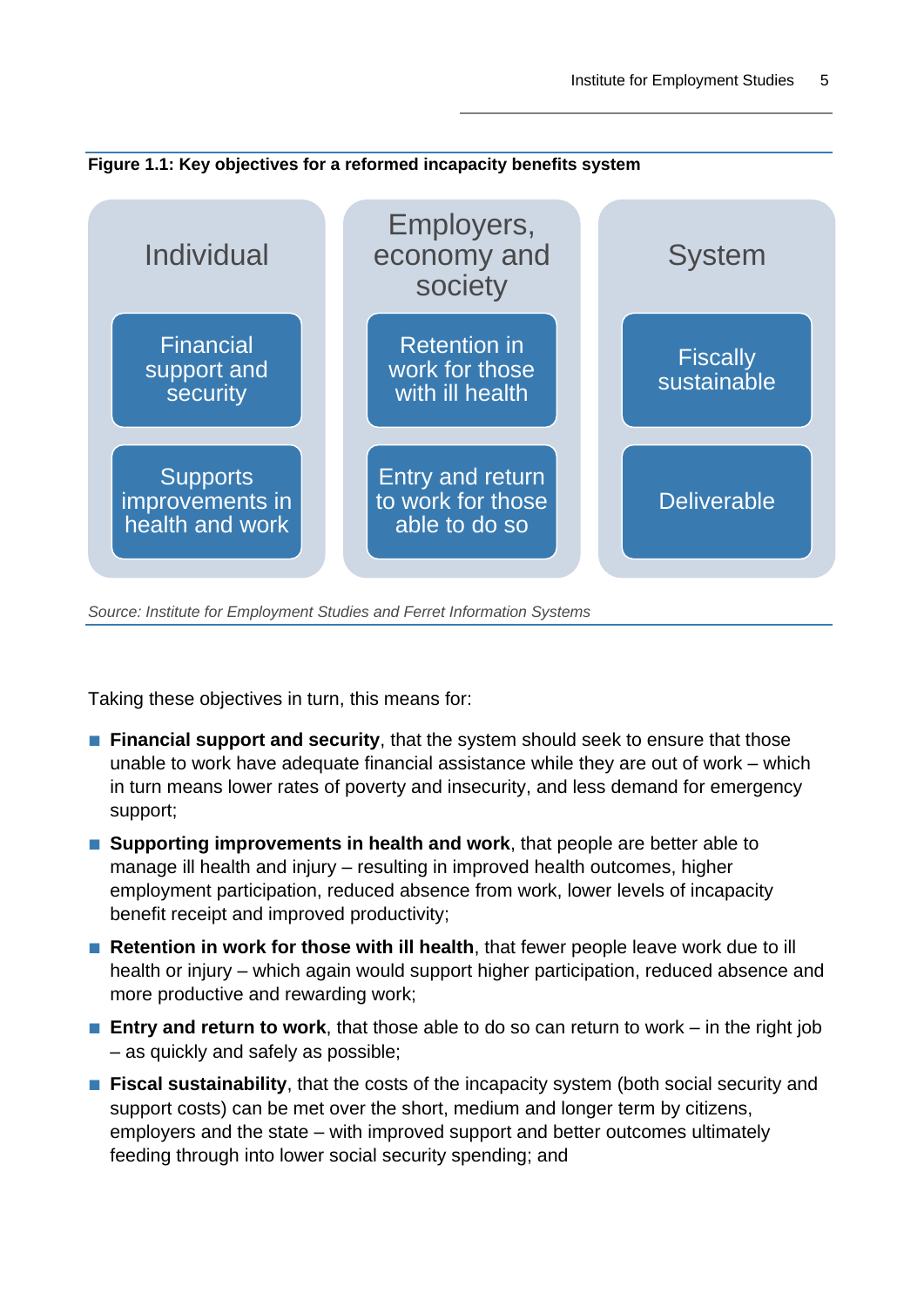■ **Deliverability**, that changes can be effectively delivered by public services, health services, employers and civil society, and are acceptable to citizens and those accessing services.

Clearly there are interdependencies between these six objectives and many are mutually reinforcing, particularly around supporting improvements in health, employment retention and re-entry. Feedback from participants in workshops for this project were also supportive of the principles that (decent) work is supportive of good health, and that the system should support improved health management, retention and returns to work.

At the same time however, there are also trade-offs and no one set of reforms would be able to achieve all objectives perfectly. While good work supports good health, poor quality or insecure work can be damaging to health and a contributing factor in healthrelated absence – so focusing only on employment-related outcomes or only on health outcomes can miss the interaction between health, work and wellbeing.

There is also a trade-off between levels of financial support, the costs of return-to-work services and the fiscal sustainability of the system. There is a range of evidence that the benefits of effective health management and early intervention can more than pay for themselves in fiscal and economic terms, particularly around mental health<sup>1</sup> and musculoskeletal conditions<sup>2</sup>. In general, this evidence tends to point to the business benefits of reduced sickness absence, economic benefits of improved productivity, and fiscal benefits from lower health service and social security spending. There has been less analysis specifically on whether early intervention can pay for itself solely in social security spending, although there is a very high likelihood that it would do so in Jersey given that the direct costs of sickness absence are met through social security rather than by employers.

Overall then, our strong view is that in the medium to longer term, investments in good quality return to work services will lead to lower social security spending and a more sustainable system. However in the short run, we have also assumed that the up-front costs associated with providing new services would need to be met through short-tomedium term savings in benefit expenditure.

### <span id="page-9-0"></span>**1.5 Structure of this report**

The remainder of this report sets out key findings and proposals for each key aspect of the incapacity benefits system.

<sup>1</sup> See for example Deloitte (2020) *[Mental health and employers: Refreshing the case for investment](https://www2.deloitte.com/content/dam/Deloitte/uk/Documents/consultancy/deloitte-uk-mental-health-and-employers.pdf)*, Deloitte, January 2020

<sup>2</sup> See for example Bevan, S. (2015) *[Back to Work: Exploring the benefits of Early Interventions which help](https://static1.squarespace.com/static/5b3b875dcef372fc7822d05f/t/5b4ae808f950b741b8af1086/1531635721671/F152_Economics-of-Early-Intervention-FINAL.pdf)  [people with Chronic Illness remain in work](https://static1.squarespace.com/static/5b3b875dcef372fc7822d05f/t/5b4ae808f950b741b8af1086/1531635721671/F152_Economics-of-Early-Intervention-FINAL.pdf)*, Fit for Work Europe, April 2015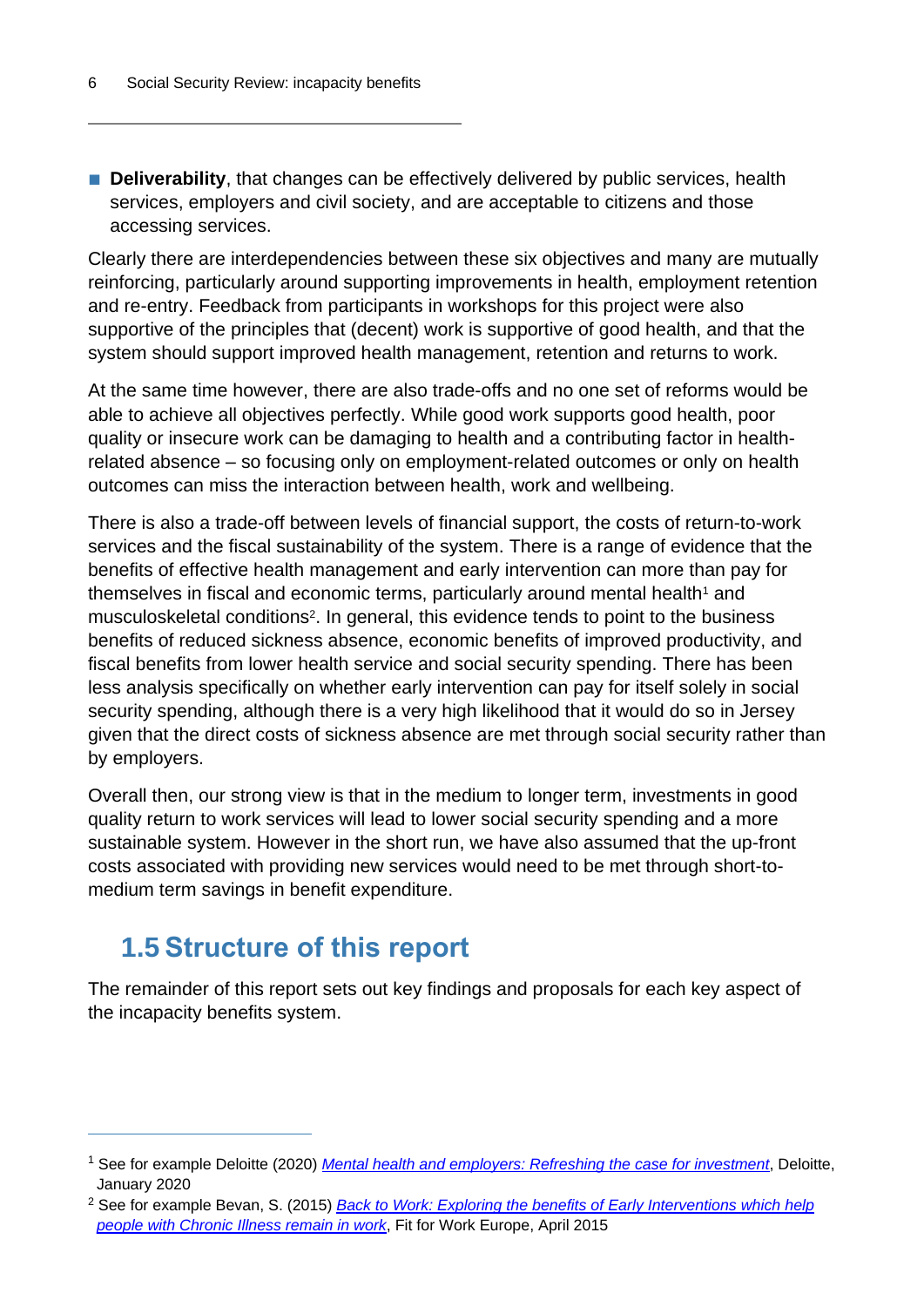- Chapter 2 therefore focuses on how the system supports the management of shortterm absence from work, including the design of STIA, the role of GPs and health professionals and how to support returns to work;
- Chapter 3 then looks at financial support for longer-term absence, the gateway to benefits, assessment models and the design of financial assistance;
- Chapter 4 discusses the design and delivery of return to work support, including different models of OH and rehabilitation, how services are delivered and the potential role of wider employment services and workplace support;
- Chapter 5 then explores the role of employers and wider health services in the incapacity benefits system; and
- Finally in Chapter 6 we discuss the potential sequencing of reforms and how different elements might be taken forward over the coming years.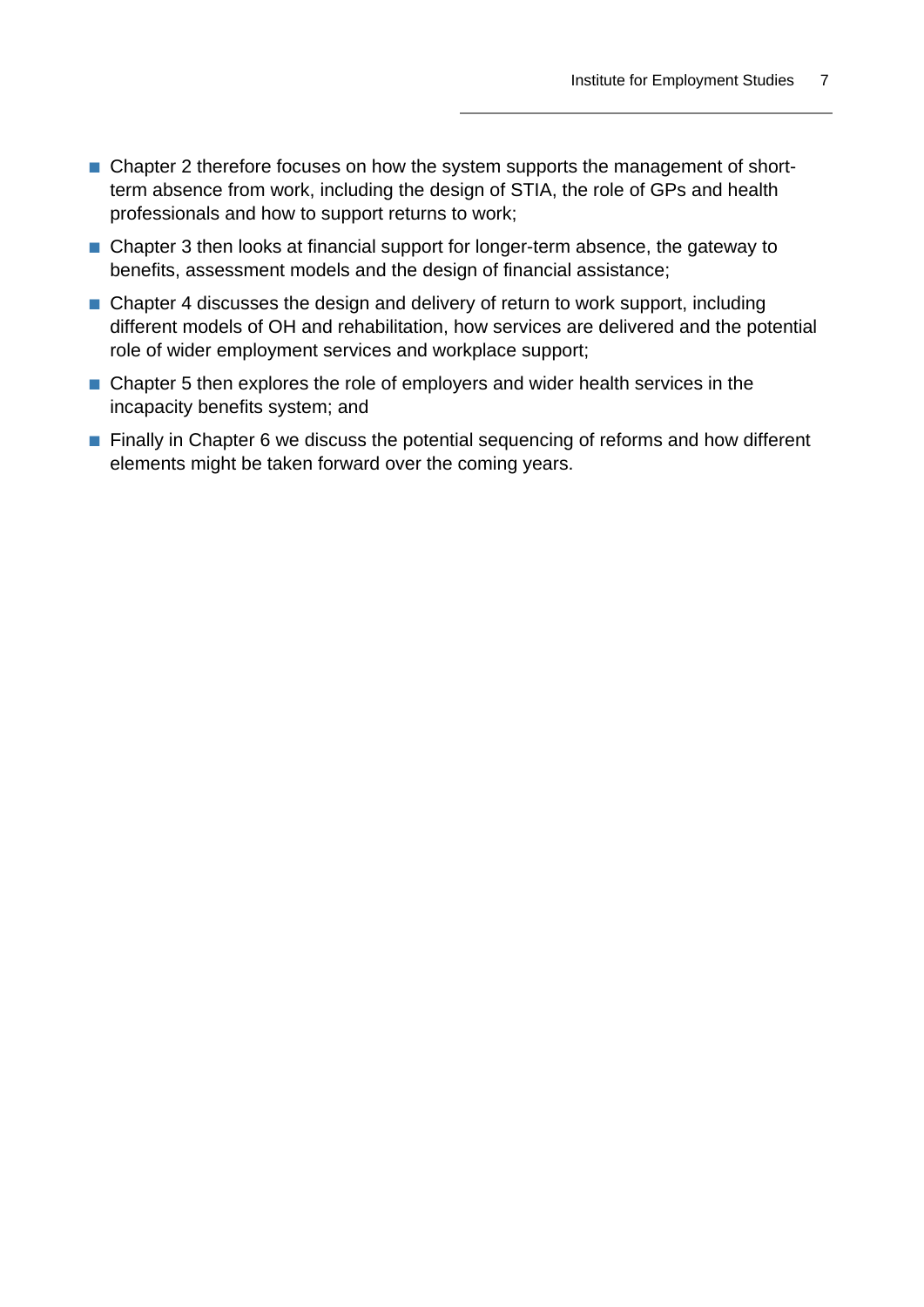# <span id="page-11-0"></span>**2 Managing short-term absence**

### <span id="page-11-1"></span>**2.1 Key findings from review process**

#### <span id="page-11-2"></span>**2.1.1 The assessment and certification process**

The desk-based research and consultations with stakeholders found that the process for being signed off work and starting claims for STIA appears to work reasonably well. As noted in Chapter 1, we heard that residents value their relationships with GPs; that GP services are accessible; and that the process itself is relatively straightforward for individuals and GPs. This was particularly the case for self-limiting and short-term absences like colds and flu or for injuries following an accident. Analysis for this review, shown in [Figure 2.1](#page-11-3) below, illustrates that the very large majority – nearly 90% – of new claims to STIA are closed within a month.



<span id="page-11-3"></span>**Figure 2.1: Duration of Short-Term Incapacity Allowance claims**

However while the process appears to be effective for the large majority of cases, one in nine STIA claims will last for more than a month – and the assessment and certification

*Source: Government of Jersey NESSIE database, 2021 incapacity benefits review dataset*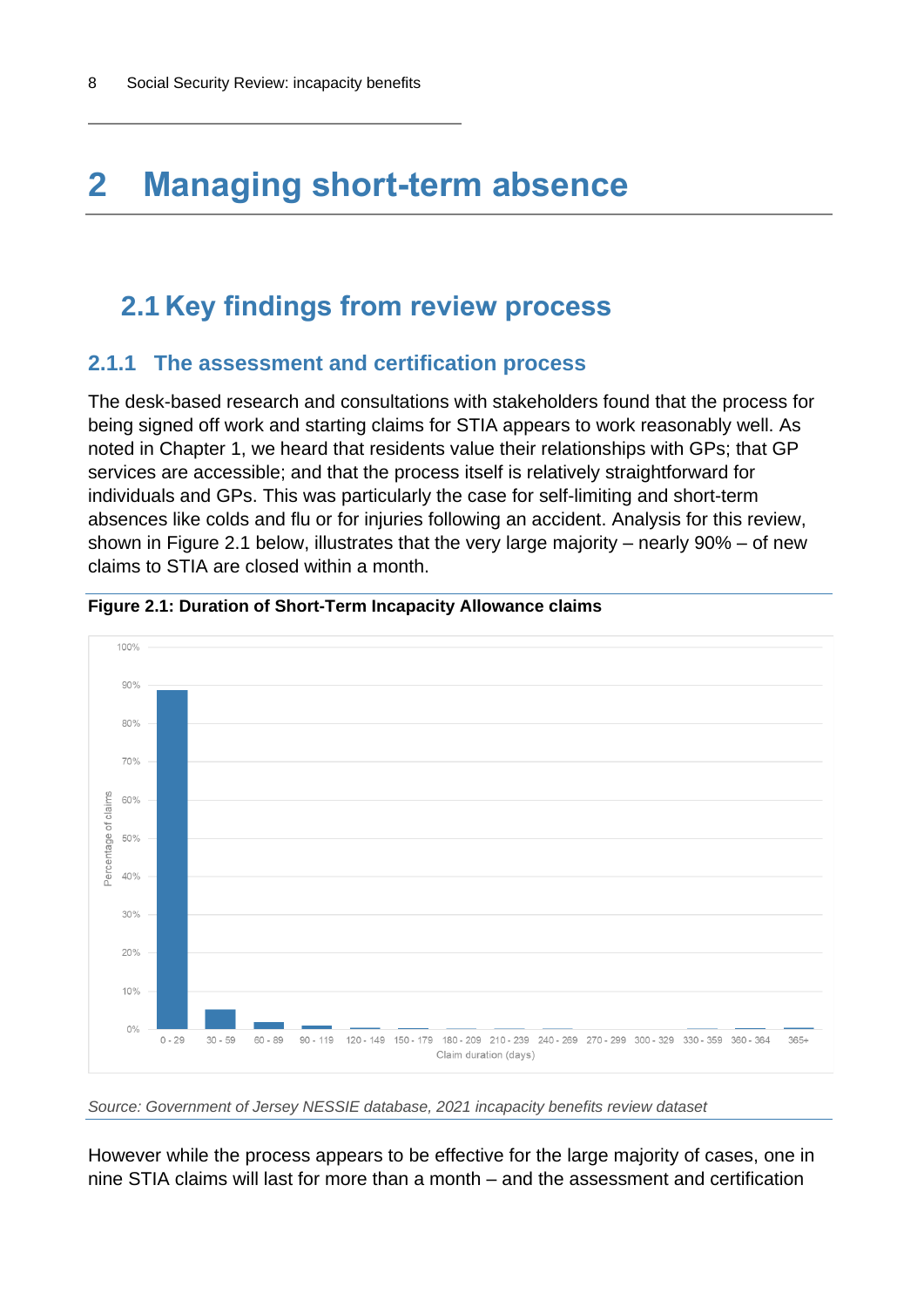process works less well where individuals may need more support to return to work and/ or are at risk of longer-term absence.

Previous reviews pointed to concerns around GP expertise in occupational certification, understanding of their role in the assessment process and limited understanding of the benefits system. In our consultations, we also heard a broad consensus around three issues: generally low levels of occupational health (OH) awareness and training; the need for a stronger focus in the certification process on fitness for work; and the need for earlier access to OH support where appropriate.

We would recommend taking action in all three of these areas. On **GP awareness and training**, many stakeholders emphasised that GPs do not need to be OH experts but do need to be able to provide initial advice and to refer on to specialist services where these are needed. If GP awareness is improved, then one option to **strengthen the focus on fitness for work** and to provide initial advice to patients and employers could be to develop an equivalent to the Statements of Fitness for Work (or 'Fit Notes') that have replaced sick notes in England, Scotland and Wales. These allow GPs to record where individuals may be able to return to work with changes to their hours, duties or workplace, and to include specific advice on supporting a return to work.

The third key issue, around **access to OH support**, is covered in section 2.1.3 below.

#### <span id="page-12-0"></span>**2.1.2 The level and duration of financial support**

We heard in consultations that STIA provides a decent if not overly generous level of replacement income – with £225/ week equivalent to just over a third (37%) of median wages in Jersey, and more than half of average earnings in low-paying sectors like retail and hospitality. By comparison the UK Statutory Sick Pay (SSP) is equivalent to just one sixth (16%) of average earnings.

There are arguments for having a higher rate of replacement than this, to reduce the financial shock of lost earnings. In a number of European countries like the Netherlands, Germany, Denmark and Ireland, as well as in Japan, replacement rates can be two thirds of usual wages or higher – financed through higher employer and employee contributions. However there are also arguments for a relatively low rate given that most absences are short, and lower rates means lower contribution costs. Overall we did not hear compelling arguments for making changes to the level of financial assistance, and no support for increasing contribution rates.

However a related issue raised by stakeholders was the costs of GP appointments for certification, and particularly the impacts of this on lower-income residents. We did not quantify the scale or extent of these impacts, but the recent introduction of a new health access scheme that will limit the cost of GP consultations to £12 for low income households is a very positive step that should help to address this issue for many households.

As noted in Chapter 1, STIA is described as a short-term benefit but can be claimed for up to a year. Previous reviews have considered that this is an unusually long period for a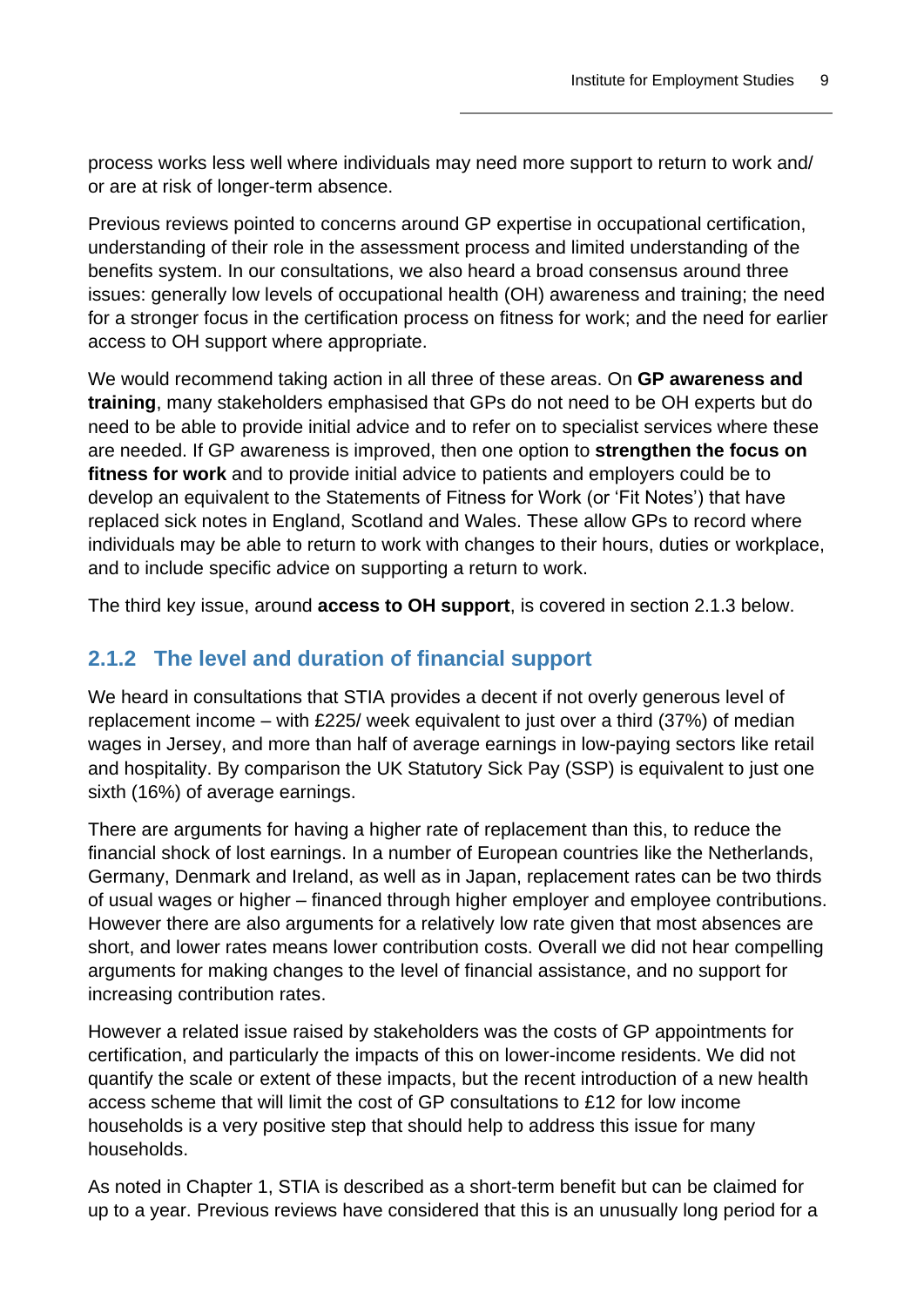short-term sickness benefit to be paid, given that in the UK by comparison statutory sick pay is time limited to 28 weeks. Again looking internationally, practice varies and it is not uncommon for sickness benefits to paid for a year or longer – although there are notable examples where entitlements are time limited at less than six months, including Denmark (which has among the highest replacement rates) and Canada. However, it is also important to note that many other countries do not have as clear a distinction between 'short term' and 'long term' sickness benefits, with individuals having to fall back on means-tested social assistance at the point when entitlement to sickness benefit is exhausted (in Jersey by comparison, LTIA is available indefinitely and can be paid alongside means-tested benefits like Income Support).

Reducing the time limit for STIA, for example to six months, would have two implications:

- First, it would release some savings that could potentially be reinvested in other support – although given that only 2% of claims last for more than six months and many of these individuals would be entitled to the longer-term benefit, then these savings would be small (likely less than half a million pounds per year).
- However importantly, it would bring forward the point at which longer-term support needs (financial and return to work) would be assessed. This would support earlier intervention than now, but given the criticisms of the LTIA assessment process raised during our consultation it would also need to happen as part of wider reforms of the assessment and support for longer-term needs (as Chapter 3 sets out).

We found broad support in our consultations for reducing the maximum time that STIA can be claimed for, and in our view it would be beneficial to assess longer-term support needs at an earlier point in absence. We would therefore recommend reducing the STIA time limit to six months in future.

### <span id="page-13-0"></span>**2.1.3 Supporting returns to work**

As noted in section 2.1.1, there was a strong consensus among those consulted for this review that the current incapacity benefits system needs to provide earlier access to rehabilitation support for those who are off work and either unable or unlikely to return to work quickly, so as to reduce risks of long-term absence and prevent further work impairment. The evidence base for early intervention is also very strong, as Box 1 highlights (from an international review of early musculoskeletal (MSK) interventions).

#### **Box 1: Clinical and economic benefits of Early MSK Interventions**

Effective early intervention can:

- Reduce sick leave and lost work productivity among workers with MSDs by more than 50%. Early intervention is commonly more cost-effective than 'usual care';
- Reduce healthcare costs by up to two-thirds;
- Reduce disability benefits costs by up to 80%;
- Reduce the risk of permanent work disability and job loss by up to 50%;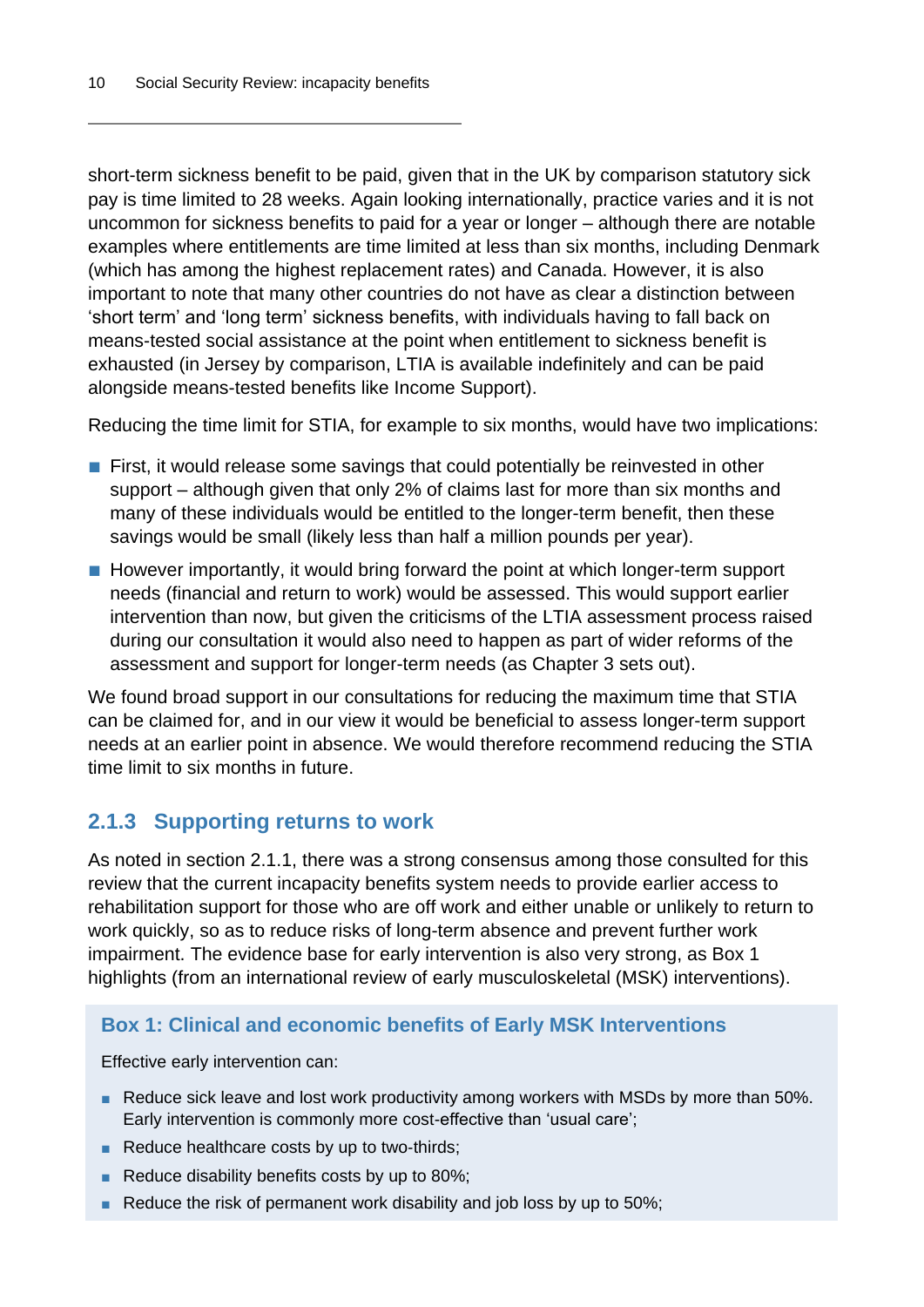- Reduce the risk of developing a co-morbid mental illness
- Deliver societal benefits by supporting people with work-limiting chronic conditions to optimise their functional capacity and remain active at work and maintain economic independence

*Bevan, 2015*

Clinical studies show that intervention as early as within five working days for those with MSK or common mental health problems increases the probability of successful return to work, and there is growing consensus among OH practitioners that interventions no sooner than 2 weeks and no later than 4 weeks are the optimal timing. This allows the many people whose condition resolves within 10 working days to recover and return to work without intervention (or risking over-medicalising relatively minor ailments – 'creating your own patient' as one OH professional told us). At the same time, interventions after four weeks of onset can risk exacerbations of several conditions and make the successful management of return to work more difficult.

Given that we are proposing a shorter STIA period of six months, and that STIA continues to be a cash benefit where assessment and certification is predominately initiated by GPs, it would seem appropriate that return to work support during the STIA period would be delivered through onward referral by GPs or other healthcare professionals, and that any new funded service would be a relatively light touch but specialist intervention, which could then refer on to more intensive support based on clinical need (including existing provision like the Pain Management Centre or Jersey Talking Therapies, or more specialist OH provision described in Chapter 4).

#### **Good practice examples**

There are a number of examples of similar models and services that Jersey could learn from and build on, particularly in the UK, Austria, Ireland and the Netherlands. In England, a number of local areas have been trialling models of early referral from GP surgeries into specialist early intervention support, delivered by non-clinical staff trained in case management working with clinical Occupational Health professionals. Most notably, pilots in Leicester and Newcastle (of a service called 'The Link') have trialled physical colocation; while a new service in Greater Manchester (called 'Early Help') has trialled rapid access to remote patient/ employer support following GP and employment service referrals.

Both of these models build on the evidence from earlier trials of a 'Fit for Work Service' in England, which offered telephone-based support for those who had been off work for at least six weeks, with referral via GPs or employment services. The service offered OH assessment, return to work planning and then remote case management. Evaluation evidence for the service found significant implementation problems, particularly around low awareness among GPs and over-use by larger employers. Both The Link and Early Help have sought to address these issues by focusing on GP and health service engagement, awareness raising and partnership working.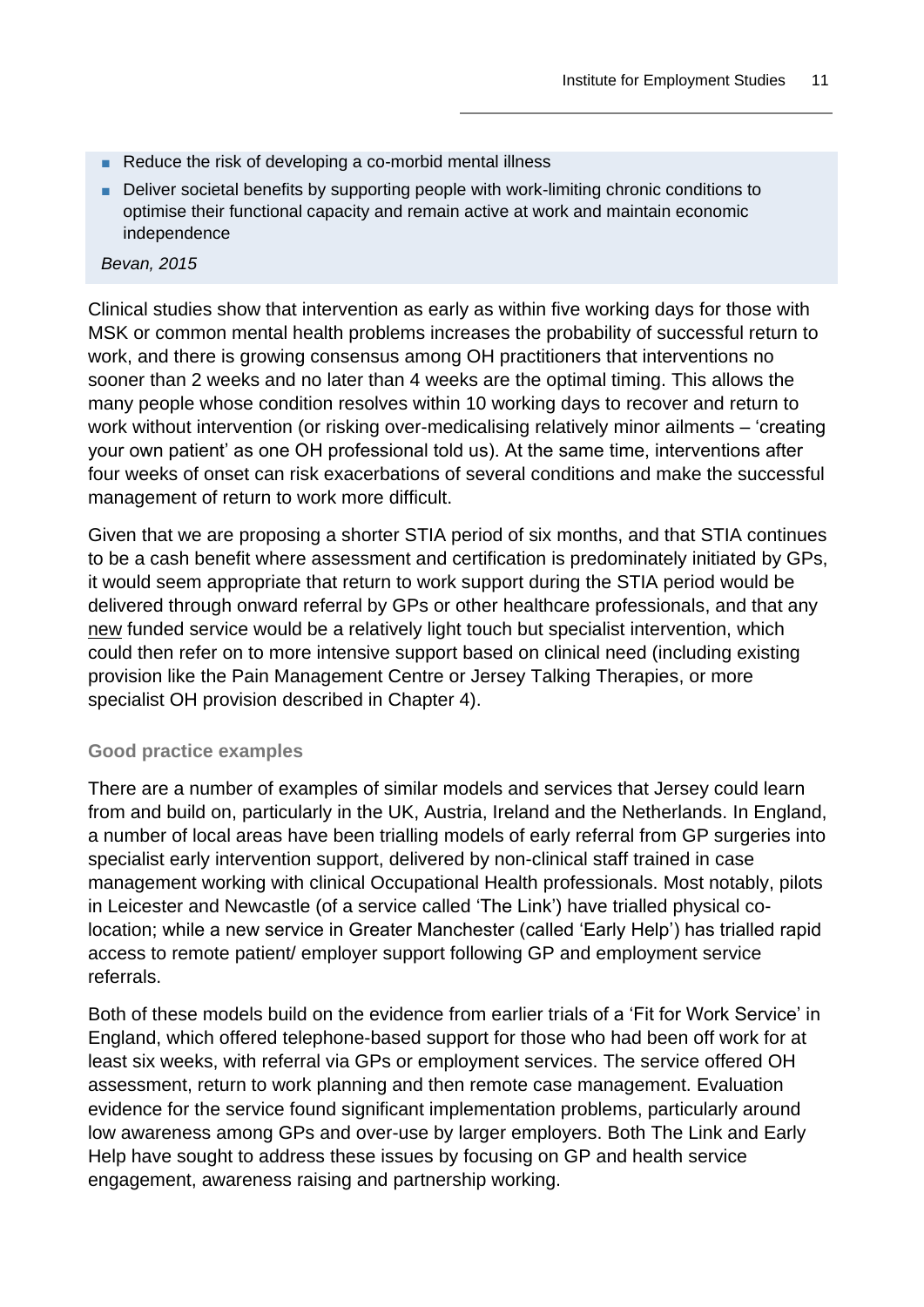However the Fit for Work Service evaluation also suggested a number of key success factors in delivering support – particularly around intervening at the right time; having strong links with primary care; the importance of having specialist OH practitioners (even where support was being delivered remotely and was relatively light touch) ; and on having return to work plans that can then align with the GP 'fit note' certification and access to wider supports (both health support and wider issues like debt, housing and family – again a focus in The Link model).

As noted, a number of other countries have similar models of early access to OH support, albeit with very different contexts. Most notably in the Netherlands, employers are required to contract with OH professionals to provide diagnosis, assessment, a return to work plan and case management for any employee off work for six weeks or more. This was introduced as part of a wider set of reforms to disability benefits, which have been extensively evaluated and shown to have reduced disability benefit receipt and healthrelated absences from work.

#### **An 'early intervention' model for Jersey**

Based on these models and the feedback from the consultation process, we believe that there would be significant value in investing in specialist OH support that could be made available for those claiming STIA and absent for between two and four weeks. Based on our review and discussions, we would recommend that this should be:

- Developed in consultation with GPs and existing health services, to ensure that its design meets Jersey's needs and that there is engagement and support for the model;
- Referred in to by GP surgeries and other healthcare professionals, with GPs trained and supported in identifying when referral would be appropriate;
- An OH assessment, alongside development of a return to work plan, ongoing case management and support, and employer advice;
- Delivered either remotely or in person this is a key design decision that should be taken in consultation with GPs, in our view there are strong arguments in favour of remote delivery (as this allows for lower transactional costs and greater specialism) but also a strong case for physical co-location (which supports referrals, joint working and sharing of expertise);
- $\blacksquare$  As far as is feasible, directly linked to certification so the return to work plan would inform the advice given to the employer and patient on supporting a return to work; but would not be linked to benefit payment or conditions; and
- Able to then refer on to more intensive and specialist support where necessary, based on clinical need – for example Jersey Talking Therapies, given that a quarter of longerterm STIA claimants have a main condition related to mental health; and the Pain Management Centre given that one fifth have a musculoskeletal condition.

In Chapter 4, we set out in more detail the evidence and design features for effective occupational health and rehabilitation support, and propose the development of a broader 'work and health centre' model that could provide tailored support to those reaching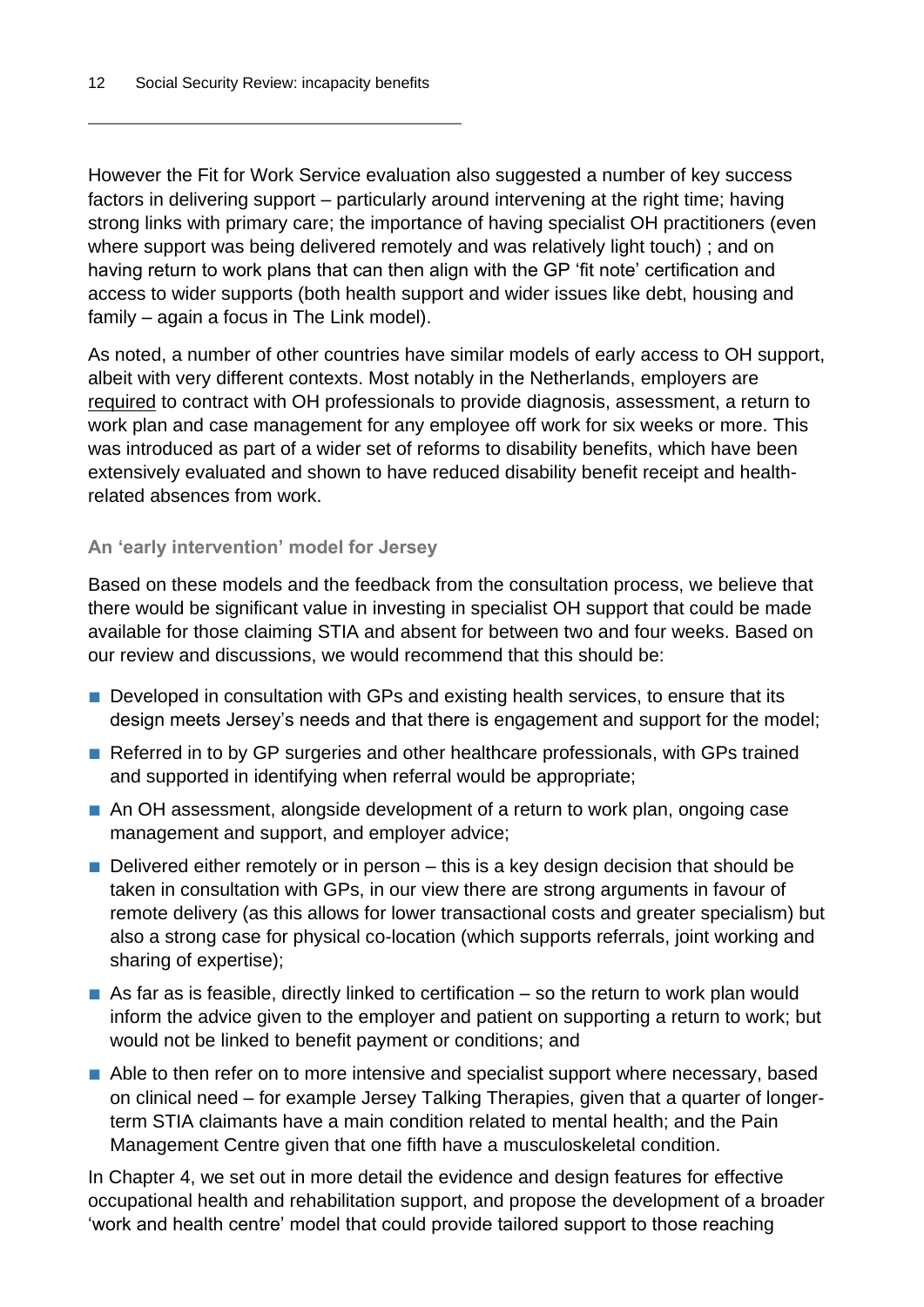longer-term absence. So we would propose that this early intervention service would be an integral part of this wider Work and Health Centre, providing early intervention support and onward referral.

#### **Potential volumes and costs for early intervention support**

It is difficult to make precise estimates of the demand for a new service, but we believe that 'The Link' model trialled in Newcastle and Leicester gives us a good basis for estimating potential volumes. The Link model served overall a 'working age' population of around 100,000 people across the two cities and ran between March 2019 and February 2020, with 269 engagements over that eleven month period (with the majority of these occurring during a six month period). The average unit costs were £600 per engagement, which are in line with the Greater Manchester Early Help pilot, but somewhat below the £1,000 average cost in the Fit for Work Service.

The working age population in Jersey by contrast is around 65,000 (so approximately two thirds of that served by The Link), so at the same take-up rate and with broadly the same point of intervention as for The Link service, this would imply around 200 engagements a year. However we believe that it would be prudent to assume a somewhat higher level of engagement for an established and well-embedded Jersey service, and so would recommend budgeting for 300-500 engagements per year at an annual cost of around £250-350,000. This would be equivalent to being able to support a fifth to a quarter of all of those reaching a month on STIA, which feels reasonable.

### <span id="page-16-0"></span>**2.1.4 Supporting flexible returns to work**

There was strong agreement among those consulted that the current STIA rules that prevent individuals from working while claiming the benefit need to be reformed. In many cases those returning to work after an extended period off will do so on an initially phased basis, or may come back on reduced hours and duties. This can support both earlier returns to work and also minimise risks of individuals falling out of work again. The design of STIA on the other hand, by making individuals choose between the benefit or their wage, risks encouraging individuals either to wait too long or to come back too soon.

A number of countries have 'partial capacity' benefits that allow for individuals to return to partial work at a reduced rate of benefit for a period of time (including in Ireland, Denmark and Austria). These can either be paid at a flat lower rate for a period of time, or tapered off as hours and earnings improve. In the UK, there is a similar but more limited system of 'permitted work' that allows for partial working while continuing to claim benefits.

However while there are clear potential benefits from allowing partial work and partial sick pay, there are also risks – by introducing complexity into the system (particularly if it leads to the benefit in effect becoming means tested and so requiring the reporting of earnings and hours); and potentially creating risks of unintended consequences (and/ or abuse) whereby partial sickness benefits are used to 'top up' short-time working or where it becomes the default approach to allow for STIA run-ons as people return to work. This latter risk could be particularly significant, as even a small increase in average durations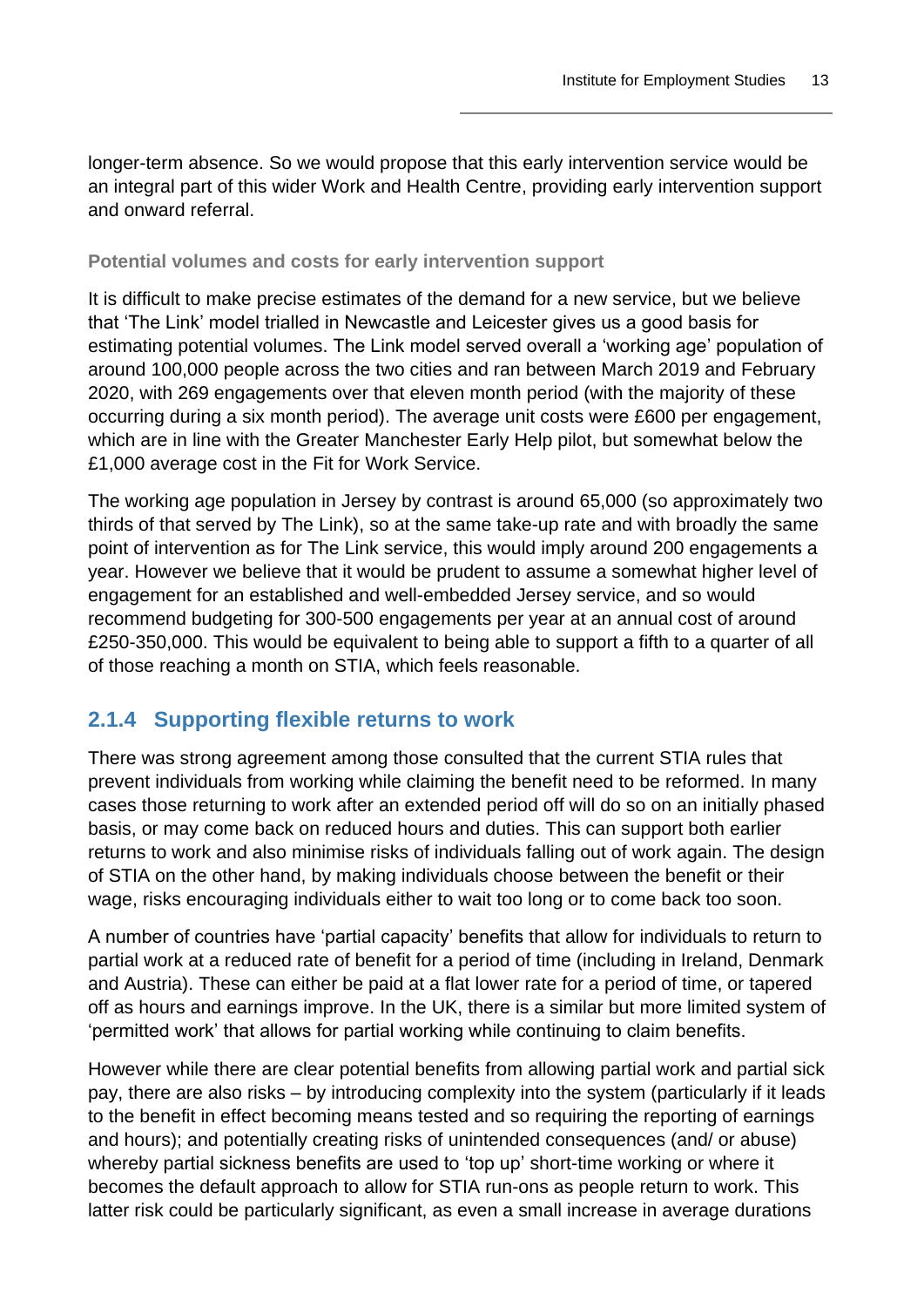on STIA would lead to significant increases in costs (of around 5% for each additional day in average STIA duration).

On balance however, we think that the benefits of reforming the rules around working while claiming STIA would outweigh the risks, if it is designed carefully. We would therefore propose that this is explored with a view to being taken forward, with three key design features:

- For simplicity, allowing STIA to be paid in full rather than at a reduced, tapered or means tested rate, regardless of the hours worked;
- This is time limited for two months, as a reasonable period for supporting a phased return to work (i.e. those who have worked continuously for two months would stop receiving STIA at this point); and
- To minimise risks of unintended consequences, payment of STIA in work would be linked to the agreement of the employer and appropriate health services. We think that the best way to achieve this would be through the new 'early intervention' service, with the GP (or potentially, an AHP in the early intervention service) then certifying this.

Given the risks and uncertainty around potential impacts of these changes, we would also recommend that the payment of full STIA is reviewed annually over the first few years of implementation. If there is evidence that this may be leading to significant increases in average STIA duration, then we would recommend considering paying in-work STIA at a reduced rate or potentially linking it to hours worked.

#### <span id="page-17-0"></span>**2.1.5 Employer based payments and work-related conditionality**

Finally, the review has also considered but ruled out making changes in two further design elements that are common in overseas approaches: employer (co)funding, and introducing requirements on individuals to undertake work related activity.

On **employer funding**, many countries require employers to either pay sickness benefits themselves or to contribute substantially to their funding through social insurance. In Germany for example, employers pay for the first six weeks of absence; in France it can be up to 18 weeks; in Italy 36 weeks and in the Netherlands up to two years. In the UK, Statutory Sick Pay is paid by employers for the first 28 weeks of absence for most employees.

There are strong arguments for employer co-funding, as it should give employers a stronger stake in supporting rehabilitation of their employees. However these benefits are not always clear cut, with employers in the UK for example generally under-investing in OH support; and even in the Netherlands there have been a range of additional regulatory requirements to encourage or compel employers to support rehabilitation (as noted above). Consultations for this review found no appetite, and could not see any compelling benefits, for introducing employer funding of sickness absence in Jersey. However there was strong support for being clearer about the requirements and responsibilities that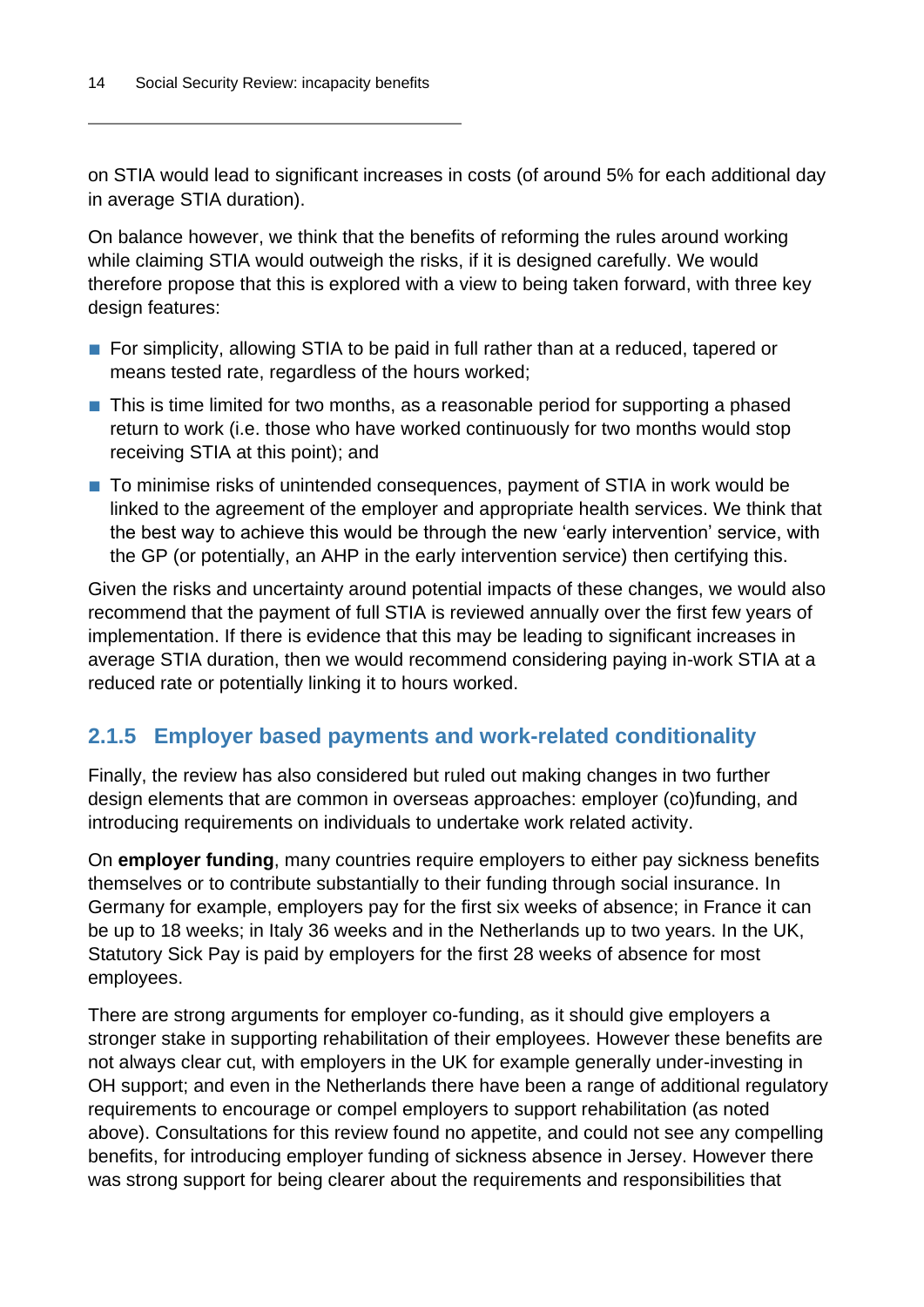employers should have in supporting good health at work and effective returns to work for those who leave. This is set out in more detail in chapter 5.

**Work related conditionality** most commonly comprises requirements to agree an action plan, attend regular meetings and undertake agreed activities to prepare for work. This has been a common feature in the UK over the last 15 years, but also exists to an extent in other countries including Sweden and the Netherlands. It is far less common – and ethically challenging – for benefit conditions to be specifically related to undertaking health-related activities (i.e. making benefit payment conditional on treatment).

While there is a prima facie case for using work-related conditionality to encourage behaviour change, international evidence suggests that the practicalities and consequences of this for those with significant health conditions can often be so difficult (and counterproductive) as to outweigh any positive benefits. In particular, evidence suggests that the threat of benefit withdrawal for non-compliance can be particularly harmful to the health of people with underlying health conditions; and that where sanctions are applied they can cause significant harm. Based on this evidence, and a lack of support for this amongst stakeholders, we would not recommend strengthening conditionality for those claiming STIA.

### <span id="page-18-0"></span>**2.2 Proposed approach**

Drawing together the findings and proposals set out above, we are recommending significant changes to the support available during shorter-term absence from work, but within the broad framework of the current STIA system. In other words we are proposing reforms that will *build on* rather than *replace* STIA.

Specifically, we recommend:

- **A programme of awareness raising and training for GPs**, in particular focusing on raising awareness and encouraging engagement with the new early intervention service, improving understanding of the (reformed) STIA, and encouraging greater understanding around key principles of OH assessment, return to work planning, work adaptation and onward referral (perhaps including by funding or co-funding access to professional development in these areas);
- **Development of a 'Fit Note' approach to certification** to allow GPs (and potentially, allied health professionals working in the new early intervention service) to set out what work people *may be able* to do, and advice for patients and employers on how to support effective returns to work;
- **A** shortening of the maximum duration of STIA to six months;
- Co-design and then commissioning of a specialist early intervention service, as part of a wider Work and Health Centre model described in Chapter 4, with the early intervention model accessed via primary care and providing return to work assessment, advice and support to those out of work for around four weeks; and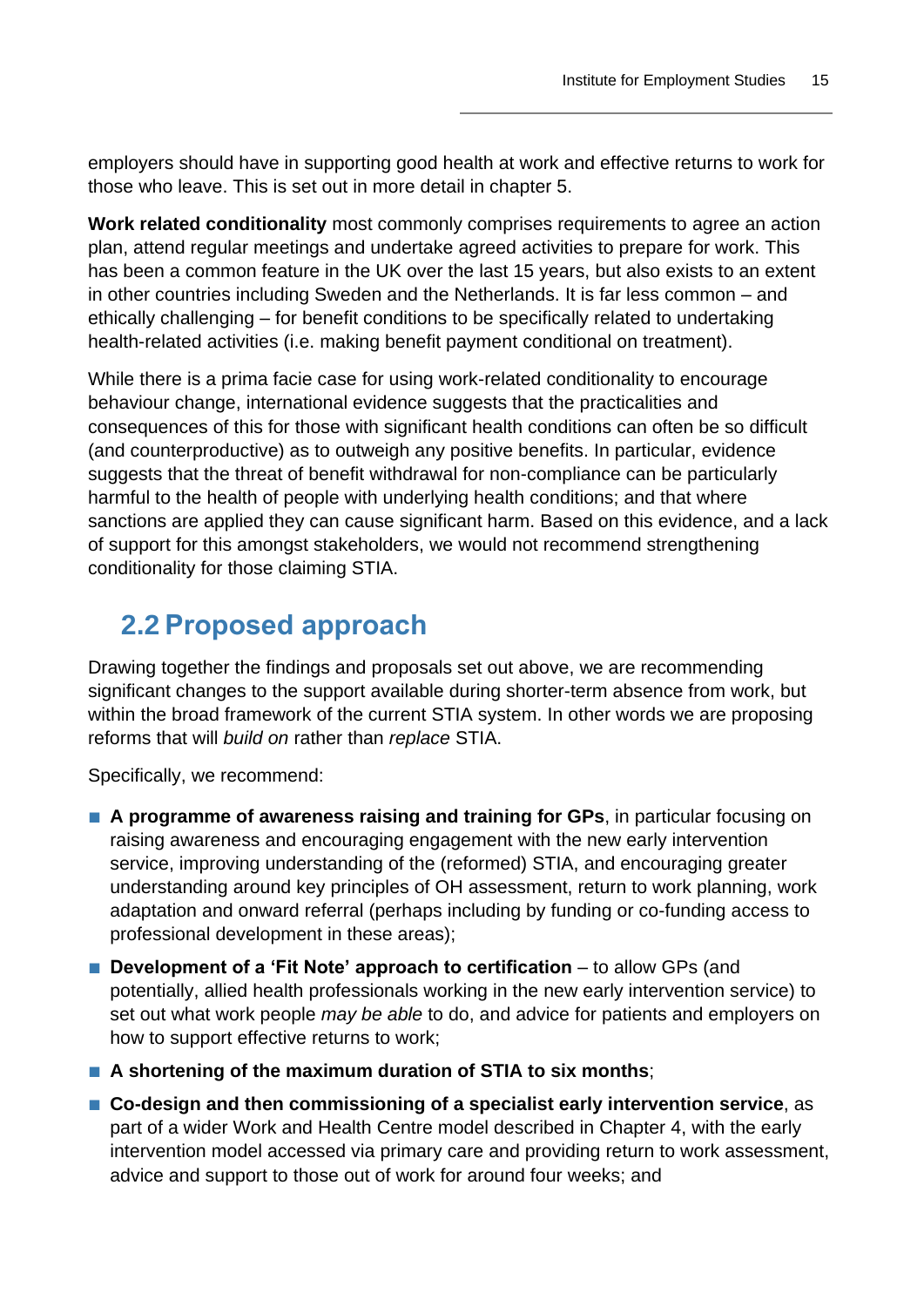■ **Extension of STIA to support phased returns to work**, where this is agreed/ recommended by the new early intervention service and time limited for up to two months. The level of payment should be reviewed annually in order to minimise any risks of unintended consequences.

In our view, these proposed reforms meet the objectives set out in section 1.4 – in particular they are deliverable, will support improved health management for individuals, and would improve both retention in work and returns to work.

Our strong view is that in the medium term these reforms would also lead to fiscal savings, and even in the short term should be self-funding – through a combination of the (modest) savings yielded from shortening STIA alongside a reduction in claim durations due to improved returns to work and health management.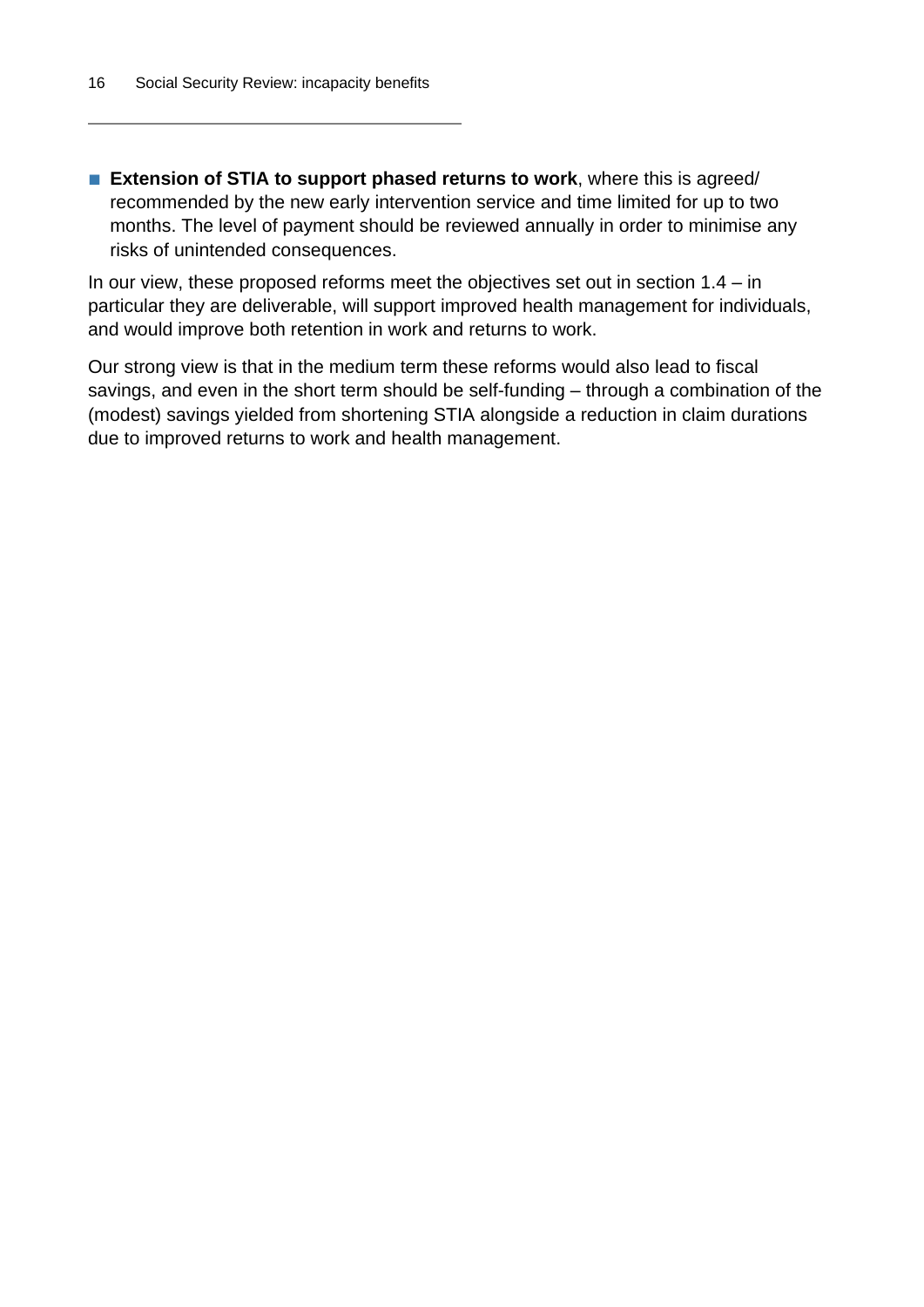# <span id="page-20-0"></span>**3 Financial support for longer-term incapacity**

In considering potential changes to support for longer-term health conditions we have been able to consider a wide range of reviews, comments, and experience of the operation and intentions of the current system. In particular we focussed on its role supporting claimants both financially and in their return to the workplace.

From these considerations, it is clear there is wide consensus that the current system does not deliver in its aims in the current environment. We find no reason to disagree. The current system of support cannot achieve the aims and objectives that would be necessary in any modern system and, given the other requirements of Jersey's employment market and system for illness/disability support, change has to take place.

Fundamental reforms to the LTIA system are needed to achieve the necessary change, and we believe that the climate of agreement which exists around this offers an opportunity to consider and implement fundamental improvements. This would be aligned with our other proposals around support for individuals and the workplace, described elsewhere in the report.

### <span id="page-20-1"></span>**3.1 The current system**

The current basis for financial support of those with illnesses or disabilities that last for a longer period is based on Long Term Incapacity Allowance (LTIA). LTIA is a weekly benefit, payable every four weeks as compensation for a loss of faculty. It is a contributory benefit, with eligibility dependent upon the payment of sufficient contributions for a total of at least 6 months, before the end of the current quarter and at least one month's contributions, paid or credited, in the relevant quarter. 'Sufficient contributions' are determined by earning over the lower threshold level. For self-employed earners, the claimant must have paid Class 2 contributions at the required level. Late payment of contributions will disqualify applicants from LTIA awards.

It is possible to work whilst in receipt of this benefit, although in practice many people do not return to work after a prolonged absence that leads to an LTIA award. Following an LTIA award, data from Jersey's Customer and Local Services Department showed a significant effect on both economic activity (working at all) and on earnings levels even when the person did return to work.

### <span id="page-20-2"></span>**3.1.1 Percentage Awards and claim patterns**

The medical assessment is intended to find out the level of impairment of an illness or disability by comparing them to a person of the same age and sex who doesn't have the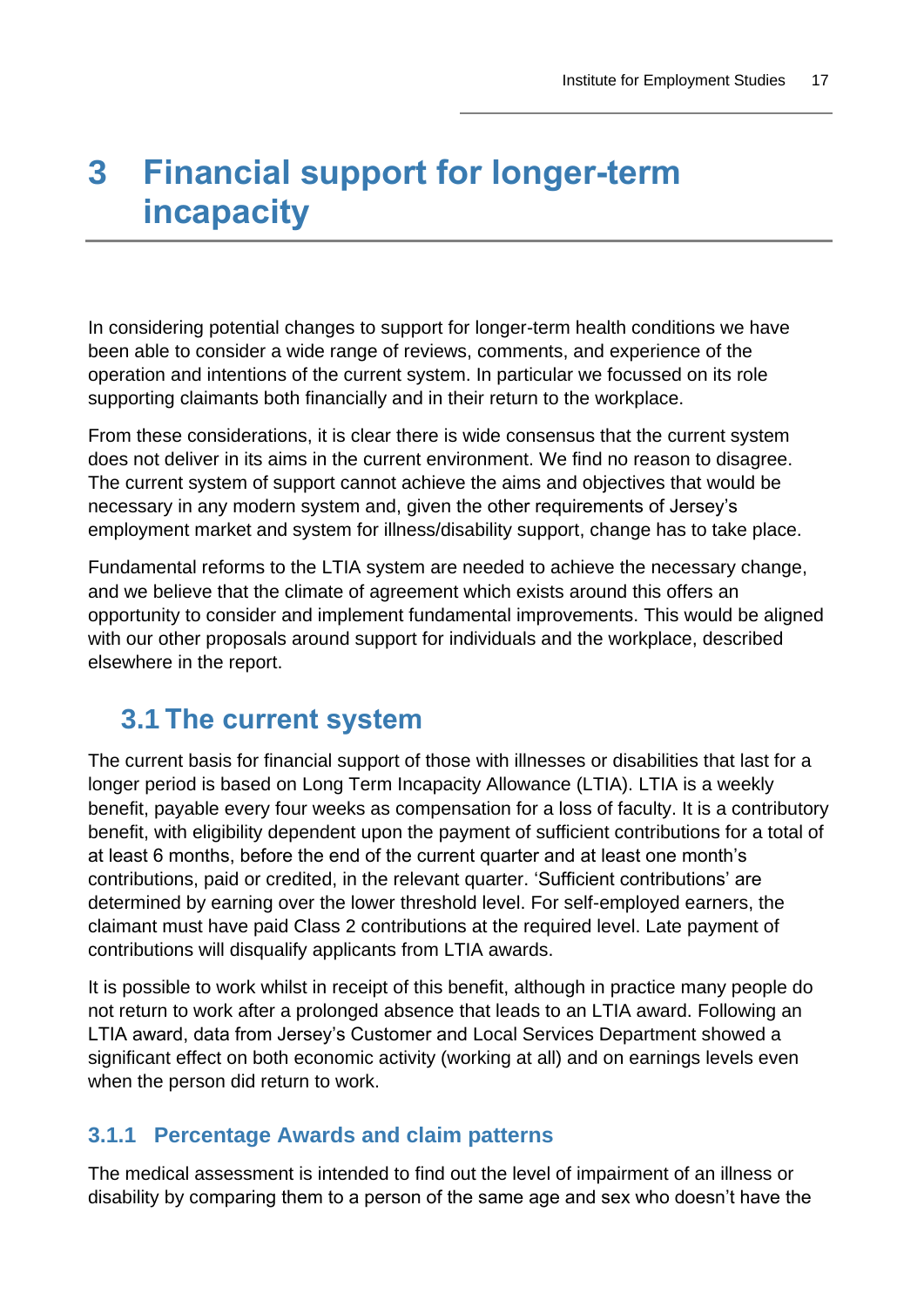illness or disability. A percentage impairment is assessed which is then used to determine the rate of benefit to be paid, if any.

These percentages are generated by the Barema method, which is an arbitrary ordinal scale which attaches progressive percentage values to define disabilities based on loss of faculty. The disabilities of the claimant are compared to those in a table for which there are scale values and a percentage is thereby obtained. This is an outdated method which is increasingly falling out of use elsewhere.

- Assessments of below 5% do not lead to an award.
- Assessments between 5% and 15% lead to a single lump-sum payment calculated for a specified period.
- Assessments over 15% will qualify for the percentage assessment, applied to the maximum LTIA rate, paid every 4 weeks in advance.

As referred to in previous expert reports, the average percentage rate of assessment for LTIA claims in payment in 2017 was 37%. This percentage had remained more or less constant over the previous five years of data and the claim average continues to lie between 35% and 40%. This suggests that there has been no significant increase or decrease in the average percentage award of a claim.

The average degree of incapacity assessed for the most common conditions, in 2019, was:

- Depression 40%
- Pain Back 29%
- Injury Back 31%
- Anxiety 37%
- Accident/Injury (Other) 39%
- Stress 36%
- Carcinoma 60%

The maximum rate of benefits at 100% assessed incapacity is currently £224.98 a week. This matches the STIA rate.

Although LTIA is typically applied for on the expiration of STIA it may be claimed earlier. LTIA may be paid, unlike STIA, while work is being carried out and this is often the reason for an earlier claim, even though LTIA will in the majority of cases be paid at a lower rate than STIA. LTIA may be paid for many years until pension age. The existence of lump sum cash payments for smaller awards (between 5% and 15%) is thought to lead to a culture of deliberately small claims. Government of Jersey staff report anecdotal evidence that some claimants may apply for LTIA with the aim of a smaller immediate gain rather than the possibility of a regular payment spread over a much longer period.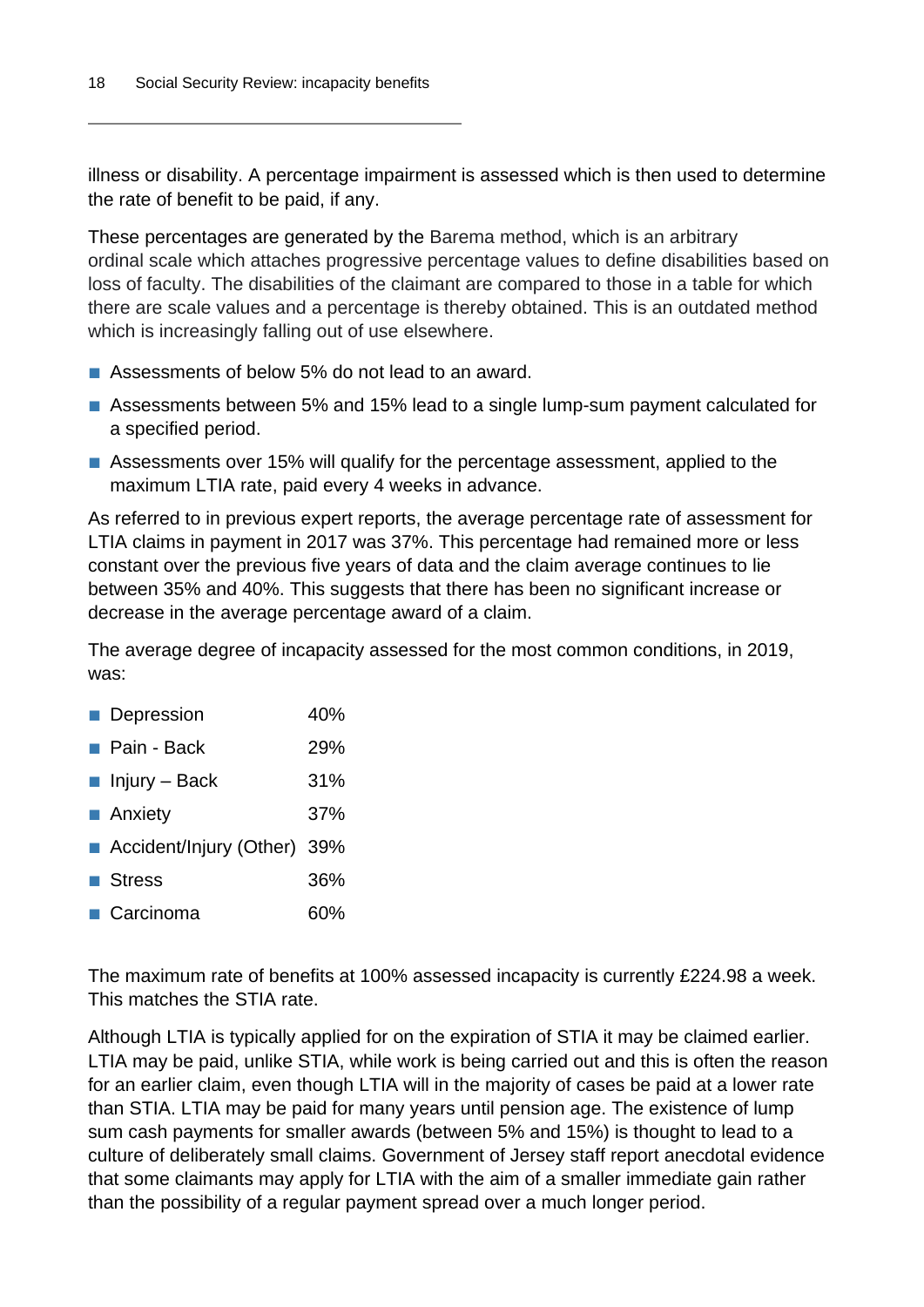Receipt of LTIA may entitle the recipient to credits of Social Security contributions for assessments over 20%. The length of time for which contributions can be credited reduces as the percentage assessed reduces.

#### <span id="page-22-0"></span>**3.1.2 Medical assessment: loss of faculty**

The assessment of the applicable percentages for each applicant is carried out by specialist doctors with experience in these assessments, making use also of GP reports and other evidence.

The current loss-of-faculty percentage-based approach used to determine the value of benefit provided, has little direct relevance to the capability of work or barriers to working. This becomes relevant when it is considered that LTIA is not intended to operate as a "financial safety net" in the Jersey context, with this role being played by Income Support, albeit with greater restrictions on entry. LTIA is a working-age benefit available to people who have been in employment, and following consultations with local stakeholders we believe it should be viewed in terms of its role in the Island's contributory insurance model; this suggests a greater importance should be placed on the practical effect on the claimant of the illness or disability which might make it more difficult for them to remain in work. Understanding the ways in which work may become more difficult, and supporting return to work initiatives, needs a clearer assessment that takes a more appropriate view of the health barriers facing the claimant.

It has been recognised in previous studies that the faculty-based model of a Barema scale currently used for LTIA assessment is inappropriate, and largely discredited, as a way of assessing the need for longer term financial support because of health difficulties. Few administrations now use this type of measure, as its measurements offer little of objective value to the needs of the client group.

In practice the arbitrary values assigned to the Barema scale do not measure the capability for work, nor wider participation in society, nor the incapacity preventing it. The scale functions more closely as a disability compensation payment and even there it bears little relationship to actual extra costs related to any impairment. The use of the scale was a Victorian modernisation of a legal concept (going back to Saxon "wergild" and beyond) of direct compensation for personal injury. In its time it was seen as rationalising the appropriate compensation for schemes that predate insurance-based social security schemes and was therefore adapted for a state-run compensation scheme for those suffering an injury - primarily in heavy industry or the armed services – to cover for the absence of a liable/ person or entity from which legal redress could be sought. Scales of direct physical injury may have been more relevant and the system has subsequently attempted to add flexibility by allowing a process of drawing equivalence. The problem this creates shows up particularly in mental health, where Victorian understandings were very different and so modern day classifications are often contested. Percentage-based awards may look objective but can be arrived at by a very subjective process, depending on the view of a particular assessor. Barema scales may still have a place in quasi-legal compensation schemes for mainly physical injury, but are less fit for purpose for a general incapacity benefit wanting to make awards more closely based on limitations on work.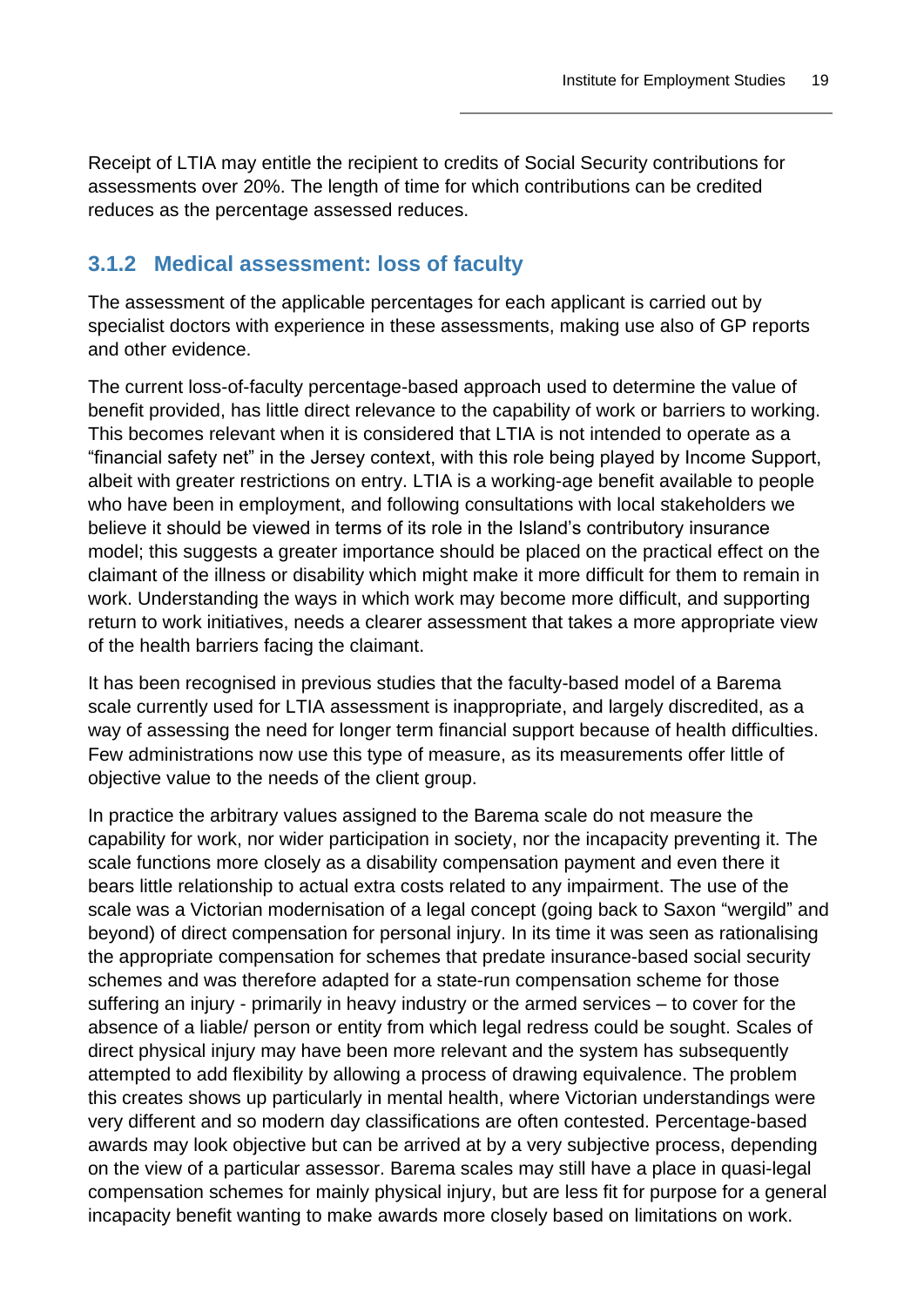The lack of a clear articulation about the purpose of the assessment leads to considerable stakeholder confusion around the transition between long and short-term incapacity benefit, where some continuation of STIA level of cash benefit or equivalent is often the expectation. Instead, except in the most severe cases, a drop in financial support takes place, which is often substantial and may be unexpected. This occurs even where there is no measurable change in condition. Government of Jersey staff report widespread dissatisfaction and confusion attached to the transition from STIA to LTIA.

LTIA offers little to encourage and support those seeking to return to work, other than bolstering income for those disadvantaged in work. It also does not identify the strengths of claimants, which could then be worked with and built upon. This could potentially address additional negative trends within the system, such as the under-employment of persons with disabilities or long-term absence resulting from certain types of treatable health condition.

### <span id="page-23-0"></span>**3.1 Potential approaches to assessment and entitlement**

There are a number of ways that other governments have sought to look at the effects of an illness or disability on the claimant's ability to function. We believe that Jersey requires a new model for assessment of long-term conditions, and that there are good models that can be adopted to provide this.

### <span id="page-23-1"></span>**3.1.1 Examples of 'real-world' assessment**

As opposed to the loss-of-faculty approach, 'real-world' assessments use a mix of medical diagnoses and assessments, typically using the International Classification of Functioning, Disability and Health (ICF) from the World Health Organisation (WHO). These assessments, and the support offered, are more individualised, typically requiring a range of specialist skills to deliver including a specialty in more modern bio-psycho-social assessments.

Examples include:

- The Craig Handicap Assessment & Reporting Technique (Chart) in the USA, where six measures are assessed:
	- **●** Physical independence the individual's ability to sustain a customarily effective independent existence;
	- **●** Cognitive independence the individual's ability to sustain a customary level of independence without need of assistance;
	- **●** Mobility the individual's ability to move about effectively in his/her surroundings;
	- **●** Occupation the individual's ability to occupy time in the manner customary to that person's sex, age and culture;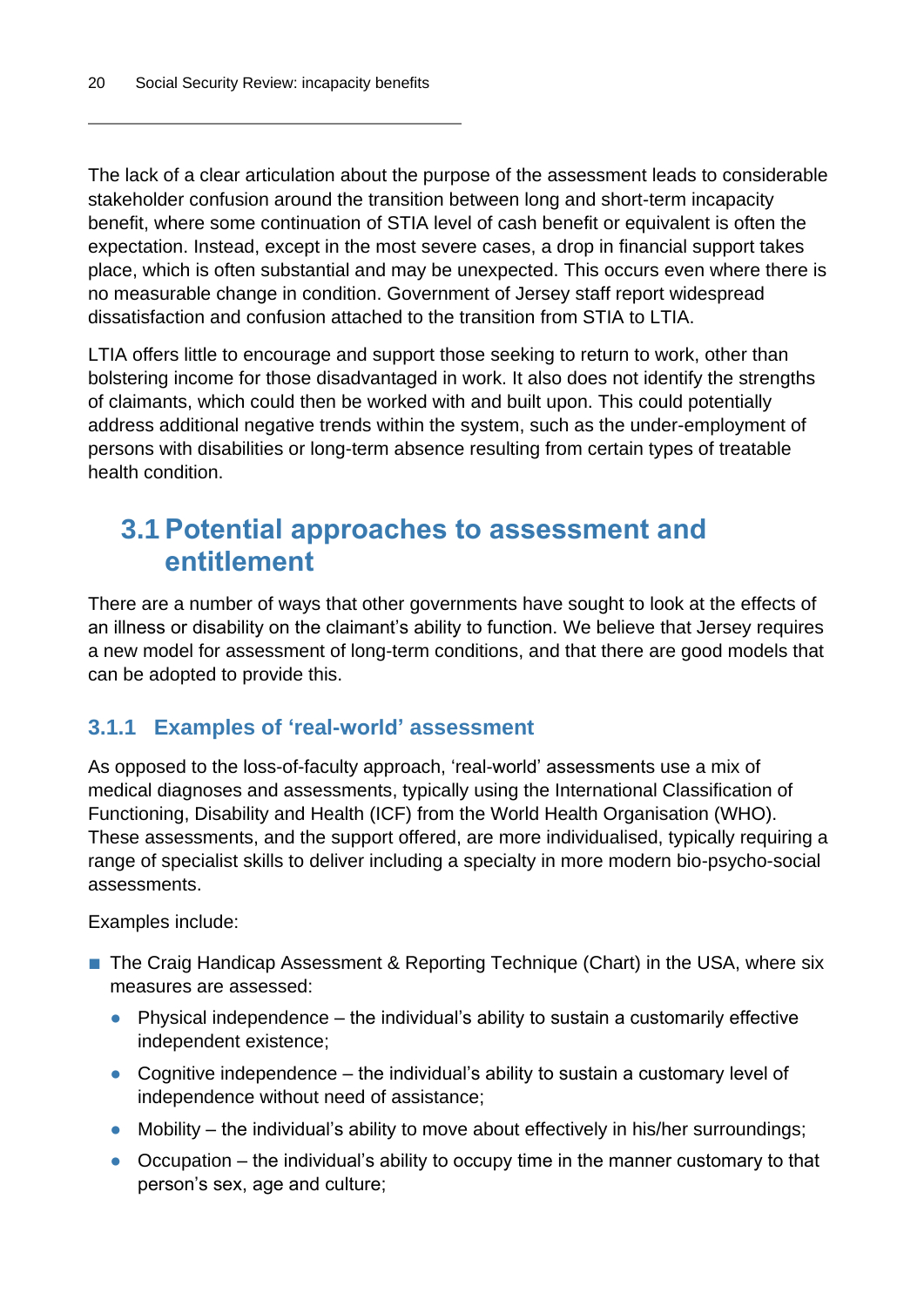- Social integration the individual's ability to participate in and maintain customary social relationships; and
- **●** Economic self-sufficiency the individual's ability to sustain customary socioeconomic activity and independence.
- The Australian Job Capacity Assessment (JCA), is a comprehensive assessment of an individual's level of functional impairment and work capacity, usually conducted to assist in determining qualification for a Disability Support Pension. The assessment identifies a person's:
	- **●** Level of functional impairment resulting from any permanent medical conditions;
	- **●** Current and future work capacity (in hour bandwidths); and
	- **●** Barriers to finding and maintaining employment and any interventions/assistance that may be required to help improve their current work capacity.

JCAs are conducted by job capacity assessors. As part of the assessment process, assessors have access to relevant available information about the person, including details about current and past medical conditions and disabilities, and prior participation and employment history. Assessors can also liaise with treating doctors and other relevant health professionals as required.

Whilst Jersey may not wish to adopt these methods wholesale, they would offer good evidence for the efficacy and aims of an assessment method which considers the effect on the claimant of the illness or disability in terms of making it more difficult for them to remain in work.

### <span id="page-24-0"></span>**3.1.2 Functional Assessment**

We echo the recommendations of previous expert consultants employed by the Government of Jersey, and strongly recommend that the Barema scale "loss of faculty" assessment model is replaced by an alternative that looks at the effects of the condition on the claimant's ability to function. This is likely to provide a fair and objective method of assessing entitlement to a benefit based on relationship to working ability.

Functional assessments take the approach of assessing an individual's capabilities to undertake domestic or workplace activities both physically and cognitively. Such assessments can be designed to focus on specific abilities which may be relevant to current employment, wider workplace needs, daily living activities or very specific requirements.

Therefore we suggest that the needs of Jersey's longer-term support system may be best met using the recommendations in this report to adopt a system of benefit award based on a functional assessment.

### <span id="page-24-1"></span>**3.2 Designing an assessment appropriate to Jersey**

A move away from the current system of assessing LTIA offers the opportunity to create a method of assessment tailored to Jersey's unique economy and society. This could make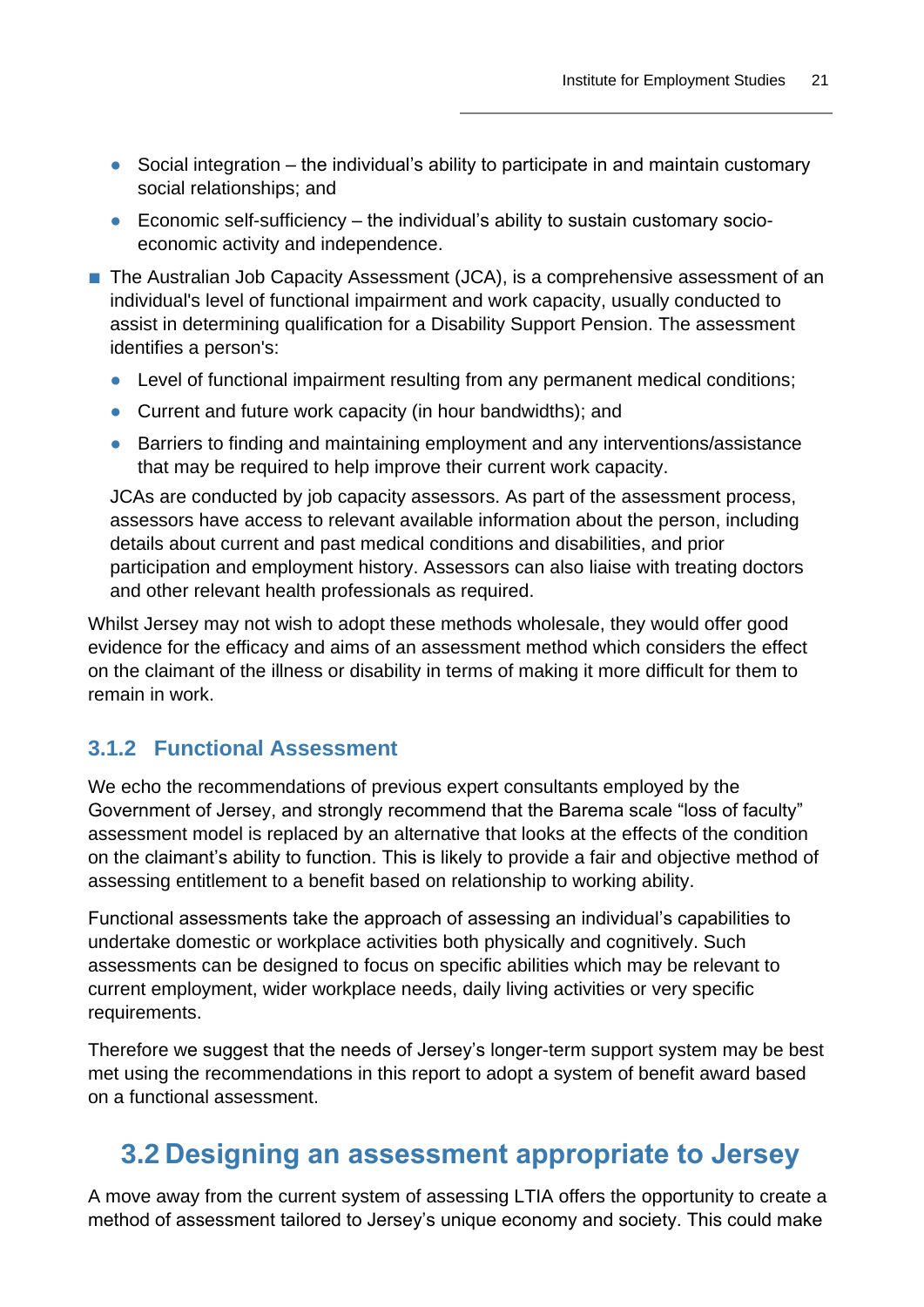the benefit genuinely responsive to the loss of opportunity and/or associated impacts on earning capacity that arise from long-term incapacity.

An assessment aligned to functional capability, which is more closely related to the everyday requirements of employment, can offer a more direct link to the needs of the workplace. It would be able to assist, and be assisted by, occupational health considerations and the realities of the Jersey labour market. It could assist claimants in considering return to (or remaining in) work by offering a more objective view of their situation. The assessment would inform health care professionals and identify areas where support could offer immediate returns.

Adopting such an assessment, which is already widely used in many administrations, would be able to make use of existing knowledge and experience in this field. Elements of the test could be devised which would be able to assess applicants against the real world of their employment and alternatives. This 'real-world' / functional based assessment could make use of a wider range of factors, when considering the support needs and the potential for full or partial work. While a direct match of functions against the specific requirements for each type of real-life job is attractive, the practical difficulties are substantial, requiring a detailed understanding of the actual requirements of every type of employment (or potentially self-employment) in Jersey.

Alternatively, elements of 'real-world' assessment could be imported from the individually tailored return to work activity and occupational health assessments, both of which consider employability and barriers that would be already considered during STIA. An exhaustive database of potential jobs need not then be required as the use of these OHtype assessments can enrich the framework of a standardised functional assessment.

However, there already exists a functional test used in Income Support (IS) that is used to provide access to extra components related to living costs and mobility needs. Although our work did not include an assessment of the use of this loss of function test within a means-tested benefit, this common assessment system could be readily adapted as a basis for a new LTIA test, thereby developing a solution for Jersey more efficiently and at less cost.

This should not be a simple reproduction of the existing Income Support test but could usefully review the descriptors of each function for the two benefits at the same time. This would benefit from advancements and refinements to the fundamental principles that the Income Support test was originally based on, for example utilising contemporary knowledge about the limitations of the UK's Work Capability Assessment (WCA), which has similar origins to the IS functional assessment. This could involve consideration of the extent to which the test meets the ongoing requirements of Income Support, although that exercise is likely to be a significant piece of work.

The possibility of aligning the assessments for IS and LTIA could deliver significant advantages in cost, consistency, capacity and training. While the IS test is a functional assessment, it is not focused on the work environment and capability. Nonetheless a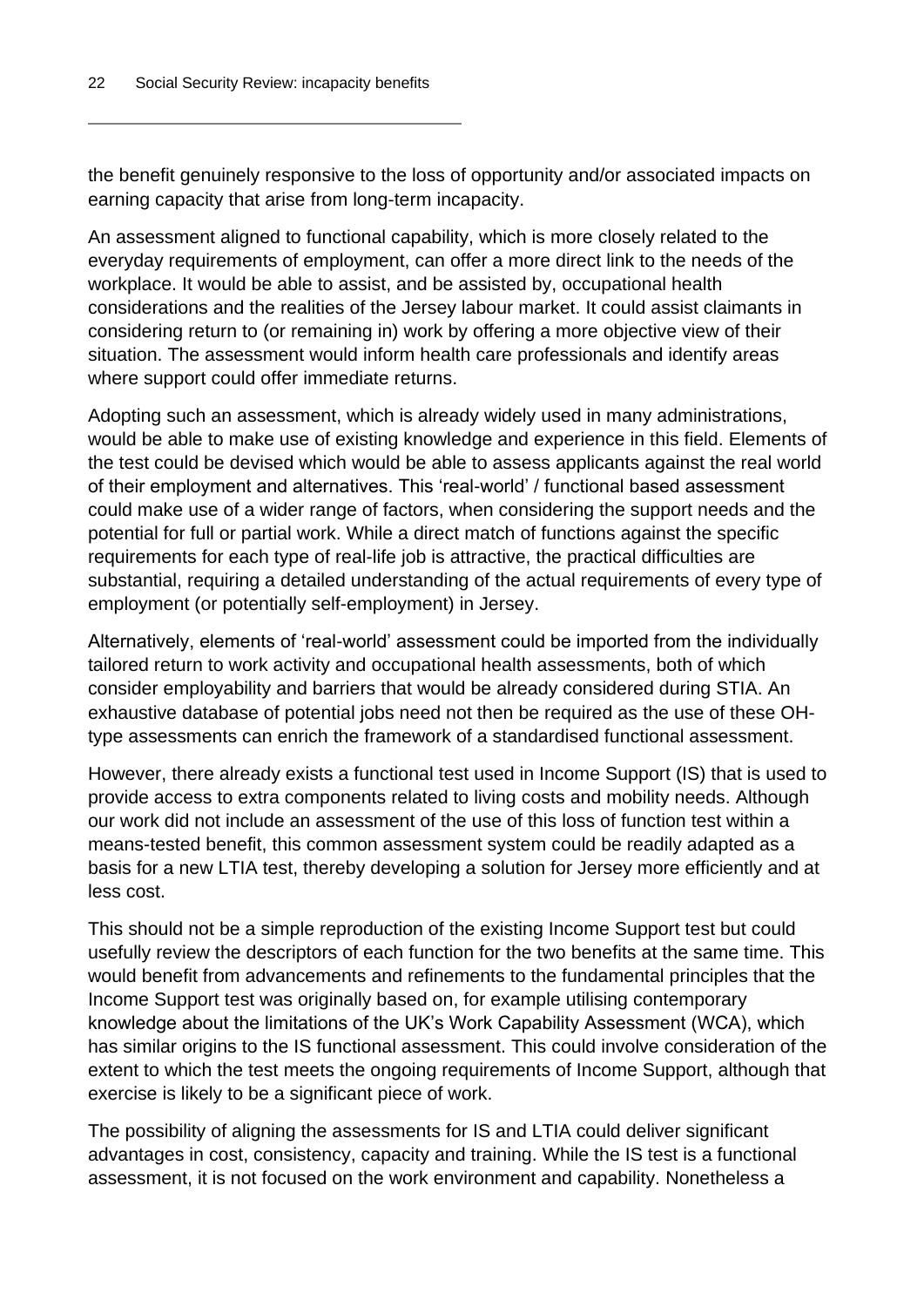small number of additional work-related indicators could help to extend this, while some indicators used for IS could be de-emphasised for LTIA purposes.

More usefully, the emphases for common descriptors could potentially change between benefits, by retaining the same indicators but varying the points awarded in respect of each indicator, if appropriate, for each benefit. This would enable the in-work relevance to be better reflected. Although it might diminish the mutuality of the assessment, a distinct viewing of the indicators 'as applying to the workplace or the demands of regular work' might be useful.

The IS use of the assessment is focused on identifying the level of assistance that may be needed in order to safely and constantly carry out everyday activities. This is then used as a proxy for the effects of disability on home life. It awards a lower level where, for example, a small number of everyday tasks may need help to complete and a medium level where more activities require support at a higher level. The highest level of support is for those who are significantly impaired and require assistance with many daily activities.

In LTIA, the emphasis could therefore be placed more on the claimant's capabilities and imitations, and how they affect the ability to function in the workplace or when engaged in regular work. This could be assessed together with associated practical issues such as access.

Additional indicators might include, as noted by Baumberg and others:

- Physical and intellectual characteristics which would be required to perform any work (or 'an occupation in which a person might reasonably be expected to be employed');
- Ability to re-skill into a different occupation within a specified length of time; and/ or
- Whether someone is unable to work for a particular number of hours a week, and whether this will last for a specified length of time.

### <span id="page-26-0"></span>**3.2.1 Outputs of a new functional assessment**

Our recommendation is that the outputs of the new functional assessment are streamlined in a similar way to the outputs from the comparable test in Income Support. It is likely that existing claimants could be fairly mapped across to produce levels of loss of function that correspond to substantial, serious and severe. While additional bands might be superficially attractive to address the edge cases, this must be balanced against the additional complexity this adds to assessment and public understanding of the benefit. We make further detailed recommendations below as to how this test could function in such a way to fairly address variability, unexpected outcomes or outliers in assessments.

Given these principles we recommend a 3-level banding system to determine the amount of benefit awarded, with a minimum point requirement to enter the benefit, which would free the benefit from examining levels of reduced functionality which are low enough as to have little effect on the ability to work. These lower impact assessments are likely to include the current 'lump sum' levels of LTIA, and potentially some claimants who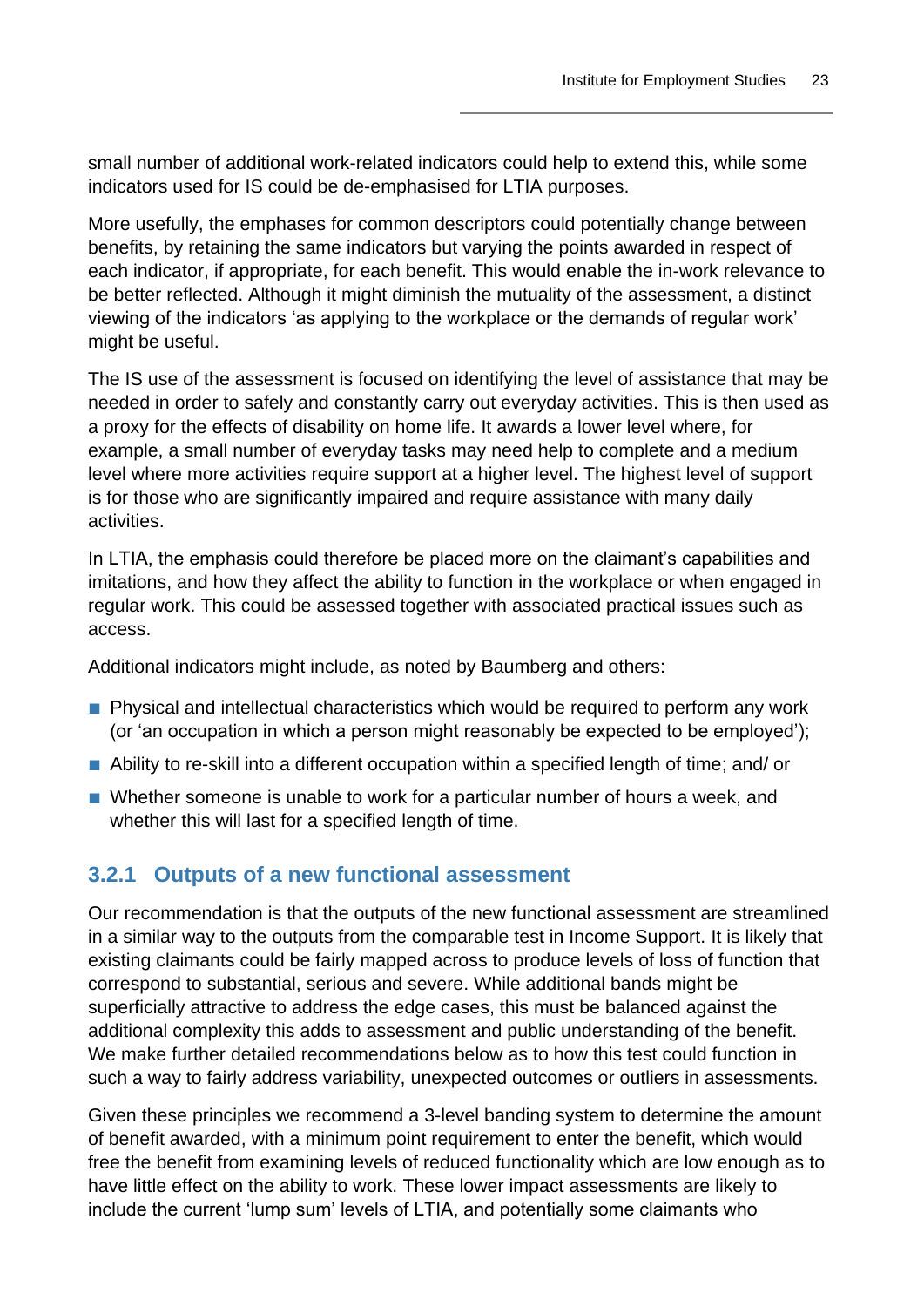currently get an award for a condition which does not create a significant loss of function or impairment on daily living.

These bands would be designed to include:

- Substantial band moderate loss of function and effect on one or more activities of daily living. In terms of work this may not have caused the claimant to leave employment, but they may require assistance through partial return to work, or supported work preparation, search or training;
- Serious band moderate to significant loss of function and effect on multiple activities of daily living, or high loss of function in one area. In terms of work is likely to have significant effect on general ability to work, although depending on actual area of employment the person may remain employed. Likely to require assistance with preparation for work, work related activities, work trials, training; and
- Severe band very high loss of function in multiple areas or total loss of function in one or more key areas, less likely to be able to maintain employment without significant support, although some people with significant physical disabilities will nonetheless have adapted to less physical jobs.

It is not proposed to introduce work conditionality, so the reference to work ability within each band would not be a formal condition of award, but a reference that would inform support for the claimant and aid understanding.

Unlike the current system, an assessment based on loss of function coupled with occupational health support is more likely to see people with treatable conditions be reassessed with lower awards over time – as timely interventions will help some claimants manage the effects of health conditions. Reviews could be driven by a mix of calendarbased reviews and those instigated by a change of circumstance, or by a case worker or health professional request. They might be preceded by a light-touch internal check with information held, RTW activity, GP or support workers, to see if the anticipated improvement has occurred – in order to avoid wasting resources on re-assessment "for the sake of it," to protect vulnerable claimants and to avoid causing harm.

The introduction of a minimum point for qualification would not disadvantage those who have been assessed on the lower percentages of the current LTIA scheme as they will already have received a lump sum payment. Those receiving ongoing payment could be migrated to the appropriate band of the new system. At some point, their cases would need to be reviewed under the new rules. This would be a political decision for the Government of Jersey but must take into account the potential downsides of running a new system in parallel to a less-efficient older system that can in some cases lead to inappropriately-high levels of financial award. There will also be some, mostly lower, awards currently qualifying for a regular weekly payment which would not get an award under the new system as the condition will not have a measurable loss of function. A decision may be taken not to transition these awards.

In developing a test, it will be possible for additional indicators to identify the point at which partial return to work may be appropriate and should be encouraged and/or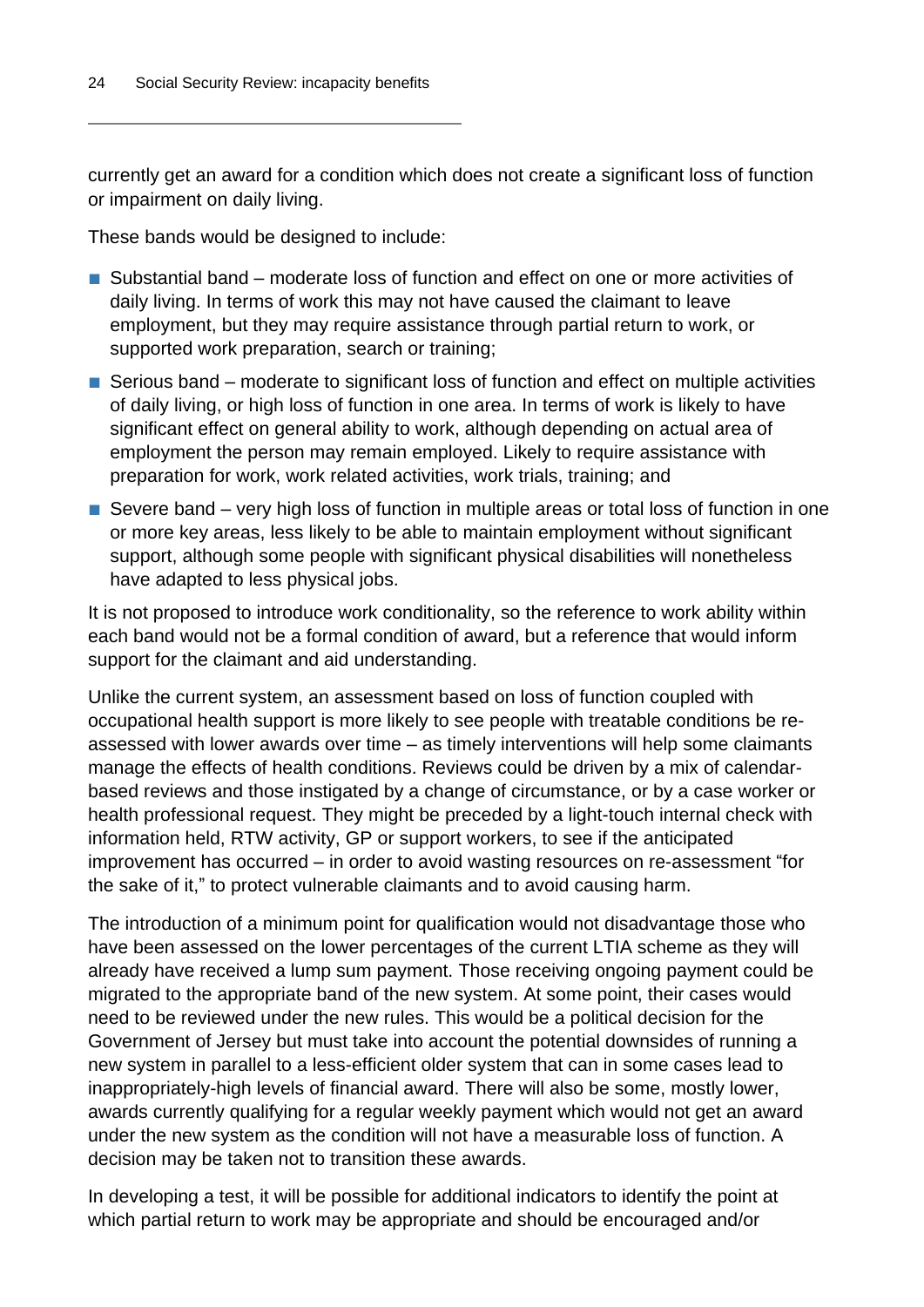supported in many cases, particularly as the return to work principle and early interventions become an established part of the new system. This would not be a condition of benefit receipt.

### <span id="page-28-0"></span>**3.2.2 Options for wider and future change**

A more bespoke assessment, focusing on the patterns of employment in Jersey, might be produced in a co-design manner engaging with stakeholders and those with lived experience in particular. Integrating such a process with a review of the appropriateness of the assessment as a proxy for care needs and mobility needs in IS might offer wider benefits. However, this would of necessity be a lengthy and complex process with likely impact on timescales and budgets.

Due to the small size of Jersey, it is however likely that a new benefit model with any occupational health involvement could make use of the ability of caseworker staff to develop strong knowledge of local employment patterns. This is already a feature of Jersey's Back to Work system and employment services in the voluntary sector. This is an acknowledged strength of Jersey's current system and we recommend that this is built upon where possible.

### <span id="page-28-1"></span>**3.3 Designing a new administrative system to deliver high-quality functional assessments**

The infrastructure required for a new system of assessing longer-term support need not be created as a stand-alone organisation. Unlike the UK system, it need not be based on a medicalised face to face assessment in all cases, with the costs, concerns and delays that have been characteristic of that experience. An expanded occupational health capability, with knowledge and experience of local circumstances, would fit well with a changed assessment process. While medical and health care expertise will be core for assessing STIA, it is also possible to move much of the LTIA assessment, in particular continuing compliance or reviews, to a more standardised process with administrative support.

Functional assessments do not require a high level of medical expertise but instead the ability to interpret the claimant's evidence about the effects on day-to-day living. While no assessment should be a purely mechanical process, it can be carried out by a broader range of staff than at present and can benefit from a working team with diverse practical knowledge. The team would still rely on evidence from GPs and other health professionals, for example in complex cases where multiple factors need to be taken into account. The engagement of the claimant's GP in treatment and support of return-to-work measures will be key. A wide range of evidence may be available to inform the person carrying out the functional assessment. In most cases, a Decision Maker can review all the evidence, look to medically approved guidance, call on OH / medical support around consistency with the impacts of a stated medical situation and make a robust decision without the need for a face-to-face assessment in every case.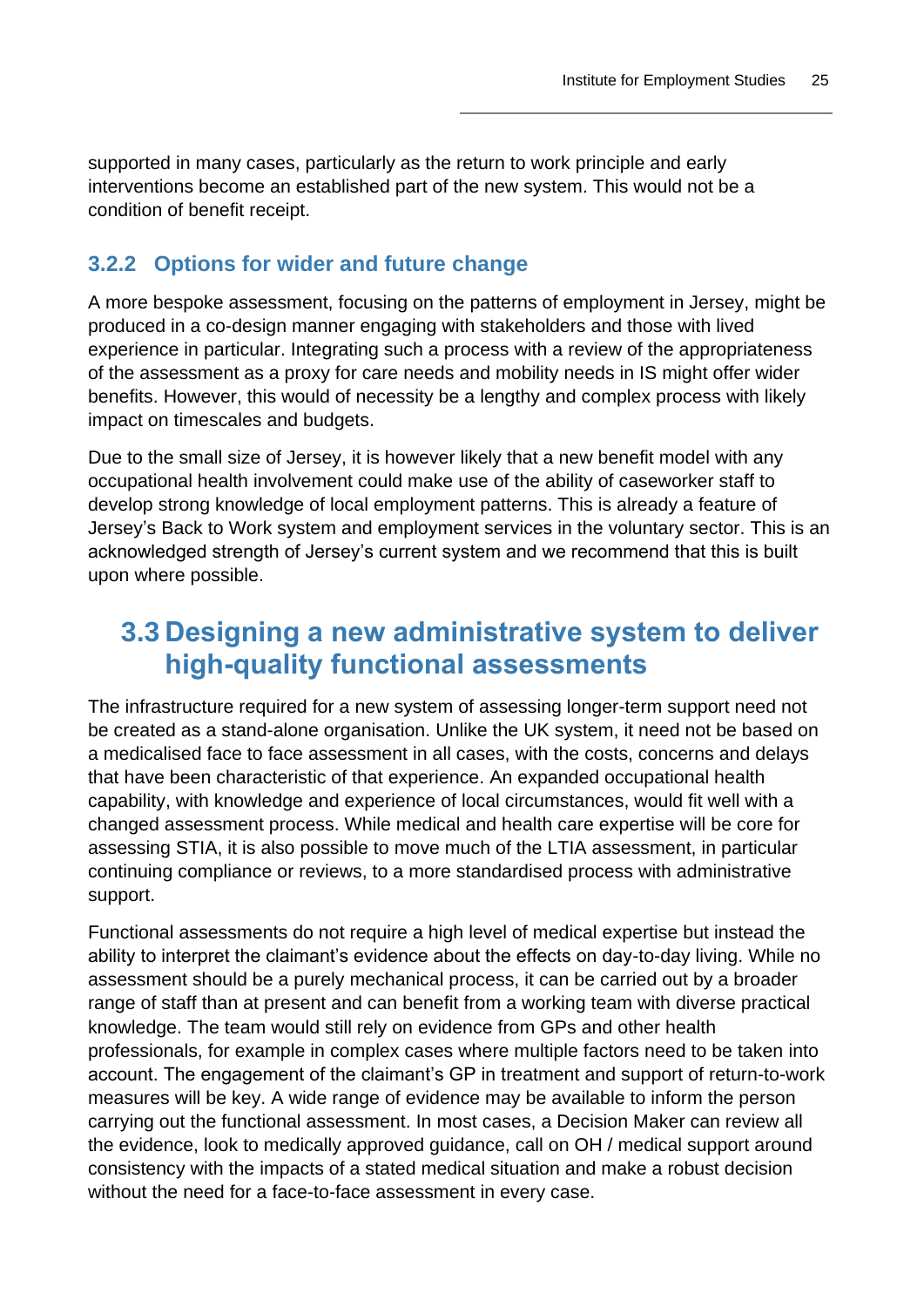The UK experience for many stakeholders is that over reliance on highly-standardised and even rigid assessments has not led to reliable or robust results. Assessments and especially appeals have been drawn out and expensive and caused concerns around harms to claimants.

An alternative approach will be used in the near future when Scotland takes over responsibility for its own disability benefits; it aims to minimise the need for face-to-face medical assessments. The intention is to make use of existing supporting information, where possible. This might include:

- A social care needs assessment;
- A report from a community psychiatric nurse; and/ or
- Information from a carer.

The aim is to undertake a face-to-face assessment only when it is the sole practicable way to make a decision.

The confidence of the Scottish proposals indicates that adoption of a functional assessment need not be accompanied by an expensive, over-medicalised snapshot. Common sense, weighing up all the evidence, giving some weight to the claimant's own evidence (if consistent and plausible) can mean that a functional assessment can operate with "dignity, fairness and respect" rather than being perceived somehow as a "hostile" environment". This will require well trained and skilled assessors in post. We note that Income Support assessments already utilise a self-reporting form, backed up by guidelines and clinical / social evidence, with a face-to-face assessment just used in complex cases.

A long-term assessment must also be seen as a part of a wider process of support for the claimant, focused on the assessment being used as an indicator of support needs rather than solely a gatekeeper for entitlement to financial support. A clear message came out from consultation events that claimants must be encouraged to feel a degree of ownership over the processes that offer support for their long-term health conditions.

To bridge the areas of health-related and administrative processes delivery may be made by named caseworkers with a responsibility for a group of claimants, able to develop a relationship which could include awareness of the longer term, and possibly variable, situation of each claimant, which will not be captured at a snapshot assessment. The caseworker would also be the link to occupational health services and assessments.

Our recommendation is that Jersey consider that the new assessment model is supported by a caseworker model, where a specialist administrative team collates appropriate information to help deliver a functional assessment and support the individual applicant. The caseworker would also be the key coordinator in any return to work support, as detailed elsewhere in this report.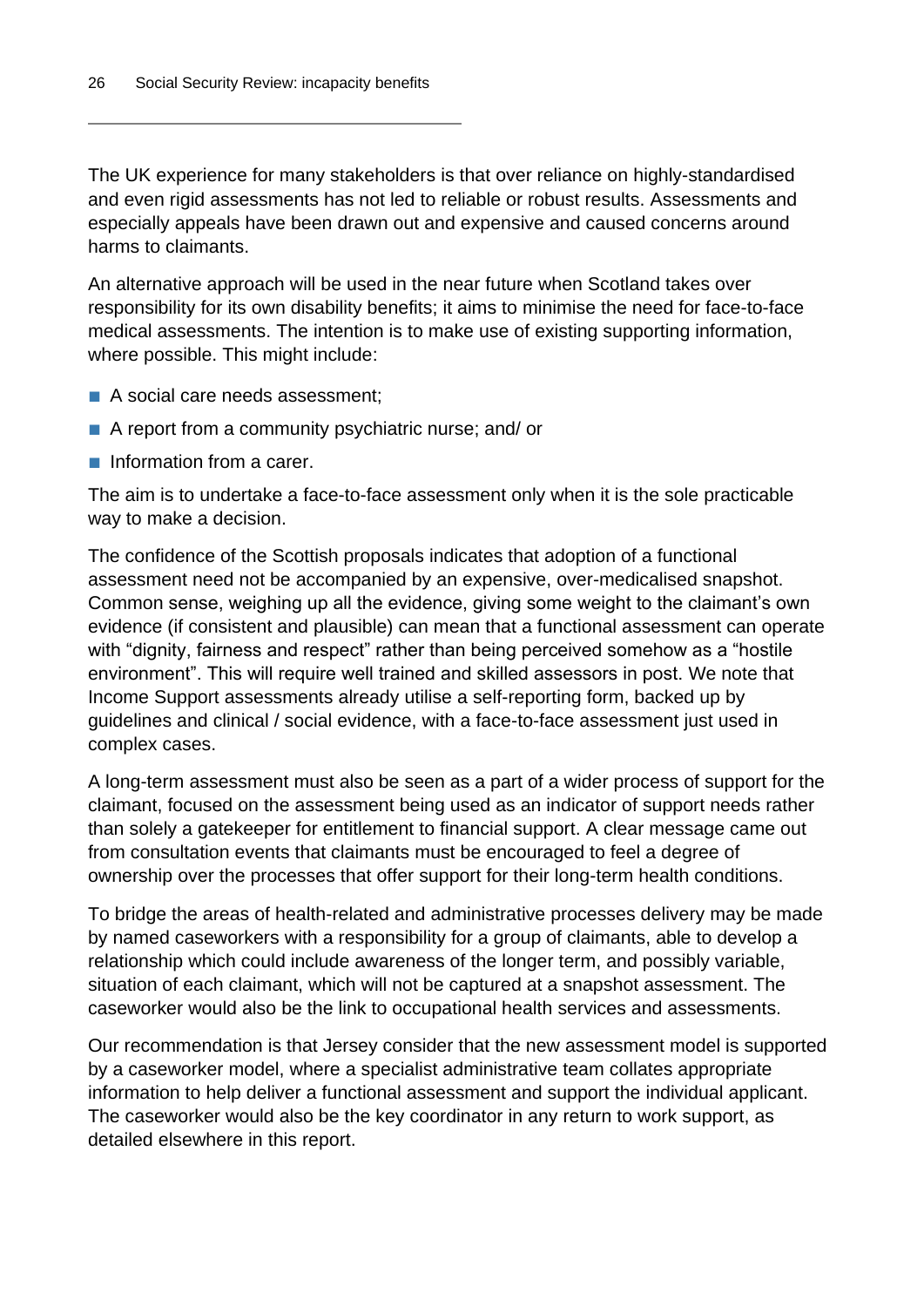### <span id="page-30-0"></span>**3.3.1 Addressing variability, unexpected outcomes or outliers in assessments**

It will also be necessary to have clear guidance for those making decisions to recognise that in any points-based system there will be situations that require special attention, or where the standard assessment process is not suited to the complexity of the individual case. This may be easier in practice in a smaller jurisdiction than in a larger one. Cases where this guidance would be needed include terminal illness, severe disabilities and those outliers which sometimes occur where conditions are rare or their effects far from the typical prognosis.

Additionally, there is a danger in all assessment processes that the assessment is a snapshot of the circumstances and conditions at a single point in time. This may not reflect the 'normal' situation and is unlikely to capture the worst or best conditions over time. The evidence or opinion of the claimant themselves, GPs, other health care professionals, employers or family could also be considered when evaluating the longerterm situation of the claimant. Guidance would indicate how the weight of such material should factor into the final assessment, again taking into account the likely demands and routines of daily activity, including if appropriate employment. Evidence could be sought before the assessment takes place so that the indicative determination could take account of these factors and seek to prevent unexpected or contradictory assessment results as sometimes occur in other systems. Longer-term caseworker involvement would inform this usefully and sympathetically.

The guidance would be linked to the policy intentions of the new scheme and the mechanisms that would allow for its application to be challenged (taking into account the existing legal structures of Jersey's benefit system) would again be a political decision.

Within each band there may be a reasonable period set for re-assessment, with some people being marked for no reassessment need (little chance of recovery or variability of condition) or only light-touch periodic reviews.

### <span id="page-30-1"></span>**3.4 Future cash value of benefit**

Currently LTIA is the maximum rate equivalent of STIA multiplied by percentage loss of faculty. Only where assessment of loss is 100% does the benefit reach the cash level of full STIA. However, this is balanced by the ability of claimants to also work and receive earnings. The amount paid is based solely on the assessment of the impairment, there is no means-test involved.

A future rate of benefit would depend upon many factors. This has required a fundamental consideration of the function of financial payments, we considered whether it should be:

- A compensation for loss of faculty;
- An insurance against the occurrence of health-related work interruptions and the associated costs;
- An earnings-related benefit;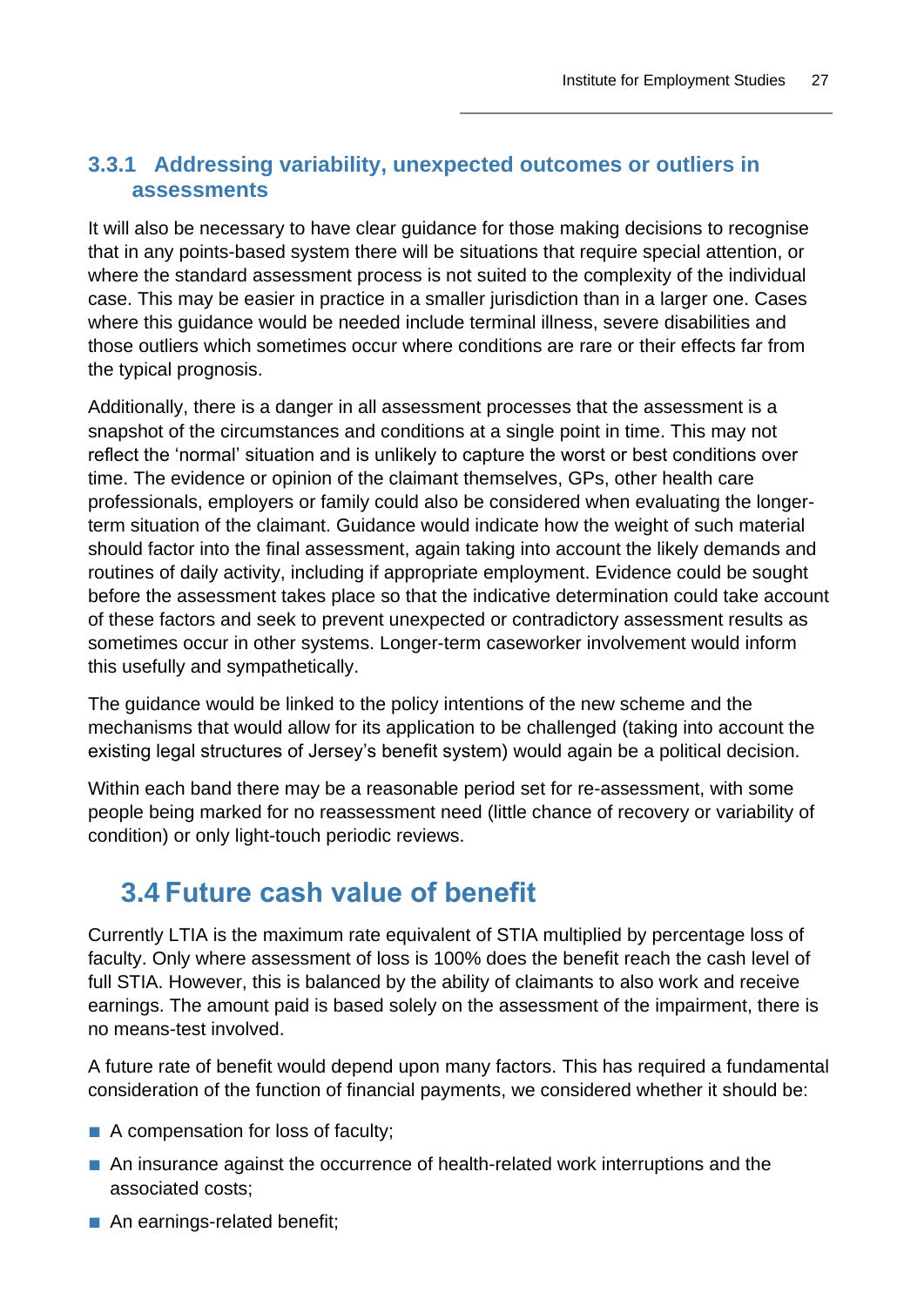- Related to the financial need of the applicant and family; and/ or
- A continuation of STIA.

In the context of the historical and policy intents of support for longer term incapacity of workers in Jersey, and the outputs from our local consultation, it would seem appropriate to retain LTIA as an insurance against the impact of a health-related interruption to work.

The aim is compensatory and not directly related to financial, or other need. Rather, it reflects a potential loss which would be difficult to quantify but may involve loss of earnings capability, either across time or through changes in activity.

The changed system should retain the non-means-tested characteristics of the current system. This would reflect the insurance-based scheme underpinning it but also offers offer a clearer incentive across the system for sick or disabled people to be supported into employment. We have considered whether this provides a perverse incentive to claim benefit whilst continuing to work, but the likelihood of a combination of LTIA in any of the bands (together with reduced earnings) being in total greater than previous full-time earnings does not appear to have been an issue under the existing scheme.

Our recommendation is therefore that levels of longer-term financial support are tied to the distinct levels of loss of function suggested earlier in this section; we do not recommend that support is means-tested, related to current earnings, or related to household financial need. Consultation indicated a strong support for Jersey's insurance model, where people who have "paid into the system" will "get something out of it." Income Support exists to support lower-income households on a fully means-tested basis.

We recommend that it is made clear that ongoing longer-term cash payments are designed to respond to an assessment that looks at loss of function, potentially taking into account other real-world measurements, as this best measures how a health condition affects the ability to support yourself through work. We believe a fair and consistent functional assessment can be achieved without adopting complex forms of assessment that may not be appropriate for Jersey's size and employment market.

We recommend designing the new assessment from the principle that the most severely impaired people are likely to receive the same amount of cash payment as at present (i.e. full-rate LTIA), with proportional decreases below that as existing levels are mapped across to the new system. However, a shift to a more appropriate test will not result in all existing claimants getting the same approximate level of payment. Jersey must consider that some lower level awards might be worth less in cash terms but greatly enhanced by the added value of occupational health support which should maximise the ability to support themselves through earnings. The change to the new system should not financially disadvantage those existing claimants who genuinely need support because of a loss of function. This would be a policy decision for Jersey, as would any transition of existing claimants to the new system.

The introduction of health care / case manager approval before work during a long term benefit claim being permitted should be considered, although this may not need to be applied to the lowest band of the new benefit The intent is not to push people into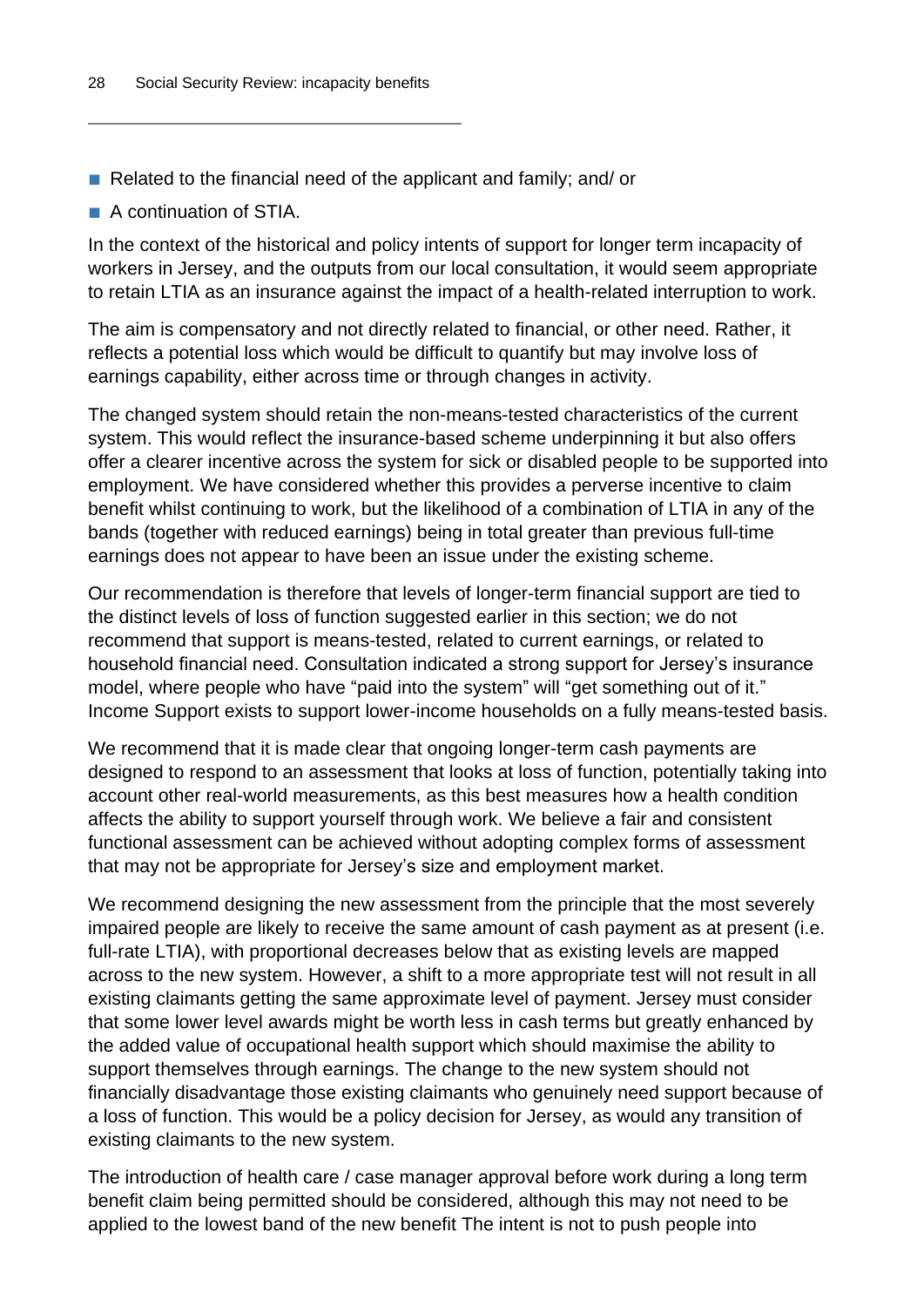returning to work but to ensure that they only return when it is safe and appropriate. This has not proven necessary under the current scheme so a firm recommendation has not been provided allowing the opportunity for further investigation.

## <span id="page-32-0"></span>**3.5 Relationship with other benefits**

This section clarifies how a new system for long-term support would interact with Jersey's other benefits.

#### **Short Term Incapacity Allowance**

One of the reasons why LTIA is claimed before STIA entitlement runs out is that it enables people to work while receiving the benefit. Work, even voluntary, is not permitted under the current STIA rules. If as we suggest this exclusion is removed in STIA then it will be expected that many people will no longer feel that they need to follow this route, although could still be subject to any return to work negotiation as outlined above. It may then be appropriate to create a more formal pathway to bring forward the start of LTIA in appropriate cases. For example, for cases identified as particularly severe under STIA to be moved immediately to the highest band of a new LTIA.

#### **Income Support**

If a functional assessment is more similar to the functional assessment in Income Support, then there are strong advantages in having a common assessment structure that is utilised across both benefits. This is discussed in detail above. This offers a significant operational improvement to Customer & Local Services, but would also be useful for claimants in situations where they are in receipt of LTIA and are required to also apply for a means-tested benefit to meet their daily living costs. They would have less need to undertake a new, different assessment in order to qualify for the disability element of Income Support. It will however be important to make it clear where the two assessments are employed differently, as per recommendations that the outcomes are different depending on the degree to which they are used to assessed function limitation on employment.

#### **Incapacity Pension and Invalidity Benefit**

There are a very small number of recipients of Incapacity Pension and a functional assessment more focussed on levels of incapacity will remove the need for this as a separate benefit as it can be replaced by the highest LTIA band.

Although Invalidity Benefit ceased to be awarded in 2004, there are still a number of recipients, as they are yet to reach pension age. Potentially these could also be transferred to a new form of LTIA. Some of these, who are currently not permitted to work, might be able to return to employment with appropriate support.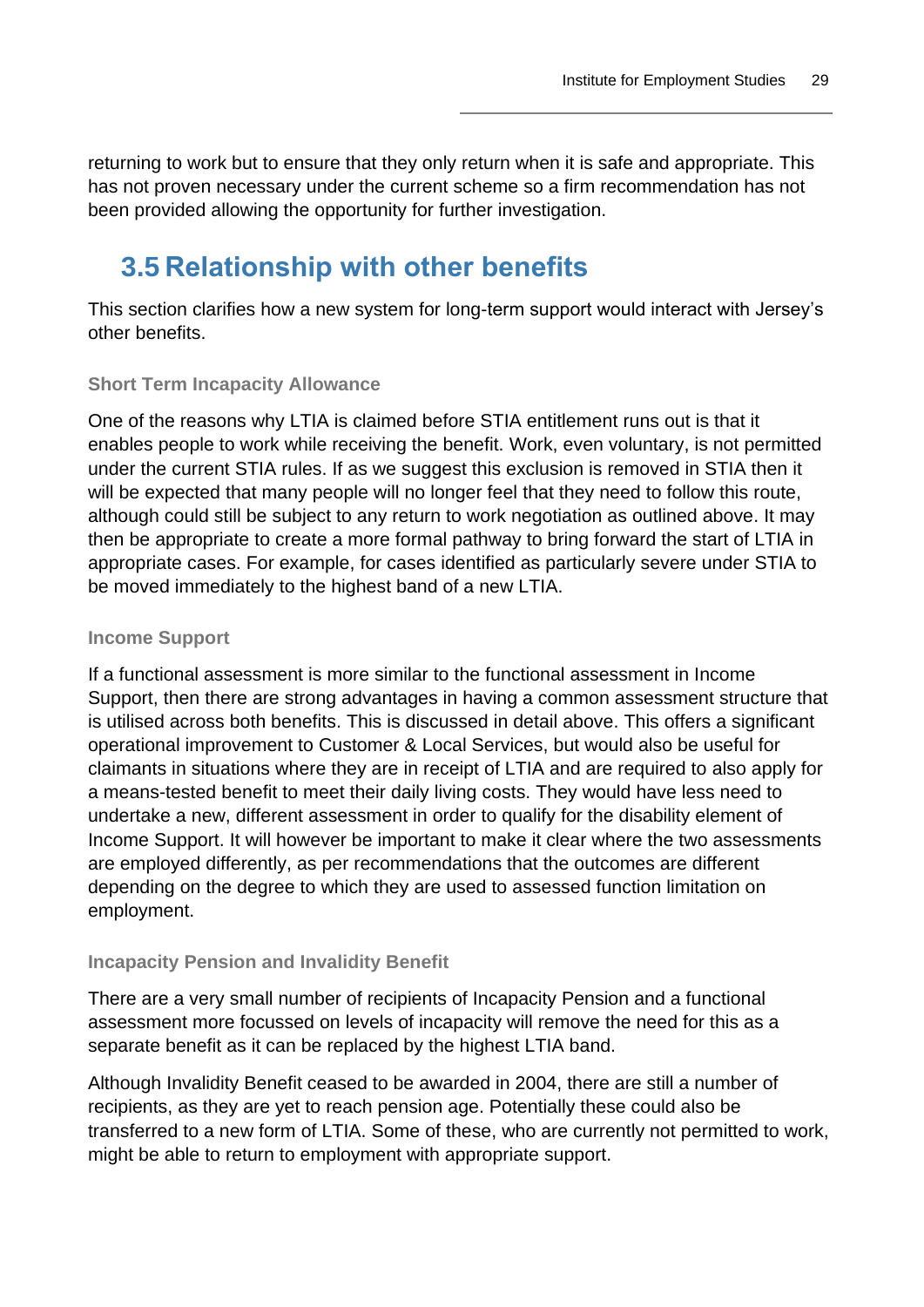## <span id="page-33-0"></span>**3.6 UK experience of conditionality and sanctions**

We note that some degree of conditionality is a feature of Jersey's Income Support system, although this is designed and administered to take into account the limitations of illness and disability on the ability to look for work.

In delivering any new benefit there will be questions about participation in activities, such as preparing for returning to work, where non-participation might need to be addressed. There tends to be a public perception of higher levels of fraud in sickness and disability benefits, although there is little reliable evidence that this is the case.

Increased intervention or financial penalties are possible solutions to this question, but are not recommended at this stage. In a situation where financial consequences were considered, care would need to be taken so that financial difficulties are not too severe; protection would be in place where hardship is likely; and that reasons for nonparticipation were fully understood.

Studies of the effects of sanctions internationally have been limited and their conclusions uncertain. Griggs and Evans, in their Joseph Rowntree report *Sanctions within conditional benefit systems - A review of evidence<sup>3</sup>* , said

*"While sanctions may be efficient in terms of shortening unemployment spells, consideration of longer-term sanction impacts … in particular the negative effects of sanctions on job and earnings progression, demonstrates the problems of such efficiency arguments. Furthermore, while cutting caseloads is an efficient way of reducing expenditure, other factors, such as spillover effects on crime rates, along with higher spending on in-work benefits, offset savings."*

Taking this into account, we would highlight that the UK experience shows an absence of evidence that financial sanctions are effective in practice when applied to the conditions for disability or sickness benefits. This more confrontational approach to assessment, and a lack of robust safeguarding, has resulted in people with serious health problems and vulnerabilities experiencing severe distress and worsening health issues.

<sup>3</sup> Griggs, J. and Evans, M. (2010) *Sanctions within Chapter heading conditional benefit systems A review of evidence*, Joseph Rowntree Foundation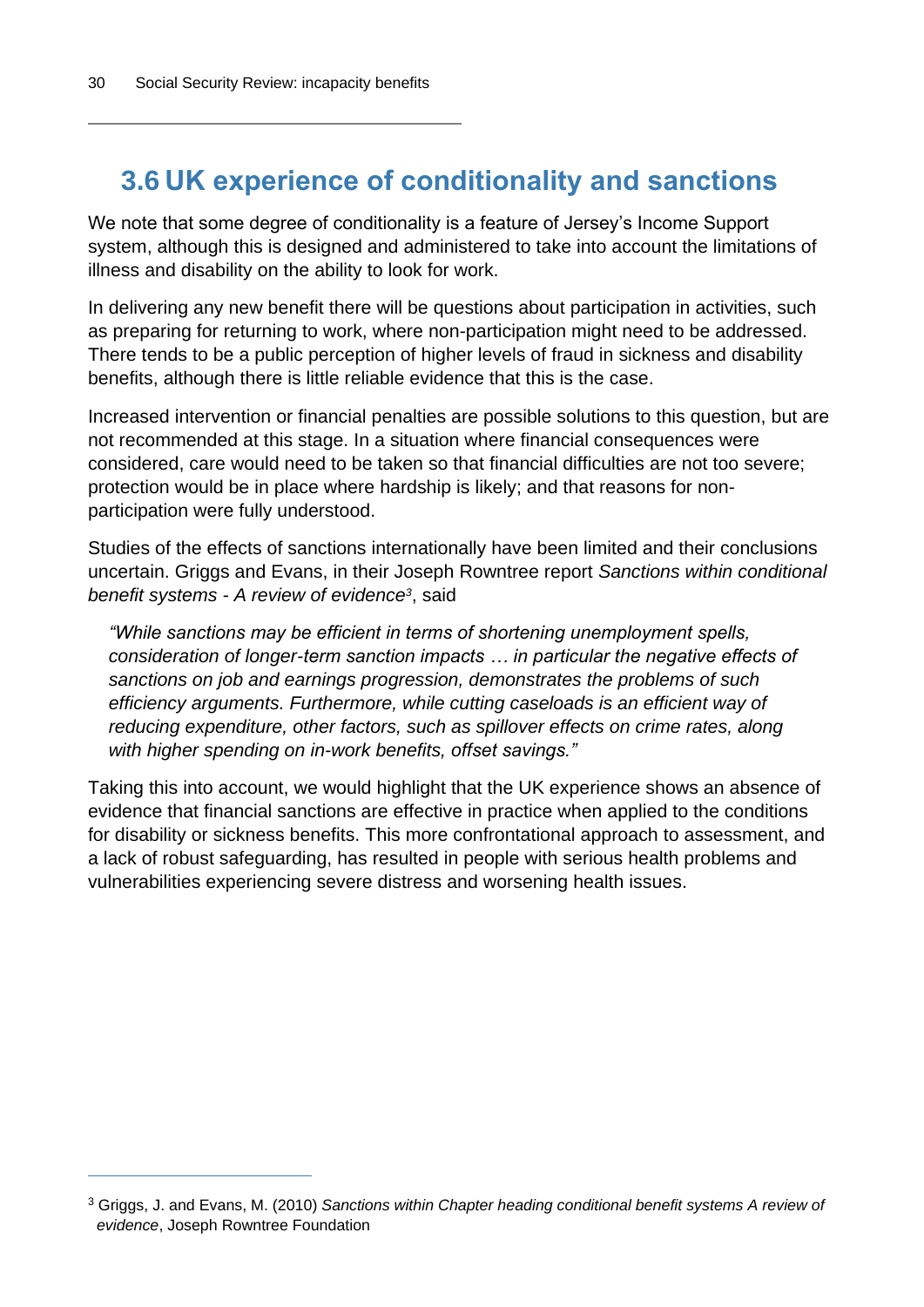# <span id="page-34-0"></span>**4 Occupational health and rehabilitation support**

### <span id="page-34-1"></span>**4.1 Key findings from review process**

For this review we have examined models of OH and vocational rehabilitation (VR) support internationally, as well as taking evidence from experts in Jersey who have a stake in ensuring that such provision is contemporary, responsive, evidence-based, effective and efficient. This chapter discusses the options for the development of such a service and the way it might support the work of primary care professionals and employers.

This chapter focuses specifically on the provision of wider OH services and the options for developing specialist OH and VR provision for the whole island – so it builds on the proposals in chapter 2 for a lighter touch (but specialist) 'early intervention' service and in chapter 3 for reforms to the assessment and provision of financial support for long-term absence.

Broadly, we define Occupational Health as the range of disciplines and services that aim to keep people well at work and support returns to work; while Vocational Rehabilitation refers to interventions intended to help overcome barriers that may prevent job retention and/ or re-entry (often involving multi-disciplinary teams and approaches).

### <span id="page-34-2"></span>**4.1.1 The design of health-related support for those out of work**

Building OH capacity and capability in Jersey will be central to realising the benefits of a new system of support for those living with ill health, injury or impairment. Countries that do this well have invested in effective OH and vocational rehabilitation services, and these occupy a central place in linking Primary Care, in-work and out-of-work support. Key features of the most effective models internationally are that they:

- Emphasise prevention, risk assessment and early intervention;
- Adopt a biopsychosocial approach which, where possible, avoids over-medicalising issues of physical and cognitive strain or impairment;
- Prioritise (good quality) work as a clinical outcome of care, recognising that work can have therapeutic benefits for most working age adults, even those with multiple and complex heath needs;
- Adopt a patient-focused approach to case management, which places weight on the work preferences and aspirations of the individual and is flexible enough to offer 'stepped care' interventions in response to the changing circumstances of individuals (for example fluctuating conditions, co-morbidities, setbacks and exacerbations);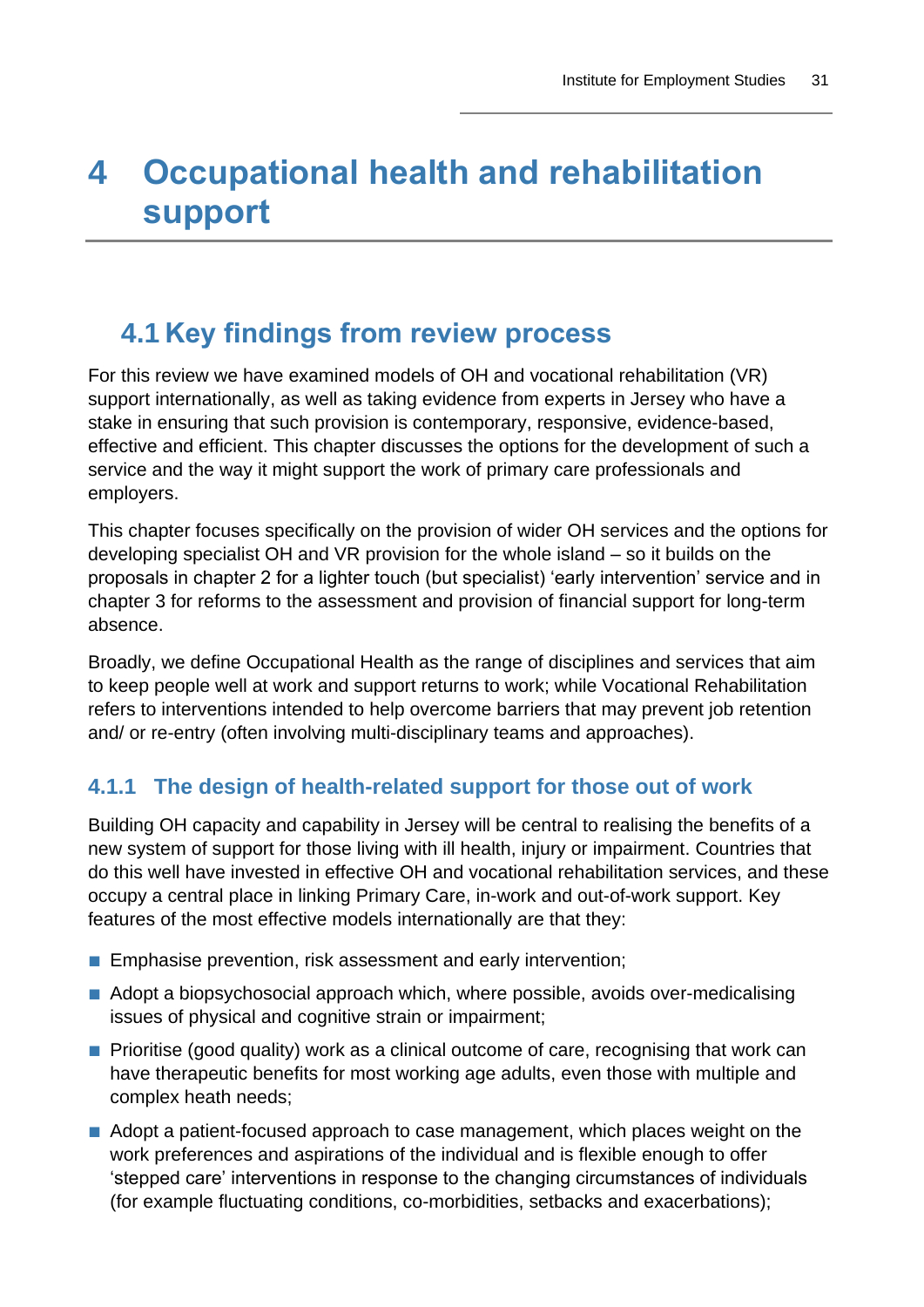- Recognise that OH and VR services can be delivered by multi-disciplinary teams including OH doctors and nurses, physiotherapists, occupational therapists and clinical psychologists, whose efforts require planning and coordination;
- Support employers to go beyond their legal duty of care and statutory obligations, engage in evidence-based health promotion activity and make workplace adjustments that facilitate both job retention and return to work.

In most countries, the 'market' for OH provision is characterised by a combination of:

- Medium- to large-sized private providers that offer outsourced services to employers, usually focused on statutory provision (risk assessment and reporting), absence management and case management;
- In-house provision within larger employers; and
- $\blacksquare$  Specialist services offered through public health services for example pain clinics, clinical psychology/ talking therapies, and functional restoration programmes/ physiotherapy.

This mixed market, and market failures, means that it is often the case that employees of small- and medium-sized employers have no access to mainstream OH services. Some countries, like the Netherlands (as referenced in Chapter 2) and Japan, have responded to these market failures by requiring employers by law to retain OH expertise in order to manage job retention and return to work, while others require employers to conduct annual health risk assessments.

As noted in chapter 2 there was strong support for being clearer about the requirements and responsibilities that employers have now, and around trying to encourage better practices by firms. This is also set out in more detail in chapter 5. There was also significant support for developing occupational health capacity and capability within health services and employers themselves, and a strong view that given the specific and fairly unique nature of Jersey's institutions and labour market, as far as possible the emphasis should be on developing 'on-island' provision (with off-island services only used where specialist capability or capacity cannot be met locally).

#### <span id="page-35-0"></span>**4.1.2 Core occupational health functions**

OH provision can cover a number of core services or domains, which are set out in [Table](#page-36-0)  [4.1](#page-36-0) below. Within the UK, the best services will also align with a set of 'best practice' standards for Safe, Effective, Quality Occupational Health Services [\(SEQOHS\)](https://www.seqohs.org/CMS/Page.aspx?PageId=77).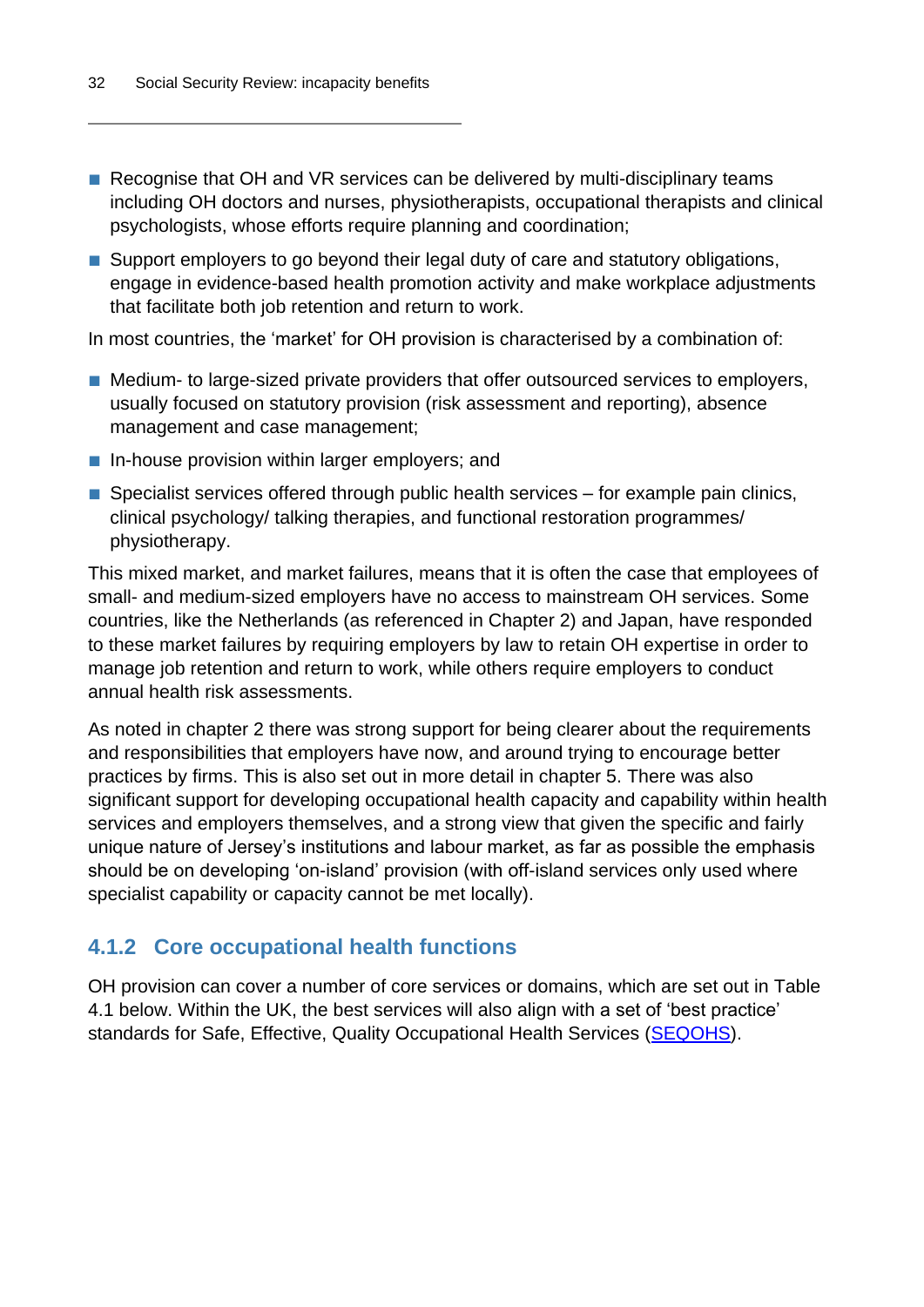| <b>Occupational Health function</b>                                                                                                                                                                    | <b>Examples</b>                                                                                                                                |  |
|--------------------------------------------------------------------------------------------------------------------------------------------------------------------------------------------------------|------------------------------------------------------------------------------------------------------------------------------------------------|--|
| <b>Prevention</b>                                                                                                                                                                                      | Infectious diseases (screening and immunisations)                                                                                              |  |
| Services to minimise the risk of staff or patients<br>acquiring illness or injury. Compliance with                                                                                                     | Musculoskeletal risk assessment; ergonomic<br>advice                                                                                           |  |
| statutory requirements.                                                                                                                                                                                | Mental health risk assessment; job design                                                                                                      |  |
|                                                                                                                                                                                                        | Workplace risk assessment; hazard identification                                                                                               |  |
|                                                                                                                                                                                                        | Risk exposure - surveillance, long latency PPE                                                                                                 |  |
| <b>Early Intervention</b>                                                                                                                                                                              | Infectious diseases (blood exposures, TB, MRSA)                                                                                                |  |
| Services to provide speedy access to treatment of<br>major work-related conditions with a return to work                                                                                               | Musculoskeletal assessment and management of<br>acute conditions                                                                               |  |
| focus                                                                                                                                                                                                  | Mental health - assessment and management of<br>acute mental health issues; counselling support;<br>drug/ alcohol services; liaison psychiatry |  |
| <b>Employment Services</b>                                                                                                                                                                             | Fitness for work reports; case management                                                                                                      |  |
| Services that address HR & employment issues by<br>accepting referrals and providing data/reports &<br>strategic oversight of workforce health                                                         | coordination<br>Statutory reporting of injuries, diseases and<br>dangerous events                                                              |  |
| <b>Rehabilitation</b>                                                                                                                                                                                  | Functional assessment and job modification                                                                                                     |  |
| Services to maximise return to work based on the<br>biopsychosocial model                                                                                                                              | Work preparation (e.g. phased return to work<br>plans)                                                                                         |  |
|                                                                                                                                                                                                        | Return to work support (mentors/ buddies,<br>monitoring)                                                                                       |  |
| <b>Health Promotion</b>                                                                                                                                                                                | Physical activity; obesity/ weight management;                                                                                                 |  |
| Services which improve the health and wellbeing<br>of working age adults/ employees                                                                                                                    | diet/ nutrition; smoking cessation; alcohol, mental<br>wellbeing/resilience                                                                    |  |
| <b>Education and Training</b>                                                                                                                                                                          | Managing sickness absence and presenteeism                                                                                                     |  |
| Instruction, resources, advice and guidance to<br>managers, GPs, Allied Health Professionals,<br>employers, Trades Unions etc on topical and<br>statutory aspects of workforce health and<br>wellbeing | Mental health awareness                                                                                                                        |  |
|                                                                                                                                                                                                        | MSK health, posture and workstation design                                                                                                     |  |
|                                                                                                                                                                                                        | Conducting risk assessments                                                                                                                    |  |
|                                                                                                                                                                                                        | Job design/redesign for health and productivity                                                                                                |  |

<span id="page-36-0"></span>

*Source: Institute for Employment Studies*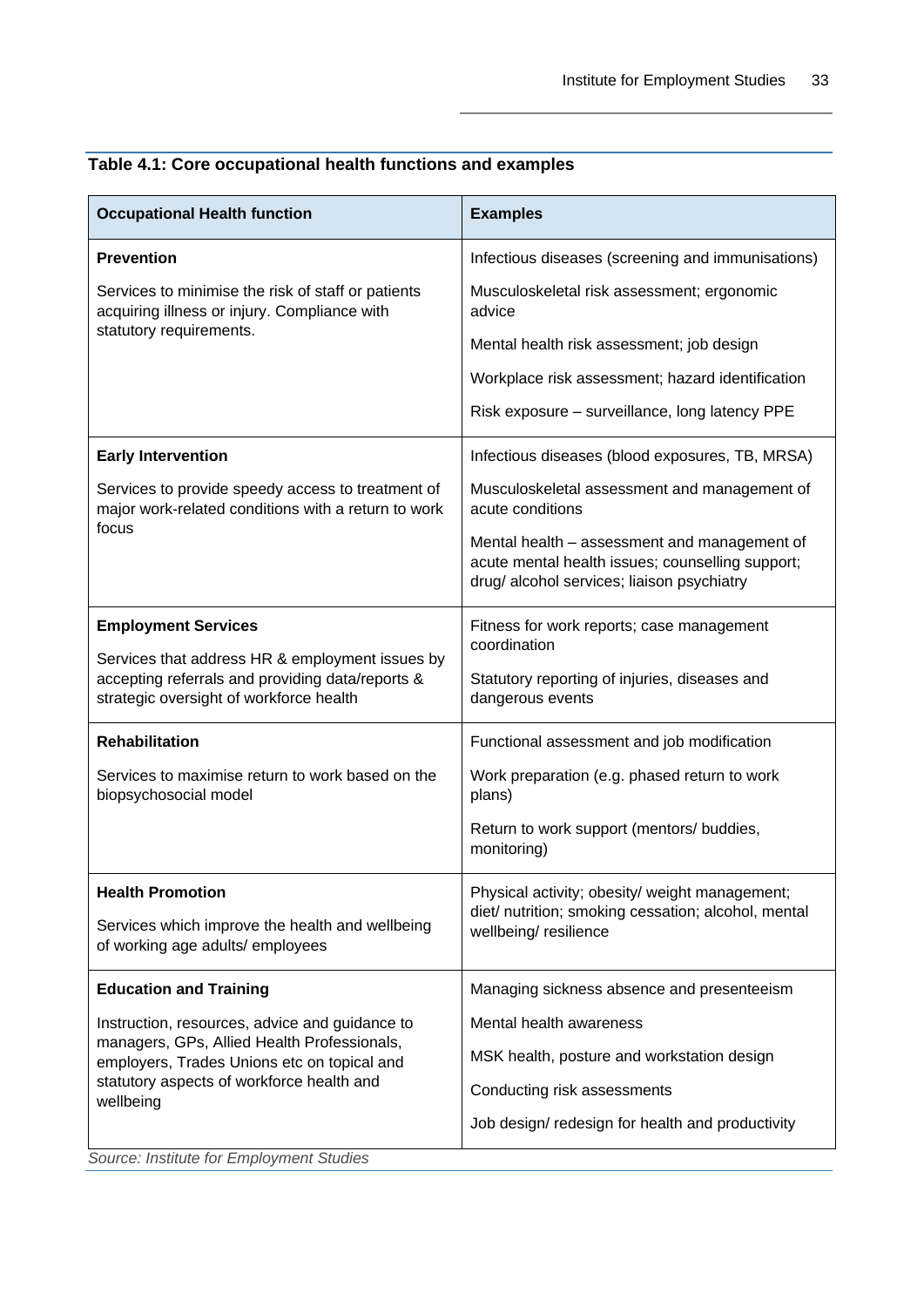However within these categories, in reality many employers tend to prioritise absence management, treatment of work-limiting conditions and return to work support – with less emphasis often placed on prevention and health promotion.

#### <span id="page-37-0"></span>**4.1.3 Employment services for disabled people and those with health conditions**

Alongside core OH support, this review has also considered the evidence and approach around delivery of employment services for disabled people and those with significant health conditions, most of which fall within the scope of 'vocational rehabilitation' services. For those out of work, these models tend to combine condition- and health-management support with jobsearch, job matching and employer brokerage, vocational training, and help in addressing wider barriers to employment. Services have also historically focused on supporting work retention, for example through workplace subsidies and support/ adaptations, and 'sheltered employment' schemes.

The literature points to three key elements in successful programmes that unsurprisingly are along similar lines to 'what works' in wider OH services:

- **The role of the caseworker or adviser** with the evidence strongest where there is specialist, one-to-one support from a caseworker working with small caseloads (e.g. 1:20) and who can provide early, forward-looking, capability-based support; co-ordinate provision and onward referral to meet health and wider needs (see below); and who can deliver employment-related support including job preparation, job search and brokerage.
- **Multi-disciplinary support** building on the caseworker model, with support built around the individual and addressing both specialist health needs (including condition management, self-management, psychosocial interventions) and wider social needs which could include training, housing, careers, budgeting/financial and family/caring support.
- **Workplace and employer engagement** to support employees whose ability to work is temporarily reduced, to help employers with job re-design, job brokerage, workplace adjustments, and in the provision of in-work transitional support.

There are a number of well evidenced models that combine the above elements and are increasingly delivered in health service contexts, including Supported Employment; Individual Placement and Support; integrating employment advisers within physical and psychological therapies; and group based, peer-to-peer support.

Within Jersey, similar services are currently delivered through the Jersey Employment Trust, which supports over 500 disabled people each year in job seeking, job preparation, training and in-work support; as well as offering training and advice to employers. We have not sought to assess these services as part of this review, but in our view there would likely be significant value in looking to join up and align this support and other services with the new model for work and health proposed below. There may also be a case for extending and investing further in these services, for example to offer specific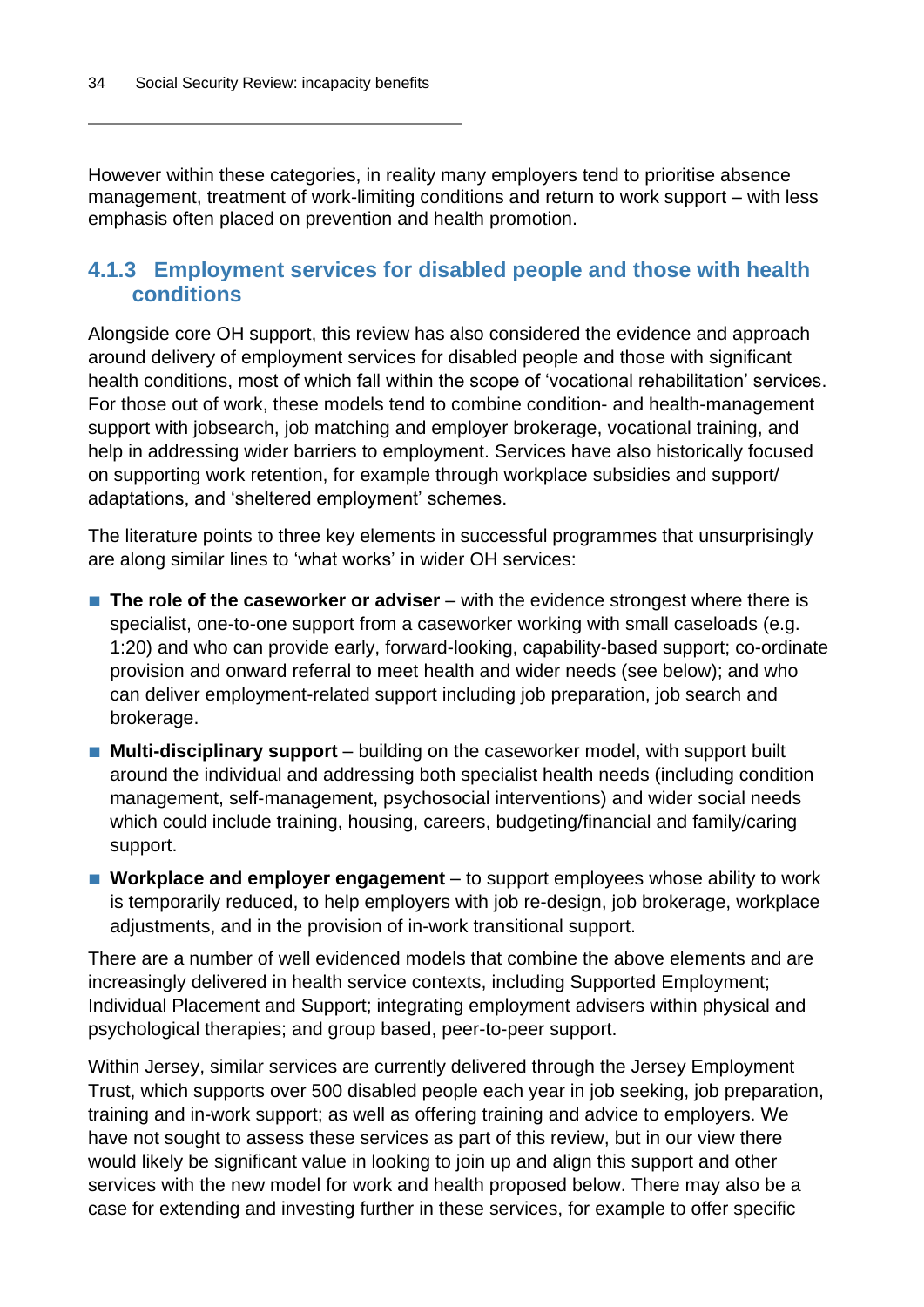and well-evidenced interventions for those out of work like Individual Placement and Support for those with mental health conditions.

#### <span id="page-38-0"></span>**4.1.4 A 'work and health centre' approach**

Drawing this together, our view is that there is a very strong case for investing in a dedicated, specialist and (ideally) on-island occupational health and vocational rehabilitation service for Jersey. Based on our evidence review and feedback, we believe that this should be positioned in a way that:

- **Complements and supports the role of GPs** it is common to find that, beyond an initial, binary, assessment of fitness for work (often aligned to sickness certification) most GPs do not feel equipped or empowered to offer job retention or return to work advice to their patients and even less to employers. GPs can also feel that any role they might have in acting as a 'gateway to benefits' can conflict with their role as 'patient's advocate'. As set out in Chapter 2, we found similar evidence in Jersey and have set out proposals for improving GPs' awareness of OH principles and practice, and engagement with any new services and support.
- **Is 'patient-centred' and tailored** functional and cognitive impairment can be highly individual and can vary widely even among those with the same diagnosis. Some patients have strong motivations to return to work promptly, others have more complex needs or comorbidities. Interventions that start with the work aspirations and needs of the patient and which work with them to achieve these goals are widely thought to result in better and more sustained work outcomes.
- **De-emphasises 'assessment' or 'benefit conditionality'** as discussed in Chapter 3, international experience is that a binary or 'pass/ fail' approach to functional capacity assessment frequently results in negative engagement and low trust from individuals; concerns over presumptions of malingering; and a missed opportunity to put in place a positive, supportive and outcomes-focused case management/ support worker model. Interestingly the UK government is now reaching the same conclusion, with the forthcoming Work and Health Green Paper due to include proposals for a full separation of benefit entitlement assessment, conditionality and return-to-work support. Similar arguments also increasingly apply to employer-based OH – with OH professionals in the UK now arguing that the term 'occupational health' itself should be dropped, because for many people with experience of employer-based OH this is increasingly seen as a punitive function working on behalf of employers.
- **Offers a choice of 'modalities'** the Covid-19 pandemic has led to a step change in the use of online consulting and health support, with concern in the UK that this has in turn increased the number of GP Fit Notes being renewed online (like a repeat prescription) at the request of patients and without re-examination or regular follow-up by GPs. Nonetheless, there is also now much more openness to OH or VR consultations happening either face-to-face or via telephone or video link, including triage and RTW planning, and strong evidence on the effectiveness of remote delivery of services particularly for mental health. So on balance, our view is that services that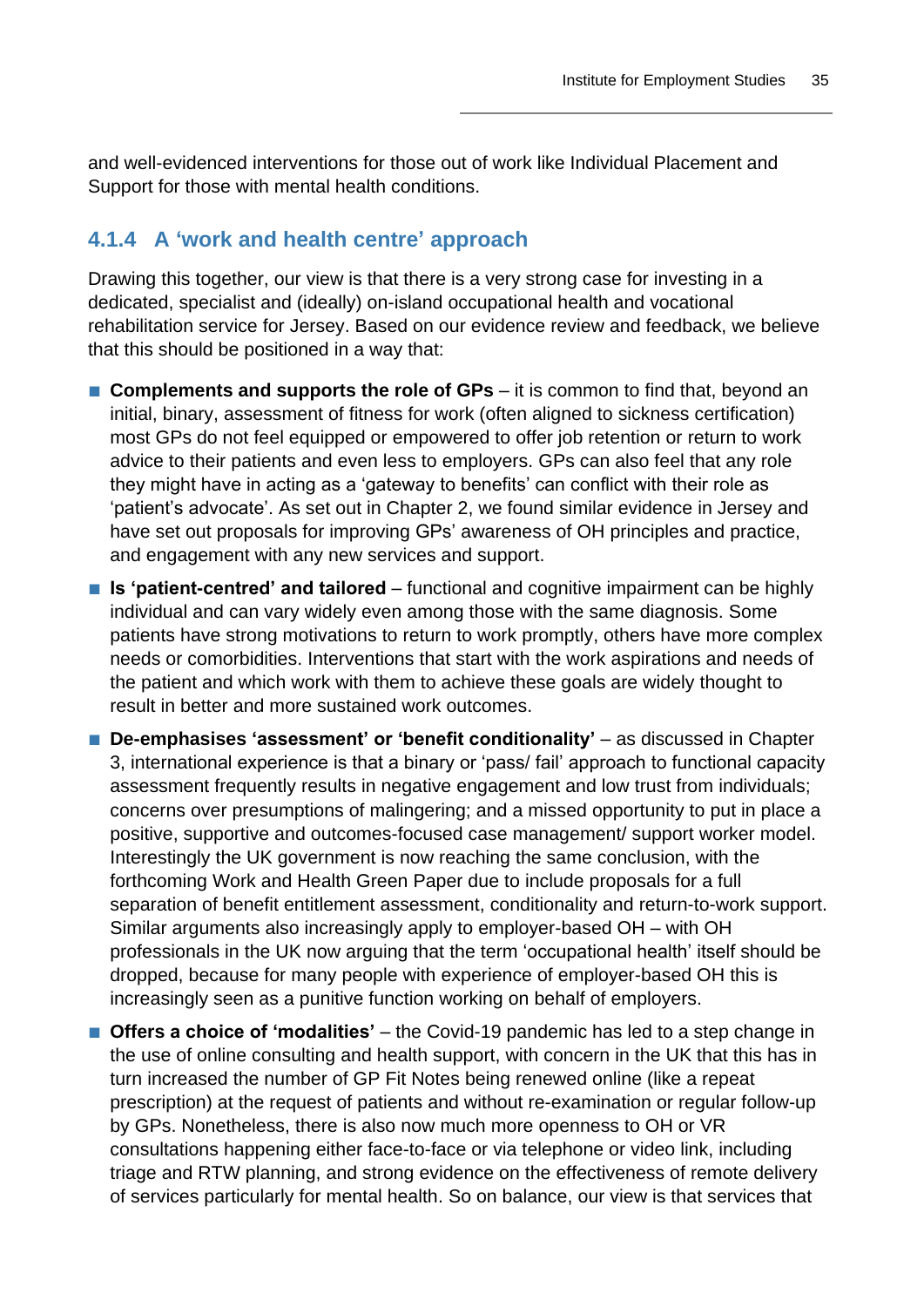offer greater flexibility of access are likely to attract greater take-up and to reduce waiting times and achieve similar or better results to solely in-person delivery.

- Can support all of those who have reached the point of claiming the new longer**term incapacity benefit, while also available to those who need earlier referral** – our starting point is that all individuals who reach the assessment point for the new longer-term benefit would be able to access specialist health and work support and that this would be non-conditional and separate from the benefit assessment process. However as set out in Chapter 2, there is a strong case for earlier intervention and so we are also proposing that the model incorporates an 'early intervention' service with the scope for onward referral to more intensive and specialist support based on clinical need. In time and if successful, this should mean that far fewer people who are capable of returning to work reach six months of absence, and that the large majority of those that do so will already be receiving OH support.
- Work in partnership with existing health services, and with wider social supports – as noted in Chapter 2, there are a range of existing health services that provide rehabilitation, health management and health promotion support that can facilitate returns to work, most notably through the Pain Management Centre and Jersey Talking Therapies. The evidence also points to the importance of aligning with wider services where these are needed, including on issues like household finances, family, jobsearch and retraining. So any new service should complement and work in partnership with these services, including through multi-disciplinary teams. Finally, there would also be value in establishing mechanisms for employer engagement, input and co-design – both to ensure that support and services complement workplace OH provision where this is available, but also to encourage wider adoption of good practices (for example through employer/ industry forums).

A service model which, on the face of it, may satisfy all of these criteria is currently being designed in advance of trialling in the UK and may provide a model that Jersey could learn from [\(Table 4.2](#page-40-0) below). The proposed model in England would establish a number of regional 'Work and Health Centres' staffed by multi-disciplinary teams of OH and VR professionals. Patients would be referred in using a 'work and health pathway' where they will be assessed and triaged, provided with a caseworker and given access to clinical support (using a stepped care model), vocational or employment support, coaching and advice tailored to their needs (for example those out of work as a result of a health challenge, those 'struggling' and vulnerable to job loss, those at risk of moving onto longterm sickness, those with additional non-health needs). Multiple referral pathways will be allowed – via GPs, employers, via pain clinics and first contact practitioners (for example physiotherapists). The work and health centres may offer support for a fixed period of time or until the patient is at work and stable, depending on need.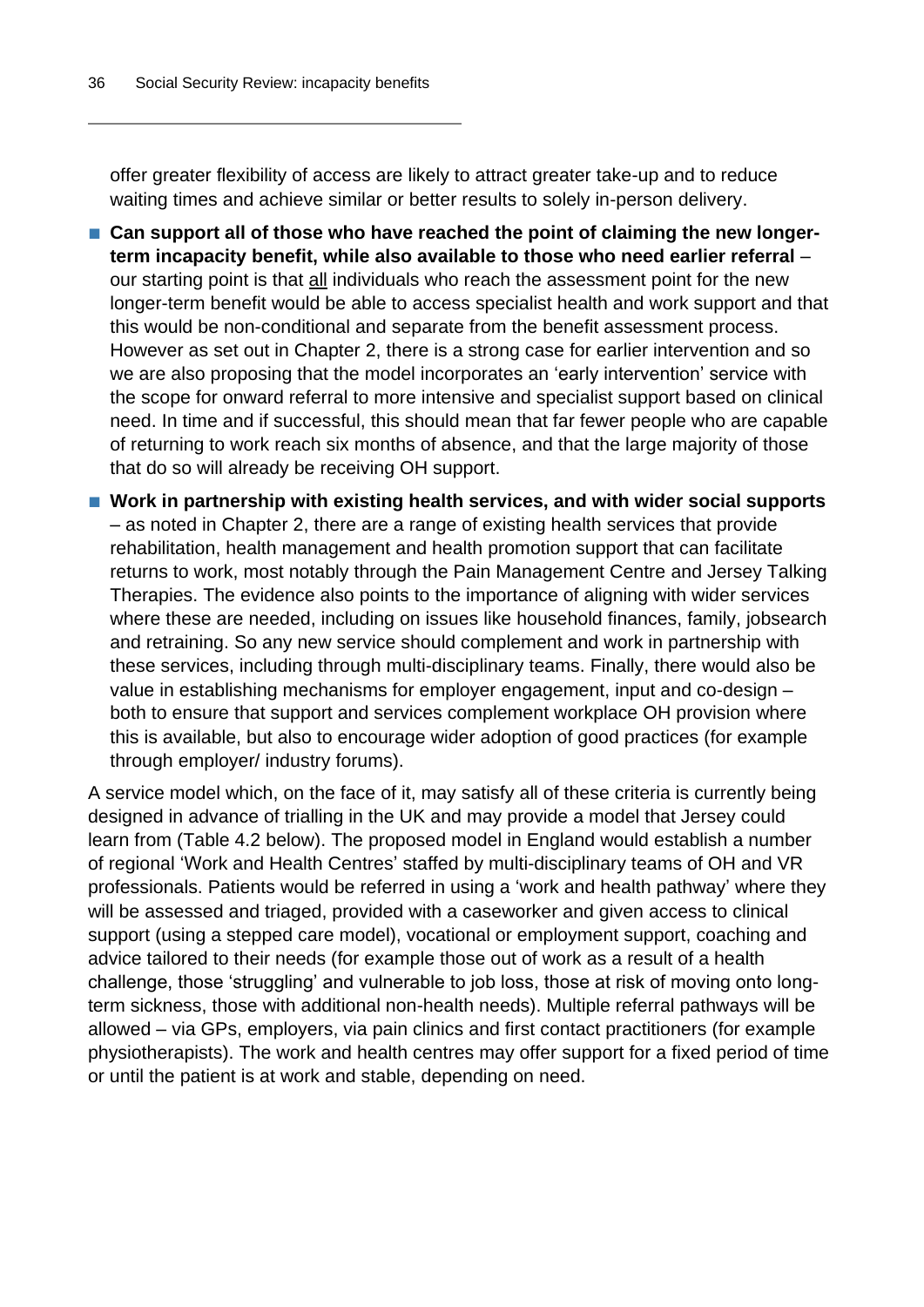(examples)



Secondary care

<span id="page-40-0"></span>**Table 4.2: The Multi-disciplinary Work and Health Centre Model**

 $GPS$ 

*Source: Institute for Employment Studies*

**Reasonable prospect of RTW** 

Consents to referral

In our view, Jersey would be very well placed to establish and commission an equivalent centre, building on some of Jersey's unique characteristics (size, connectivity, existing expertise in pain clinics and a strong third sector with specialist expertise). However the model would also need to be designed differently – particularly given the existing landscape of services and the needs of the island; but also the specific objectives for these reforms, which as set out in section 1.4 are around improving outcomes and fiscal sustainability of the incapacity benefits system. Specifically then, we would propose:

**SMEs** 

Social security

- The early intervention service proposed in chapter 2 would be located within the Work and Health Centre model. As set out there, the referral route would be GPs, and the service would provide triage and assessment alongside light-touch (but specialist) advice and case management to the individual and employer.
- All of those assessed as eligible for the new longer-term incapacity benefit would be automatically referred for triage and assessment in the work and health centre, on a voluntary basis – so the referral route for this would be via Customer and Local Services.
- Intensive case management support would be available, delivered by OH and vocational rehabilitation specialists, and with dedicated (new) funding.
- Key stakeholders in existing health and voluntary services (in particular, the Pain Management Centre, Jersey Talking Therapies and Jersey Employment Trust) should be engaged to co-design the approach to intensive case management and multidisciplinary working – but with an assumption that there would be intensive case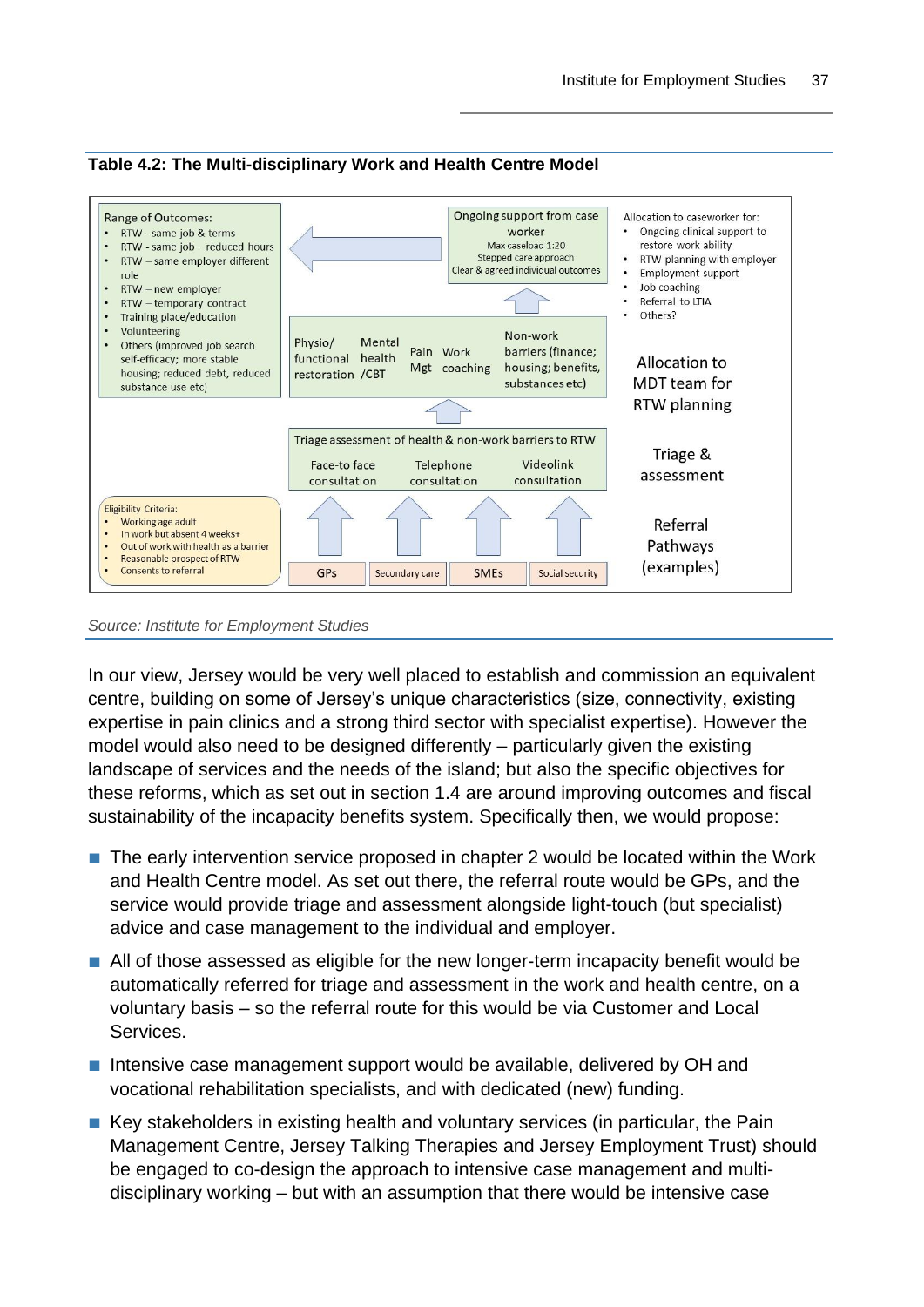managed support (with ratios of 1:20) based on clinical need, and that multi-disciplinary teams and working should be supported as far as possible.

■ Decisions on referral to the intensive caseworker/ multi-disciplinary support would be based on clinical need, but with a presumption that where demand is greater than supply (which is likely to be the case while benefit caseloads remain high), those who have been out of work for longer would be prioritised for support.

If such a model could be commissioned and successfully implemented, then in our view it would also in time be able to become a wider source of expertise and support to primary care, employers (mainly small and medium enterprises) and to the Social Security system – so establishing itself as a centre of expertise and evidence-based practice and driving wider system change across the island (which is covered in more detail in chapter 5).

### <span id="page-41-0"></span>**4.1.5 Commissioning and delivery**

A key area for debate during the review has been the role of different state and non-state actors in delivering OH and vocational rehabilitation services. Within Jersey there is already a mixed economy for work and health related support, with private GP services; public health services; an active voluntary sector delivering support and services for those with health conditions and impairments; and some use of contracted-out provision (predominantly by large employers).

There are different arguments for commissioning and funding a new work and health service through public service employment, health services, the voluntary sector or contracted out provision; although the evidence does not suggest that any one sector or model is inherently more effective than another. Overall, our review work suggests that there is significant capacity across the wider 'system' to deliver the constituent parts of the suggested Work and Health Centre model, but that there would not be existing capacity within any one part of it to deliver it all. It is also our view that to realise the benefits of driving system change among public and health services, employers and wider society, there would be significant advantages to developing the model in a way that draws on different sectors and strengths. So we would recommend that Jersey seek to commission a consortium of organisations to collaborate to design and deliver this model.

It is also our view that it is unlikely that this model would need substantial off-island resource to operate, aside from occasional inputs from clinical specialists and training/ staff development support during the set-up phase.

In terms of the costs of a new service, we would anticipate that ballpark costs for a new Work and Health Centre might be in the order of £200-300,000 for every 100 residents that are provided with intensive caseloaded support (over and above the costs of the early intervention service set out in chapter 2). Given that currently around 400 residents make claims for LTIA each year, of whom around a fifth receive awards of 15% or less, it seems likely that a service able to support up to 500 people a year would be sufficient to provide specialist support to all of those making claims for the new longer-term benefit as well as many of those referred from the early intervention service.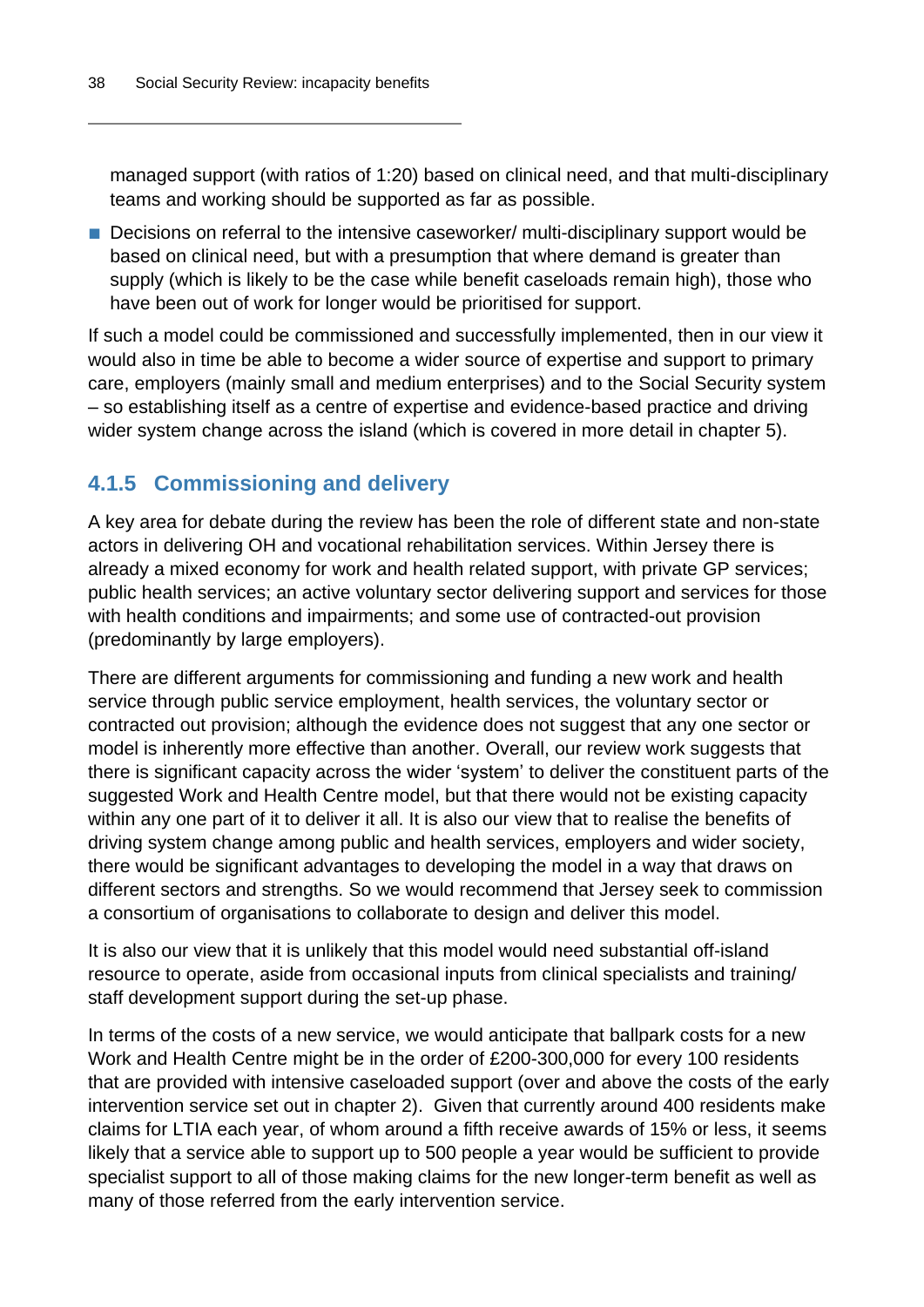## <span id="page-42-0"></span>**4.2 Proposed approach**

To summarise, we are proposing that the government invests in developing a new 'Work and Health Centre' model to extend and join up services and support around work retention and re-entry, to drive improvements in work and health outcomes, to provide early intervention support for those leaving work and at risk of longer-term absence and to deliver specialist, caseloaded and multi-disciplinary support for those out of work and in need of more intensive help to manage a return to work.

We would recommend that the government works with partners to finalise the proposed model, drawing on the learning set out above, and with a view to then commissioning a consortium of organisations across health services, the voluntary and private sectors to develop and implement it.

The wider Centre would include the early intervention model proposed in Chapter 2, with the specialist assessment, caseloading and multi-disciplinary support focused on those with the most significant clinical needs. We would suggest that the initial priority should be to ensure that all of those reaching eligibility for the new longer term benefit would be referred for assessment and (where appropriate) support, but that there should also be routes for early referral (via the early intervention service) for those identified as at greatest risk of long-term absence.

The new service will also need to work in close partnership with existing provision, in particular the Pain Management Centre, Jersey Talking Therapies and the Jersey Employment Trust, and so more work will be needed to develop those referral pathways and protocols and ensure that provision is complementary and additive.

If this can be successfully implemented, then we are certain that the service will improve outcomes for individuals and employers, and lead to significant reductions in social security expenditure and wider fiscal benefits – which in turn should support an expansion of the service so that it can intervene earlier and at greater intensity, and so achieve more positive results. We also believe that a successful model would drive system change across wider health services, employers and society.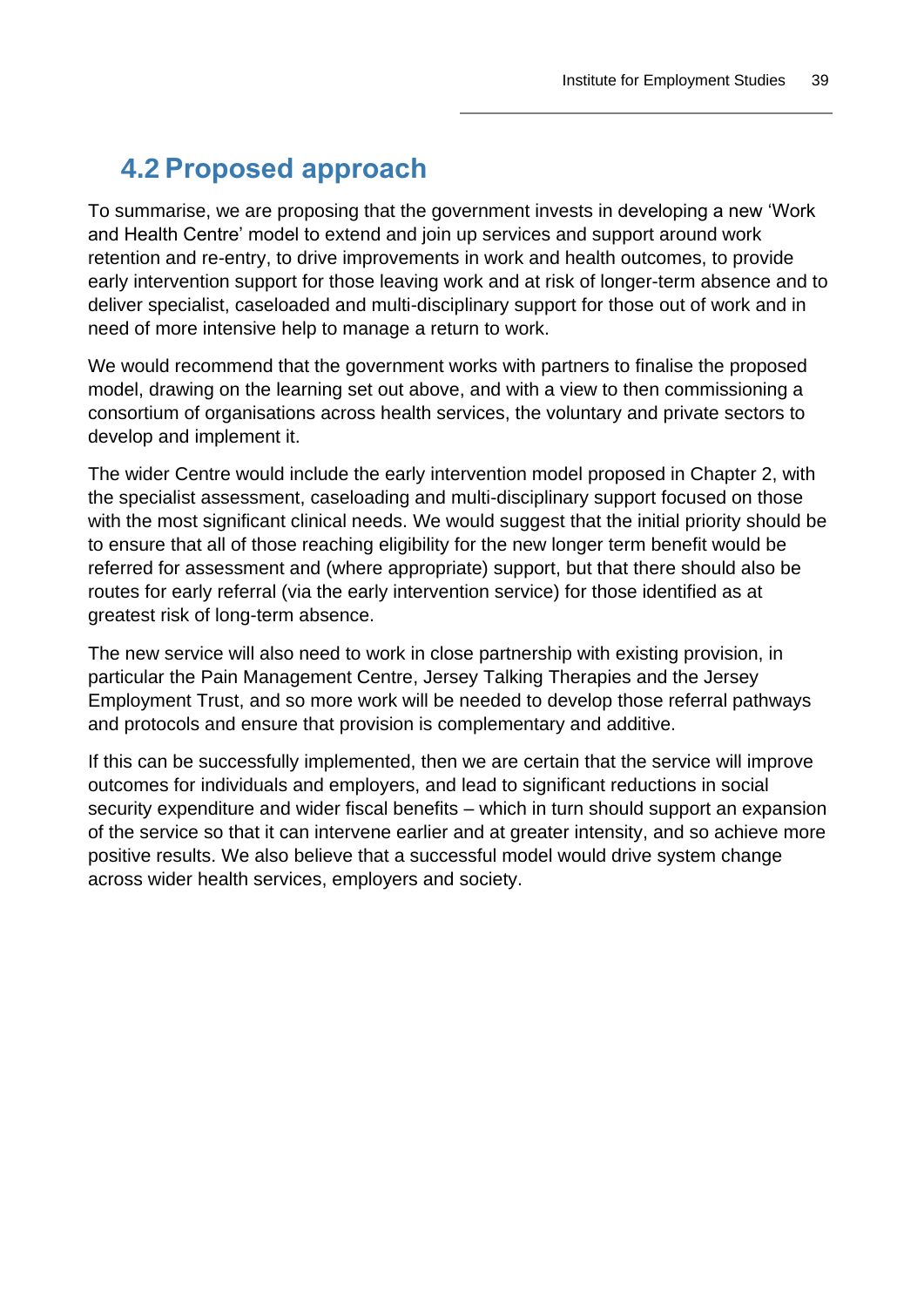# <span id="page-43-0"></span>**5 Supporting healthy work**

So far this report has focused on changes to certification of ill health, social security benefits and work- and health-related support for workers experiencing ill health or injury. However, a strong theme throughout the review has been the importance of wider system change to support good health at work and good work as a 'health outcome'. This points to the broader importance of workplace and employer practice and of health services in supporting healthy work.

### <span id="page-43-1"></span>**5.1 The role of employers in supporting health at work**

As set out in section 1.4, key aims of a reformed incapacity benefits system should be to support retention in work, returns to work and improvements in work and health. Employers are central to achieving this, in creating healthy workplaces, minimising risks of ill health or injury at work, effectively managing sickness absence and supporting returns to work where necessary.

Previous reviews however, by Professor Bruce Stafford and Dr Les Smith, have identified employer engagement and their involvement in managing sickness absence as specific areas for improvement in Jersey. Our findings from interviews and workshops conducted for this review, alongside evidence from other countries' approaches to supporting health at work, points to three key areas where the government should focus attention.

#### <span id="page-43-2"></span>**5.1.1 Improving and supporting employer understanding of health and work**

A key enabler of effective employer practice is employers having a good understanding of the benefits of healthy and safe working; the potential drivers of ill-health at work; and what steps may help to mitigate the impacts of ill health or help to support reasonable adjustments for individuals with specific conditions. Our review work raised specific concerns around the needs of the many small and medium sized employers, where it was reported that awareness of good practices around health at work was low; but that across all employers there was room for improvement, for example in managing work-related stress, and in improving absence management policies.

The Health and Safety Inspectorate has lead responsibility within Jersey for ensuring both that employers comply with their legal responsibilities around health and safety at work, and for promoting good practices by employers. Inevitably, the bulk of the HSI's work is focused on safety rather than health, with inspection and compliance activity focused on high-risk industries like construction and hospitality; but the Inspectorate also produces good practice resources and guidance, has a range of useful material on its website, and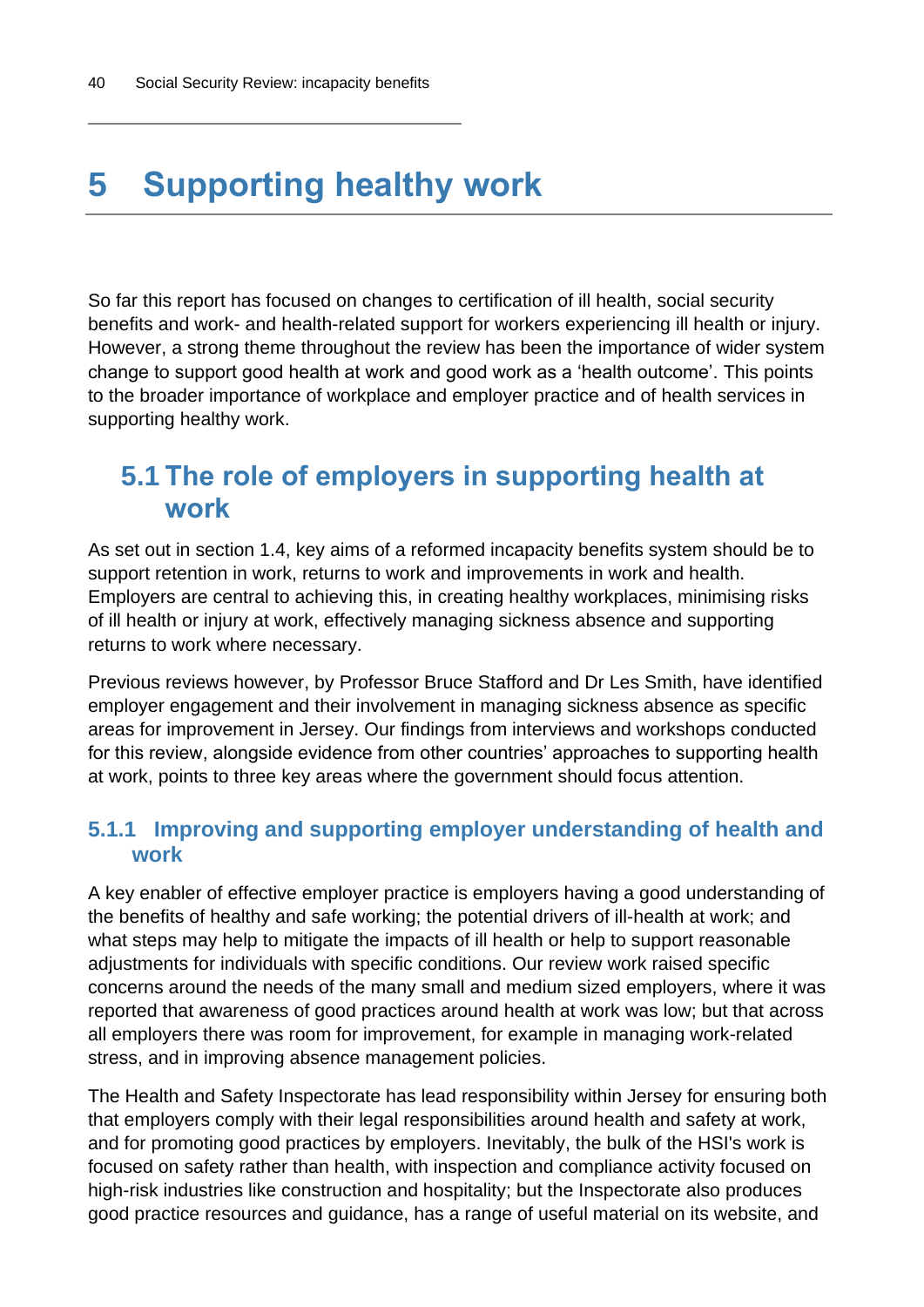in its most recent [annual report](https://www.gov.je/Government/Pages/StatesReports.aspx?ReportID=5268) makes clear that improving health is an "increasing focus" of its work.

The HSI website in particular draws on resources produced by the UK Health and Safety Executive (HSE), which has a range of employer-facing material on issues related to health management and protection, including on health surveillance, risk management, OH guidance, effective absence management, managing stress at work, control of infectious diseases and so on. The HSE's [Management Standards on stress at work](https://www.hse.gov.uk/stress/standards/downloads.htm) are a particularly good example, setting out for firms the rationale for intervention, straightforward tools to self-assess risks, and resources to support action (these are particularly relevant for Jersey, as the HSI annual report suggests that fully 70% of healthrelated exits from work are due to stress).

However, the UK HSE is also among the worst resourced inspectorates in the developed world, having seen its budget halved since 2010, and has fallen far behind the International Labour Organisation recommended standard of having one inspector for every 10,000 workers (with the UK figure now closer to one inspector for every 30,000 workers<sup>4</sup>). As a consequence, despite a range of excellent resources on workplace health, the HSE has become increasingly targeted on workplace safety and relatively passive on supporting improvements in health.

In a number of countries there is a far stronger regulatory focus on workplace health (covered in chapter 4 above), with a number of these linking these requirements directly to occupational health assessment and support (for example in Japan and the Netherlands). Within the UK, in Scotland and Wales we also see a greater emphasis on health at work through their (devolved) public health departments. In Scotland for example, the Healthy Working Lives centre provides a range of resources and support to Scottish employers, including through:

- Workplace visits, to share best practice and identify areas for improvement;
- Training courses on health, safety and wellbeing, both in person and through virtual learning;
- A Healthy Working Lives National Award programme; and
- An advice line for employers and website resources [\(www.healthyworkinglives.scot\)](http://www.healthyworkinglives.scot/), including advice on supporting retention and returns to work.

Healthy Working Wales has a similar focus, including advice services and a Small Employer Award programme.

While proactive employer engagement has not been a focus in England's public health system, there are notable examples in English local government (like the 'Working Well' campaign in Greater Manchester), as well as a range of business led approaches which have been backed by government, including Business in the Community [resources](https://www.bitc.org.uk/wellbeing/) on health and wellbeing at work and (since 2010) an Investors in People accreditation for

<sup>&</sup>lt;sup>4</sup> The equivalent figure for Jersey is around one inspector per 15,000 workers.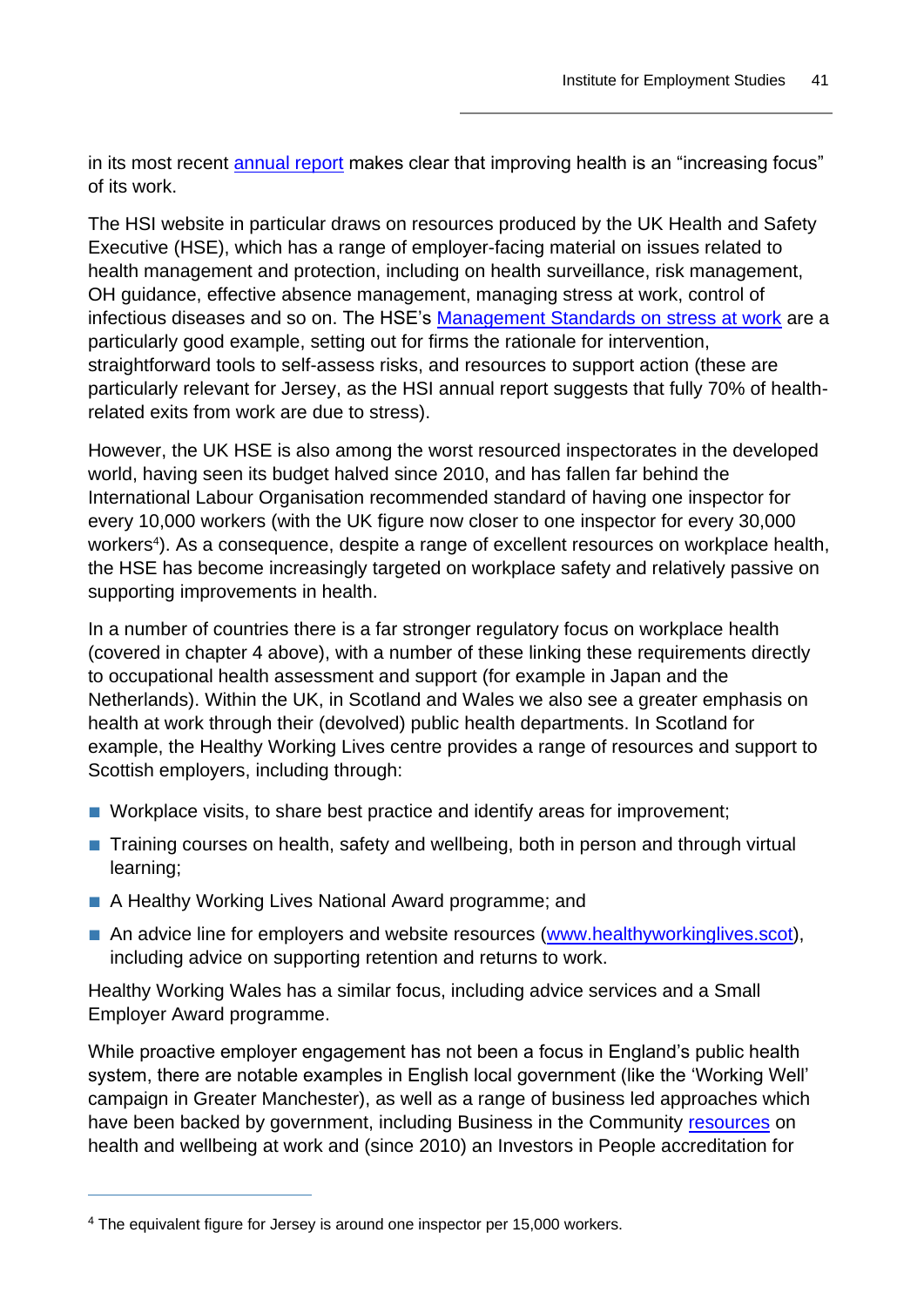wellbeing. It should also be noted that the UK Government's Disability Confident campaign has seen more than 20,000 employers sign up to standards around inclusive recruitment, employee support and adjustments at work.

### <span id="page-45-0"></span>**5.1.2 Getting the incentives and requirements right**

In many cases, there is a direct business case for firms in supporting good health at work, retention and rapid returns for those who leave work due to ill health – i.e. the costs of presenteeism and of sickness absence outweigh the costs of effective intervention. However, these benefits can often be hard to articulate or may be relatively weak, particularly where the direct salary or compensation costs for sickness absence are met by social security (as is the case in Jersey and many other economies).

For these reasons, a number of countries make use of any or all of taxes/ levies/ charges on employers, financial subsidies and/ or regulatory requirements to try to encourage or compel good practices.

**Taxes, levies and charges** are the most common way that other states try to rebalance incentives within sickness benefit systems. As noted in chapter 4, in most countries including the UK employers have to pay sickness benefits for the first period of absence, which can last from a few weeks (in for example Norway and Sweden) up to a couple of years (for example in the Netherlands and Switzerland). It is also fairly common for states to use employer 'experience ratings' to set social security payments (in for example Germany, France, Italy, and the Netherlands) – i.e. firms that manage sickness absence less well pay higher contributions. Finally, some countries use levies on employers to fund worker compensation – most notably in Australia and New Zealand.

**Financial subsidies** are also fairly well used in other countries, although their nature varies. The use of incentives or subsidies for occupational health through public insurance systems is fairly common in Europe (in countries including Germany, France, Italy and Poland), although tax rebates are less so. The evidence suggests that incentives can be most effective where they are focused on future behaviour (not past performance), are straightforward to claim and paid quickly. A number of countries also use wage subsidies to support employment of those with health conditions and/ or disabled people, although these are often linked to new hiring rather than returns to work.

The UK Access to Work model is a good example of an effective subsidy scheme, and enables employers to claim funding for specific additional costs that may be required in supporting disabled people or those with health conditions in work – this can include costs of workplace adaptations, specialist equipment, or travel and support costs. The scheme has been consistently praised in independent reviews of disability employment in the UK, although it has also faced criticism for its relatively low awareness among employers and the administrative burdens in applying for and accessing funding. Jersey has an equivalent Access to Work grant, albeit capped at a maximum of £5,000 (compared with £63,000 in the UK) and only covering aids and equipment.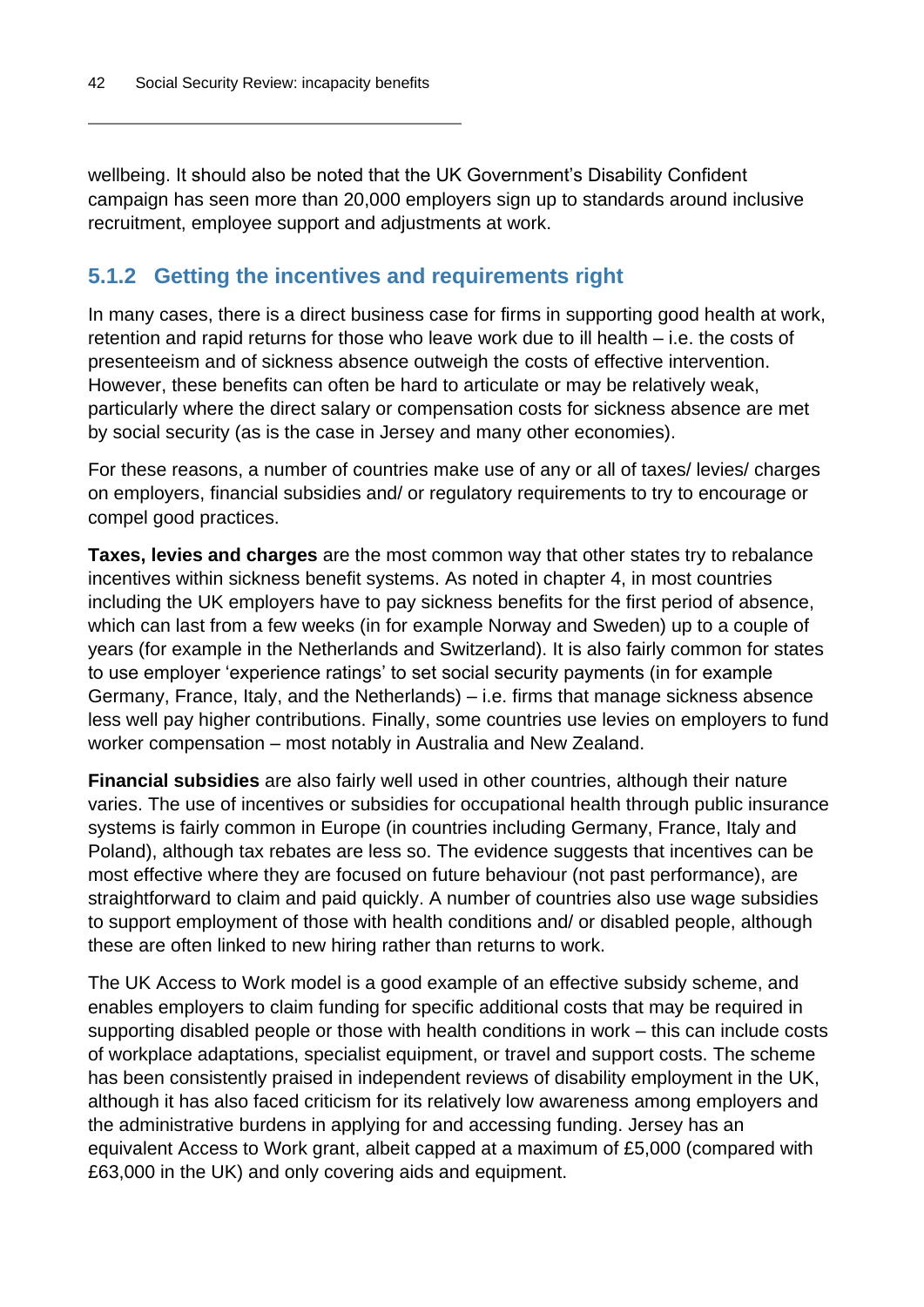Finally on **regulatory requirements**, these again vary significantly across countries but typically include obligations to support those who become ill or are injured at work; and/ or to employ/ re-employ of people with health conditions or impairments. In a number of Scandinavian and northern European countries for example, there are varying degrees of requirements to provide appropriate rehabilitation support within public/ social insurance models for those off work due to ill health. In other countries, there are specific targets or thresholds around employment of disabled people so as to encourage more inclusive employer practice – for example in Poland, if fewer than 6% of employees have an impairment an employer can face a fine.

Within Jersey, our consultations (and previous reviews) suggested that incentives and requirements on employers around work and health were relatively light. Employer social security contributions are low by international standards; they are not varied according to risk; employers do not contribute to sick pay; and there are no incentives nor requirements to support retention or returns to work following absence. At the same time however, we also heard that the often limited pool of qualified employees within sectors meant that many (although not all) employers offered comparatively generous sick pay arrangements and had strong incentives to reduce turnover and recruitment costs by supporting retention and health at work.

Overall, in our consultations we found limited support for increasing direct obligations on employers in the short term, but strong support for improving engagement, placing greater expectations around health and work, and being clearer about existing responsibilities and how these could and should be met. In the longer term, there may also be a case for strengthening the obligations on employers to engage with and/ or provide access to occupational health services – for example by requiring employers to work with 'return to work' services, to put return to work plans in place, and to operate healthy workplaces. We understand that there may be scope to introduce measures along these lines under existing health and safety legislation (as Approved Codes of Practice). As noted in Chapter 2 however, we found very little support for moving to an 'employer pays' model for sick pay nor for putting in place requirements to co-fund support or additional regulatory or tax burdens on firms.

### <span id="page-46-0"></span>**5.1.3 Having the right support and services available**

If we can improve employer understanding of health and work, and get the incentives and obligations right, then the third key priority is to ensure that firms are able to access the support and services that they need in order to support good health at work. Broadly, we would consider that good employer practice can be thought of in three parts:

■ **Supporting healthy and safe working across the workforce**. This goes beyond just compliance with health and safety law, to also considering the extent to which employers are willing and able to support good physical and mental health for employees, address potential stressors, and have effective systems in place to respond to potential signs of ill health/ risk.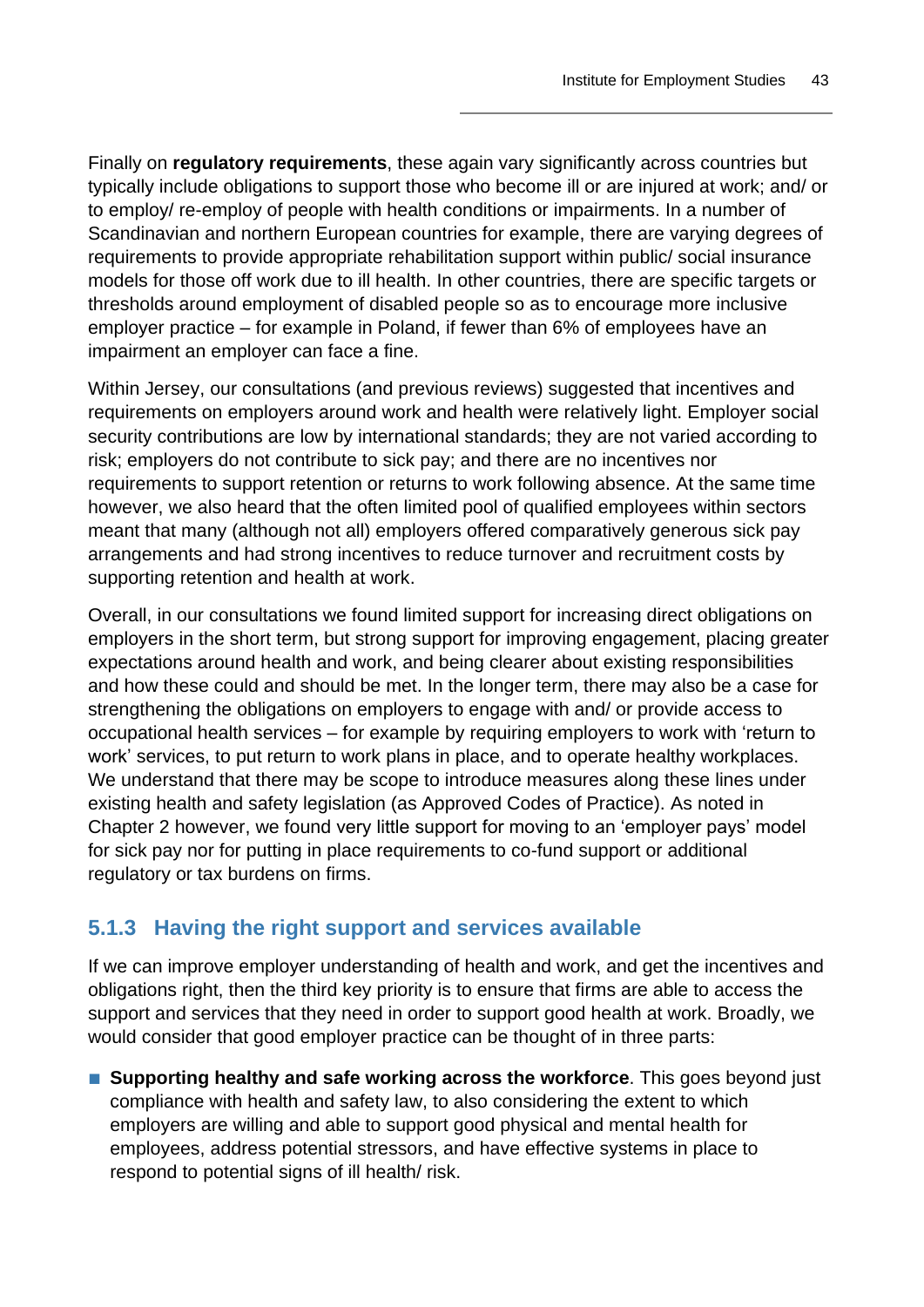■ **Effective assistance for those with poor health or at risk of absence**. This can include access to OH services; employee assistance programmes; and effective absence management policies. As noted in chapter 4, OH services (usually outsourced) are fairly common among larger firms in the UK; however, this is often mainly focused on absence management rather than on risk assessment, surveillance and early intervention.

■ **Tailored interventions to support work retention**. Examples of these could include workplace adaptations, job re-design/ job carving, and/ or support with addressing wider barriers to work which could include debt, family, transport and so on.

Critically, as [NICE guidance](https://www.nice.org.uk/guidance/ng13) on workplace health management makes clear, good employer practice is about issues related to leadership, organisational commitment, line management, trust and participation as much as it is about the physical working environment, job design and health-related support.

It is also important to recognise that effective workplace health management relies on employee disclosure where any health conditions or impairments may affect their ability to be productive in work and/ or to stay in work. Having the right mechanisms for disclosure is a prerequisite for this, but workplace culture arguably matters more – so that employees feel able to talk about their needs and say when they need help and/ or are not well. Senior ownership within organisations, leading by example, and effective line management and HR practices are all key to this, while initiatives like Time to Talk in the UK, and World Mental Health Day, can also provide means for social partners, employers and government to try to drive culture change.

So good employer practice needs to be supported across a range of areas and needs to be supported by a wider work and health 'ecosystem' that can encourage good practice – including within firms, in contracted-out services, in publicly funded employment services, public health and mainstream health services.

As set out in chapter 4, our view is that there are the constituent parts of this system within the island, and that there is scope to bring this together through a new Work and Health Centre model in order to support individuals and to act as a centre of expertise, advice and resources for employers.

#### <span id="page-47-0"></span>**5.1.4 Proposed approach**

Drawing this together, our view is that a key priority for the new system – and a prerequisite for achieving the objectives set out in section 1.4 – should be to try to achieve a step change in employer practice around supporting health and work.

Reflecting on the feedback received during this review, we believe that this step change can be achieved without resorting to measures that would increase the direct costs to employers of managing ill health at work – for example by requiring employers to pay for part of any sickness absence or making social security contributions experience-based. But we also note that the financial costs of health-related absence are not felt by employers to the same extent as they are in many other countries, and so if the step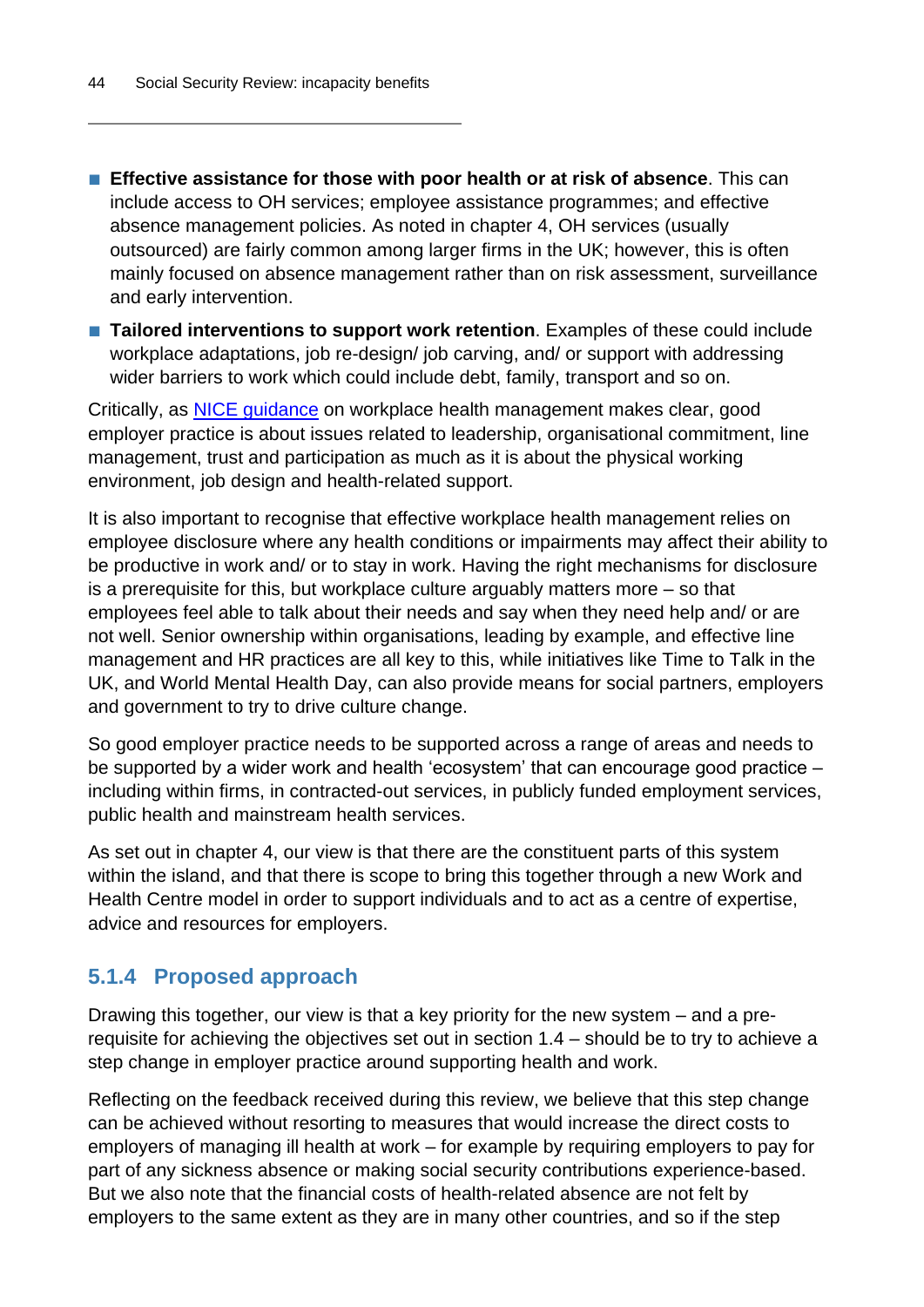change cannot be achieved through the measures below then the government may want to reconsider how costs and incentives are shared between employers, employees and wider society.

In the meantime we would propose, that:

- The new Health and Work Centre should have a specific remit for health promotion, awareness raising and good practice sharing – building on the models in Scotland and Wales. This could include an advice service and visits; sharing of resources (much of which already exist in UK nations); and an awards scheme. This would include showcasing and modelling the business, economic and social benefits of employer investment in health and wellbeing.
- Specific efforts should be made to promote: the adoption by employers of NICE guidance on health management, the HSE stress management standards, and employer engagement in initiatives like the Investors in People wellbeing standard. These steps would also support the ambition of achieving equivalence between mental and physical health.
- The government should consider the resourcing of the HSI, and in particular the scope to increase resourcing in order to fund a specific 'occupational health officer' post that could support proactive and joined-up working with employers and the new health and work centre around improving workplace health; as well as supporting firms with needs assessment and with development and evaluation of workplace health interventions.
- The government should consider extending its Access to Work scheme, to provide specific advice and financial support to employers around reasonable adjustments, aids, adaptations and support for disabled workers and those with health conditions.

### <span id="page-48-0"></span>**5.2 (Good) work as a health outcome**

Finally, this report has set out the critical role that occupational health and return to work services can play in reducing health-related absence and improving health and wellbeing. However we also found, and have described, a range of good practices in wider health services and in particular the Pain Management Centre and Jersey Talking Therapies. At the same time, the new Jersey Care Model emphasises that "it isn't just Health services that keep people healthy", and that "community services, education, employment and housing are fundamental" too.

Recognising the importance of these so-called social determinants of health has grown in significance in health systems across the world, with decent work seen as one of the key social determinants of good health. We argue in chapter 4 that it will be imperative for any new commissioned service to work effectively with existing health services and wider partners, and by the same token – building on the Jersey Care Model – it will be essential that health services can recognise the benefits that decent work can have on our physical and mental health, self-esteem, income, relationships and wider wellbeing.

One important way that the NHS in England and the three devolved nations have sought to drive change in healthcare practice around health and work has been by embedding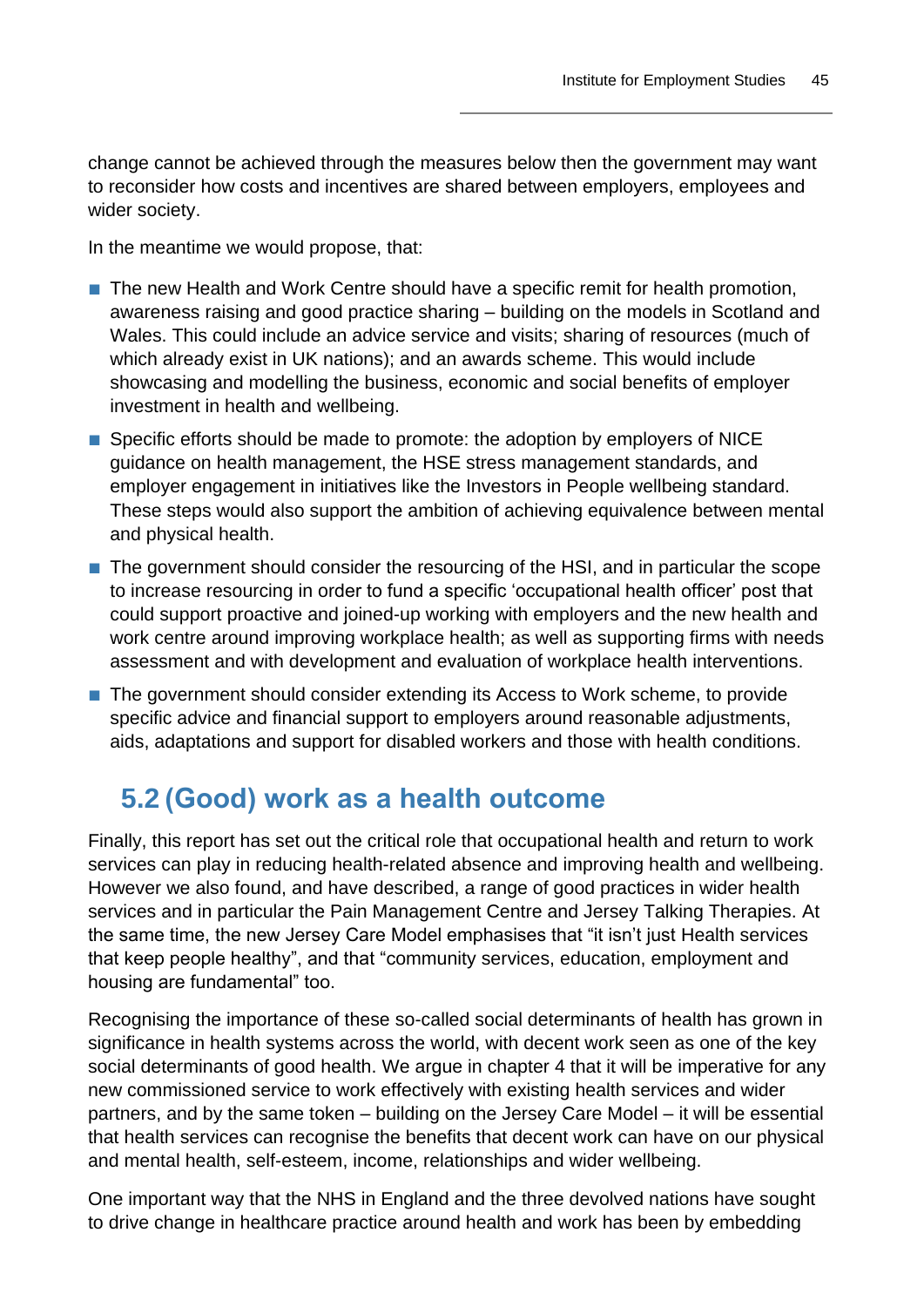the idea of (good) work as a clinical outcome. This has been intended to enshrine consideration of employment in health services commissioning, referral, decision making tools and clinical pathways.

So in taking forward the Jersey Care Model, and in implementing the proposed new Health and Work Centre, we would also recommend convening stakeholders across the wider health system to explore how we can embed good work as a health outcome within Jersey health services.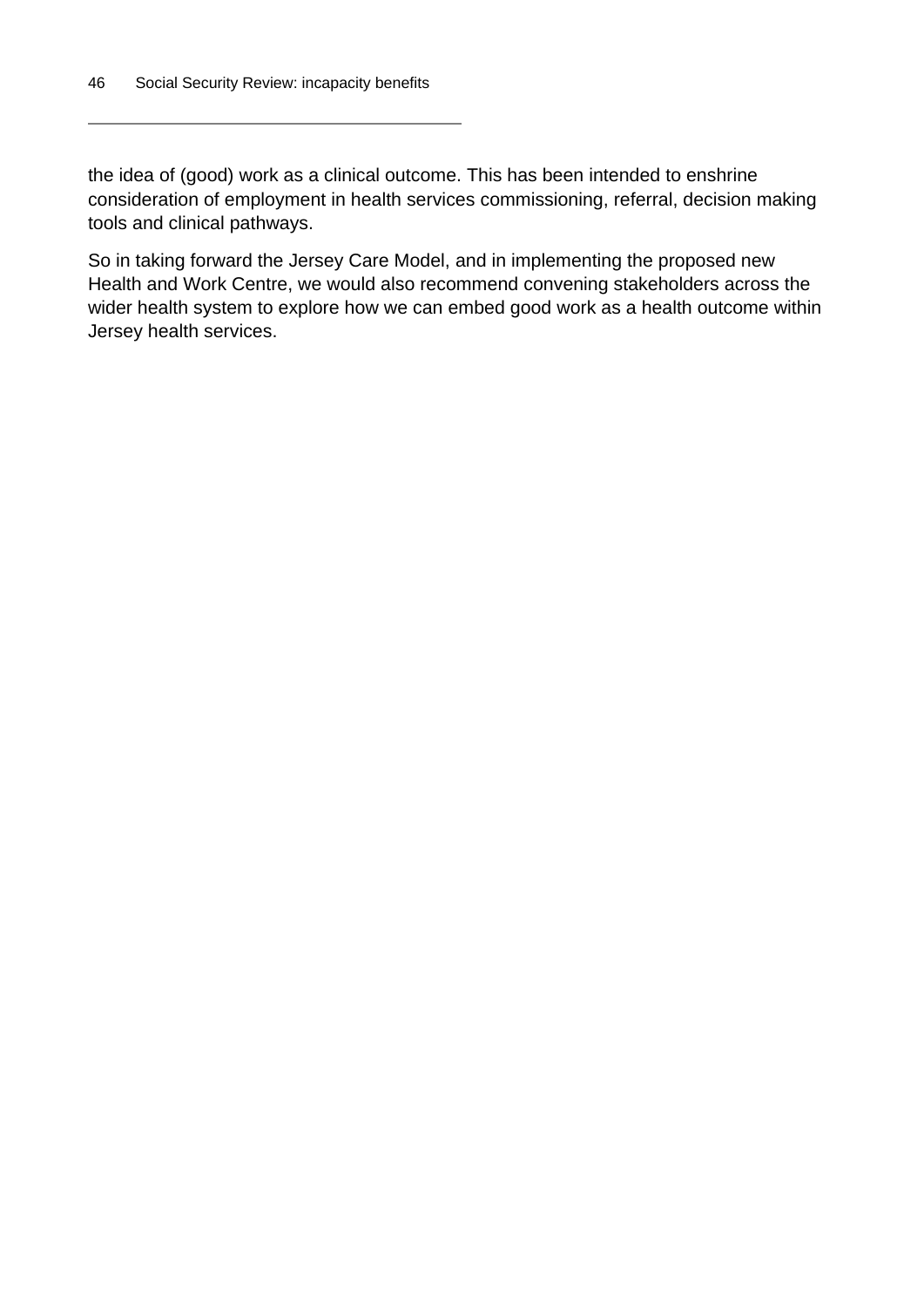# <span id="page-50-0"></span>**6 Conclusions and next steps**

### <span id="page-50-1"></span>**6.1 Summary of recommendations**

This report makes 22 recommendations, as follows:

#### <span id="page-50-2"></span>**6.1.1 Managing short-term absence from work**

- 1. A programme of awareness raising and training for GPs, including key principles of OH assessment, return to work planning, work adaptation and onward referral; and to raise awareness and encourage engagement with the proposed reforms and new services;
- 2. Development of a 'Fit Note' approach to certification to allow GPs (and, potentially, allied health professionals working in the new early intervention service) to set out what work people *may be able* to do, and advice for patients and employers on how to support effective returns to work;
- 3. A shortening of the maximum duration of STIA to six months;
- 4. Co-design and then commissioning of a specialist early intervention service, as part of a wider Work and Health Centre model described in Chapter 4, but with the early intervention model accessed via primary care and providing return to work assessment, advice and support to those out of work for around four weeks; and
- 5. Extension of STIA to support phased returns to work, where this is agreed/ recommended by the new early intervention service and time limited for up to two months. The level of payment should be reviewed annually in order to minimise any risks of unintended consequences.

### <span id="page-50-3"></span>**6.1.2 Financial support for longer term absence**

- 6. Move from the current loss of faculty assessment for long term support to a system of functional assessment based on the practical effects of illness or disability.
- 7. Consider the potential for closer alignment with the assessment system in use in Income Support.
- 8. Introduce a 3-level banding system for substantial, serious and severe loss of faculty, with associated levels of benefit payment.
- 9. Build a caseworker model to link more closely the benefit's assessment and operation with occupational health and employment support for claimants.
- 10. Maintain the basis of the benefit as an insurance against the impact of health-related interruption to work, rather than linked to any assessment of financial need.
- 11. Retain the levels of financial support for the most severe loss of faculty at the highest levels of award under the current scheme.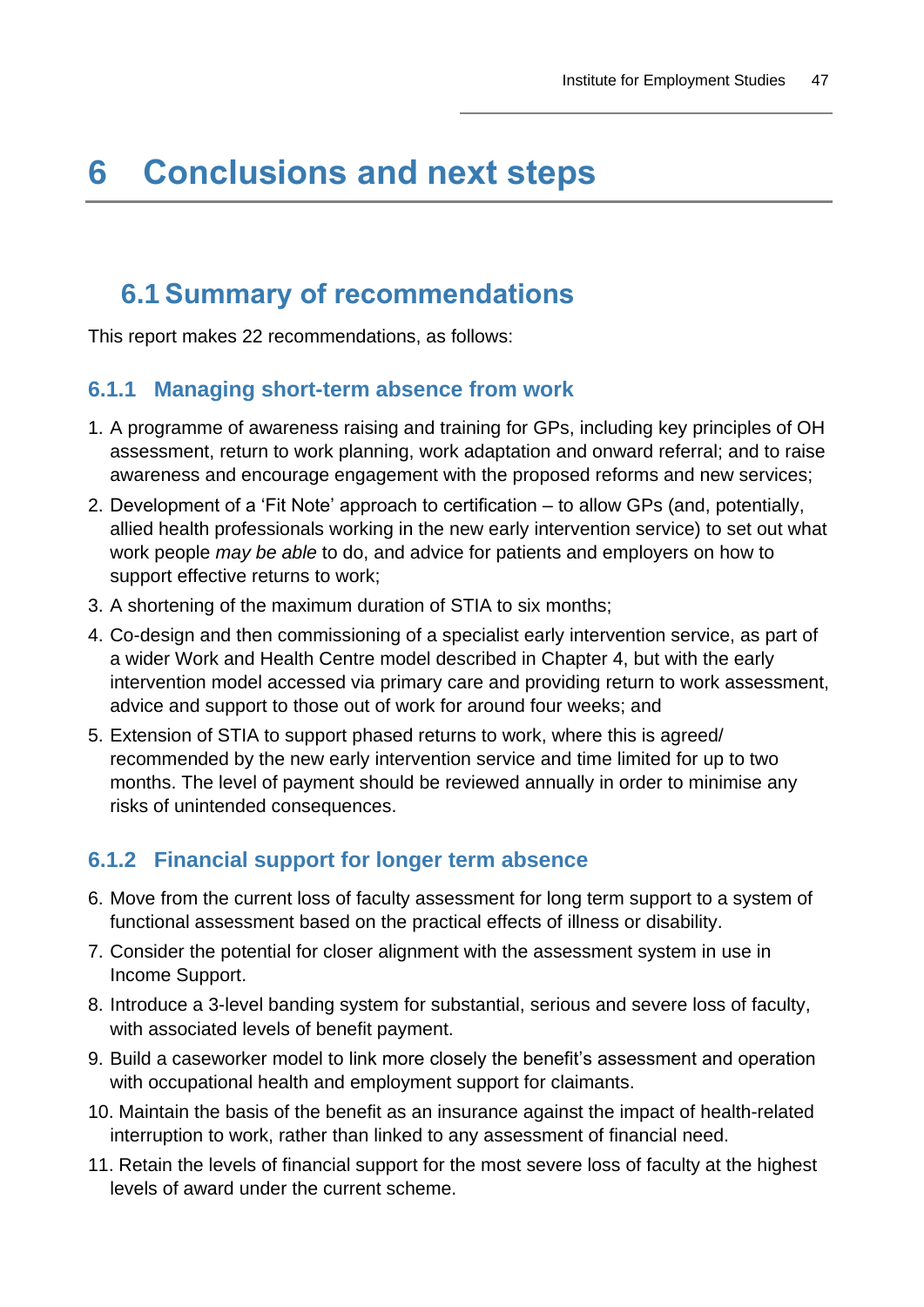12. Consider the ending of the Incapacity Pension and Invalidity Benefit schemes, with transfer of recipients onto the new scheme, where appropriate.

#### <span id="page-51-0"></span>**6.1.3 Occupational health and rehabilitation support**

- 13. Invest in developing a new 'Work and Health Centre' model to extend and join up services and support around work retention and re-entry, to drive improvements in work and health outcomes, to provide early intervention support for those leaving work and at risk of longer-term absence and to deliver specialist, caseloaded and multidisciplinary support for those out of work and in need of more intensive help to manage a return to work.
- 14. Work with partners to finalise the proposed model, drawing on the learning set out above, and with a view to then commissioning a consortium of organisations across health services, the voluntary and private sectors to develop and implement it.
- 15. As an initial priority, ensure that all of those reaching eligibility for the new longer term benefit would be referred for assessment and (where appropriate) support, but that there should also be routes for early referral (via the early intervention service) for those identified as at greatest risk of long-term absence.
- 16. Ensure that the new service can work in close partnership with existing provision, in particular the Pain Management Centre, Jersey Talking Therapies and the Jersey Employment Trust, with clear referral pathways and protocols to ensure that provision is complementary and additive.

### <span id="page-51-1"></span>**6.1.4 Supporting healthy work**

- 17. Give the new Health and Work Centre a specific remit for health promotion, awareness raising and good practice sharing – building on the models in Scotland and Wales. This could include an advice service and visits; sharing of resources (much of which already exist in UK nations); and an awards scheme.
- 18. Promote the adoption by employers of NICE guidance on health management, the HSE stress management standards, and employer engagement in initiatives like the Investors in People wellbeing standard.
- 19. Consider the resourcing of the HSI, and in particular the scope to increase resourcing in order to fund a specific 'occupational health officer' post that could support proactive and joined-up working with employers and the new health and work centre around improving workplace health.
- 20. Consider extending its Access to Work scheme, to provide specific advice and financial support to employers around reasonable adjustments, aids, adaptations and support for disabled workers and those with health conditions.
- 21. If a step-change in employer practice cannot be achieved, then consider again how costs and incentives are shared between employers, employees and wider society – for example the scope for requiring employers to pay for part of any sickness absence, or for making social security contributions experience-based.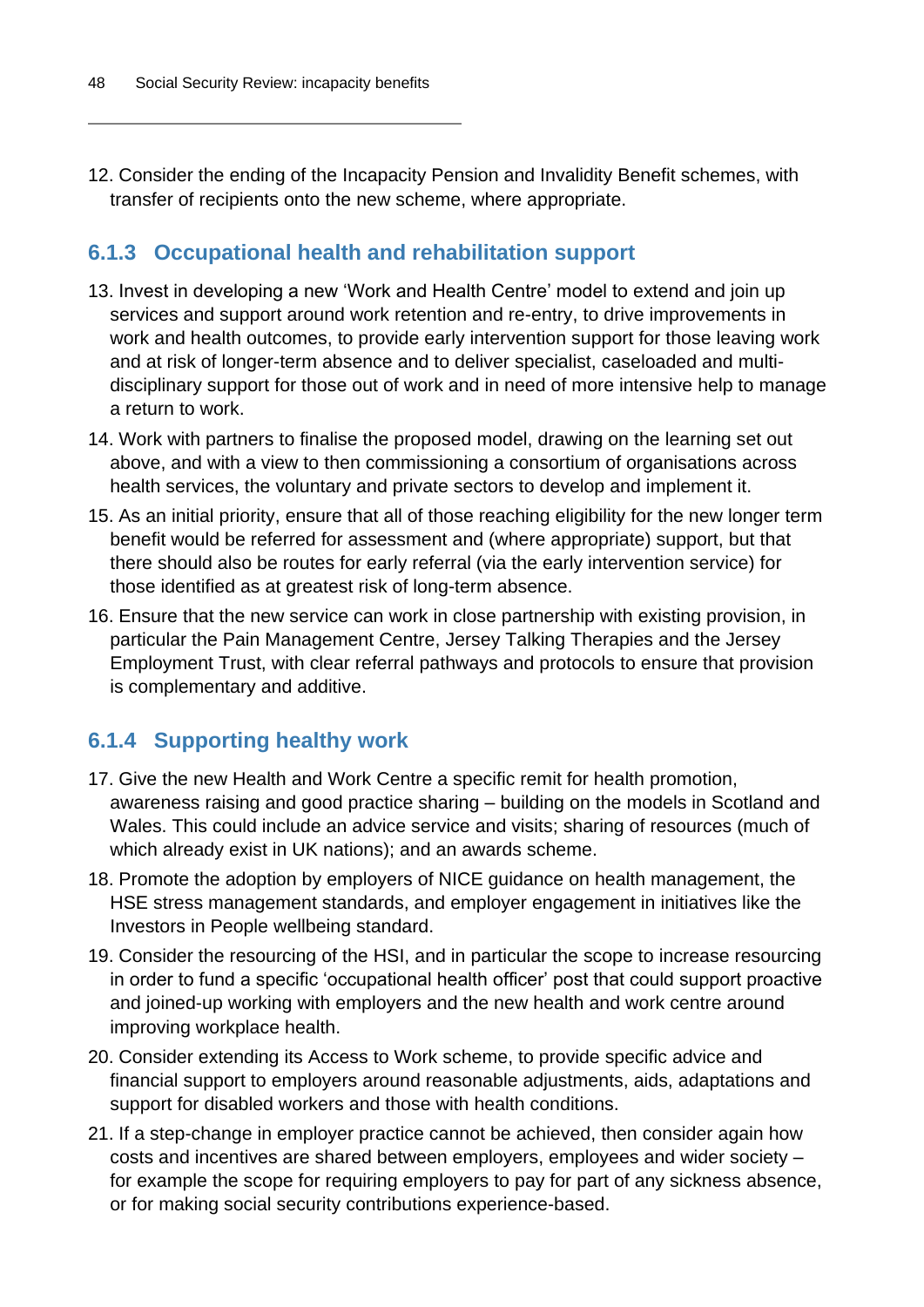22. In taking forward the Jersey Care Model and the proposed new Health and Work Centre, convene stakeholders across the wider health system to explore how we can embed good work as a health outcome within Jersey health services.

## <span id="page-52-0"></span>**6.2 Taking forward these proposals**

Given the breadth and interdependence of the proposals, taking them forward is likely to take a number of years and will require careful planning, partnership working and testing. There is also a risk that piecemeal or partial reform could lead to the potential benefits – for individuals, the economy and employers – taking longer to be realised or not being realised at all.

The first priority will clearly be for the States of Jersey to decide whether or not it accepts these proposals; and then in taking this work forward, we would suggest that there are four broad areas that need to be considered and that there are clear **immediate** (next 12 to 18 months) and **longer-term** priorities.

### <span id="page-52-1"></span>**6.2.1 Benefit changes**

In the **immediate** term, priorities will be to finalise proposals for fitness for work certification, STIA and the new longer-term benefit, including:

- The assessment criteria, assessment approach, banding and benefit rates for the longer-term benefit;
- The closure of new claims to LTIA:
- The proposed shortening of STIA and the extension of STIA to support phased returns to work; and
- The introduction of a new Fit Note to replace the current sick note certification.

Clearly the detailed and legislative design of the new longer term benefit will be the most significant of these three tasks and would require engagement with Jersey residents and stakeholders.

In the **longer term**, then, ideally legislative changes would be achieved over the next two years and implemented as soon as possible after this point. The timing and phasing of the rollout of changes would then need particularly careful consideration, given in particular the potential impacts for residents currently on LTIA. Broadly, we would recommend:

- Implementing the proposed changes to short-term absence and STIA as soon as is practicable. There is no dependency between these and other legislative reforms in putting these changes in place, and shortening the maximum duration of STIA will likely lead to some modest savings.
- Trialling the assessment model for the new benefit for a period of time before its full rollout – so that the assessment approach can be tested and improved, potential future volumes and costs can be modelled, and any implementation challenges can be ironed out.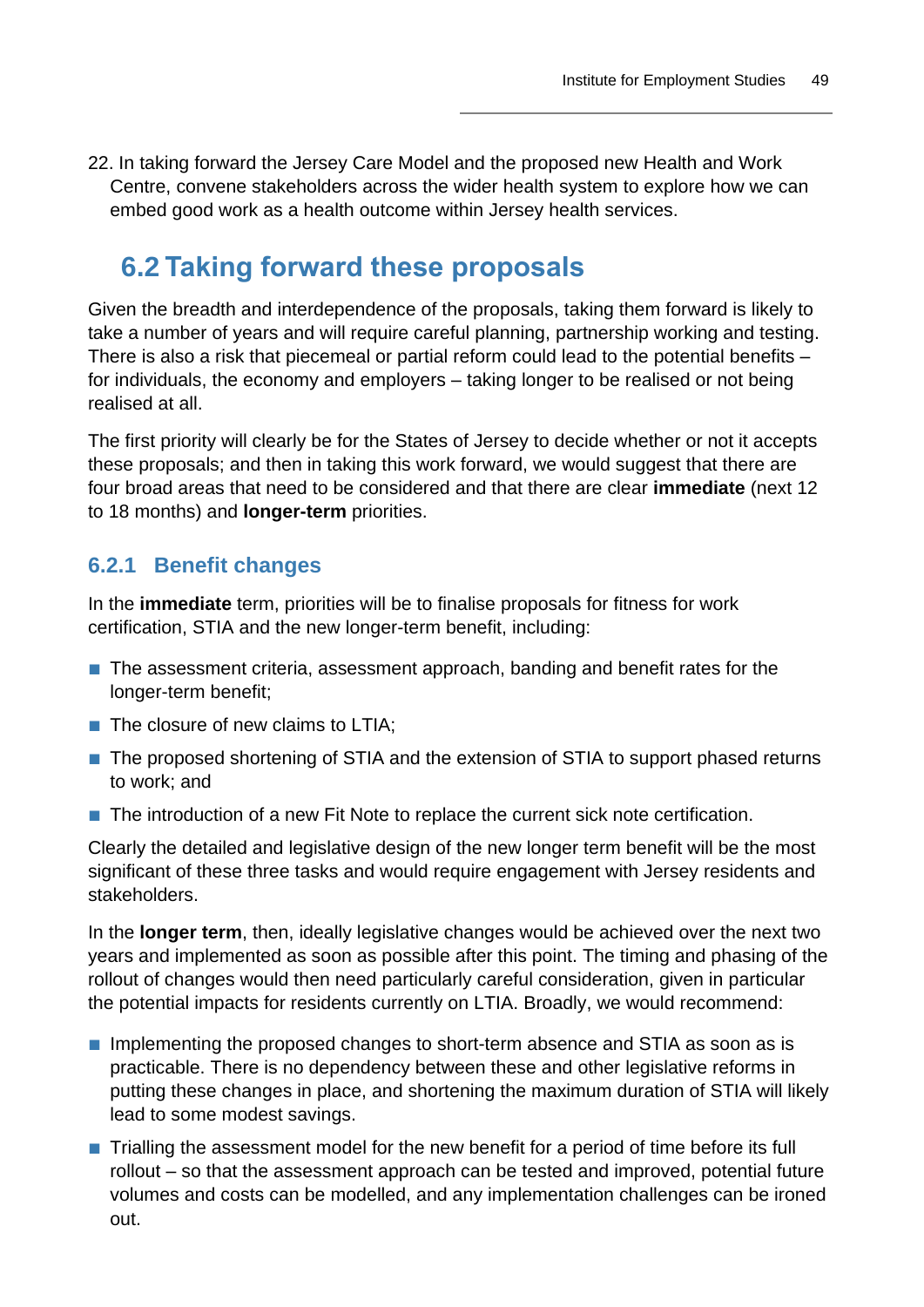- Ending LTIA to new claims as soon as soon as this trialling has been successfully completed and the new benefit is ready to be rolled out.
- Once the new benefit is safely established for new claimants, starting a managed migration of current LTIA claimants. We would suggest phasing this by their percentage award, so that those with lower percentage awards are assessed first and those with the highest awards assessed last.

#### <span id="page-53-0"></span>**6.2.2 Access to support and services**

The **immediate** priority should be to start the process of engagement and co-design with health services, GPs, wider voluntary and community services and employers on the proposed new Work and Health Centre. This should then lead on to a co-design process to start to work through and seek support for:

- The case for change in Jersey;
- How the new service should be designed in detail to meet this;
- What existing support and services could be integrated *within* the service, what would be aligned *alongside* it, and how these would together;
- How the service would be commissioned and managed;
- What agreements and protocols would need to be developed or changed in order to support its implementation;
- A plan for its mobilisation; and
- Arrangements for partnership, collaboration and continuous improvement.

In addition to this, we would also suggest three further immediate co-design and engagement workstreams, with:

- GPs, to identify the scope and develop proposals for awareness raising, capability building/ training, and future changes to certification process and assessment of fitness for work;
- Employers, focusing on industry-level engagement (both larger and smaller firms) and direct engagement with key large employers, in order to start a conversation around the employer role in occupational health and health management; and
- The HSI, to explore the scope for resourcing a more proactive, health- and preventionfocused approach to employer engagement and regulation.

If possible, this work should be completed over the next twelve months so that in the **longer term**, and certainly by the end of 2022, new services can start to be commissioned and reforms put in place.

We would suggest that the priority should be to build the proposed new work and health centre, so that it can start to take 'early intervention' referrals from GPs alongside the